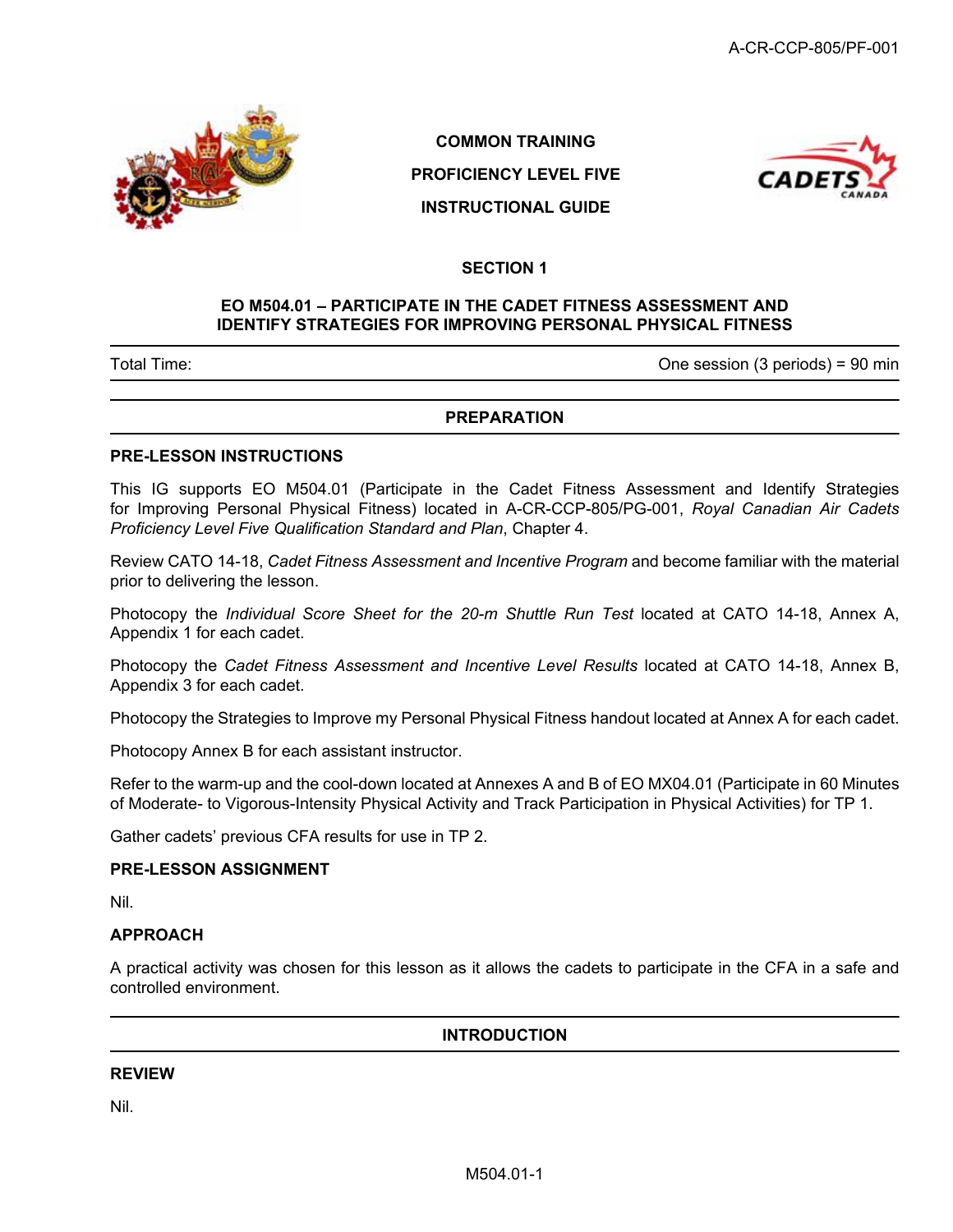#### **OBJECTIVES**

By the end of this lesson the cadet shall have participated in the CFA, identified which component of fitness needs the most improvement, identified strategies to improve that component of physical fitness, and set a SMART goal to help improve their personal physical fitness.

#### **IMPORTANCE**

It is important for the cadets to participate in the Cadet Fitness Assessment to measure their personal fitness as this will allow them to identify their strengths and their weaknesses. That information will allow cadets to identify strategies and set goals that will guide them towards a healthier lifestyle.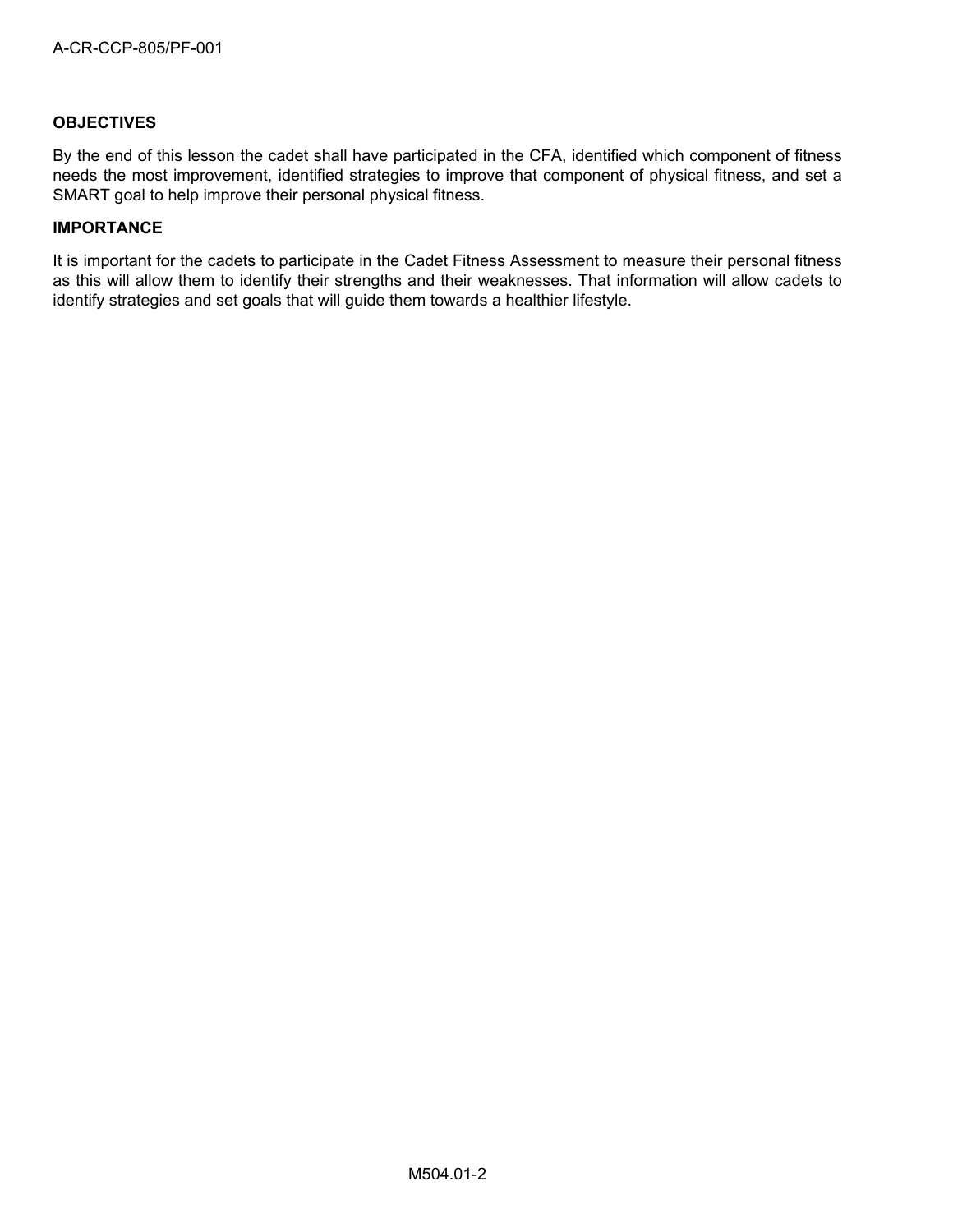#### **Teaching Point 1 Supervise while the cadets participate in the Cadet Fitness Assessment.**

Time: 60 min Method: Practical Activity



If cadets have not already received their Physical Activity Tracker, distribute one copy to each cadet and explain the requirements for Proficiency Level Five: achieve a minimum of 60 minutes of MVPA daily for at least 24 days over four consecutive weeks.

#### **ACTIVITY**



The Cadet Fitness Assessment shall be conducted IAW CATO 14-18, *Cadet Fitness Assessment and Incentive Program*.

#### **OBJECTIVE**

The objective of this activity is to have the cadets participate in the Cadet Fitness Assessment.

#### **RESOURCES**

- CATO 14-18, *Cadet Fitness Assessment and Incentive Program*,
- Leger 20-m Shuttle Run Test CD,
- Measuring tape,
- CD player,
- Pylons,  $\bullet$
- Gym mats,
- 12-cm measuring strips,
- Stopwatches,
- Paper,
- Pens / pencils,
- Metre sticks,
- *Back-saver sit and reach* test apparatuses, and
- *Individual Score Sheet for the 20-m Shuttle Run Test*.

#### **ACTIVITY LAYOUT**

Set up the activity IAW CATO 14-18.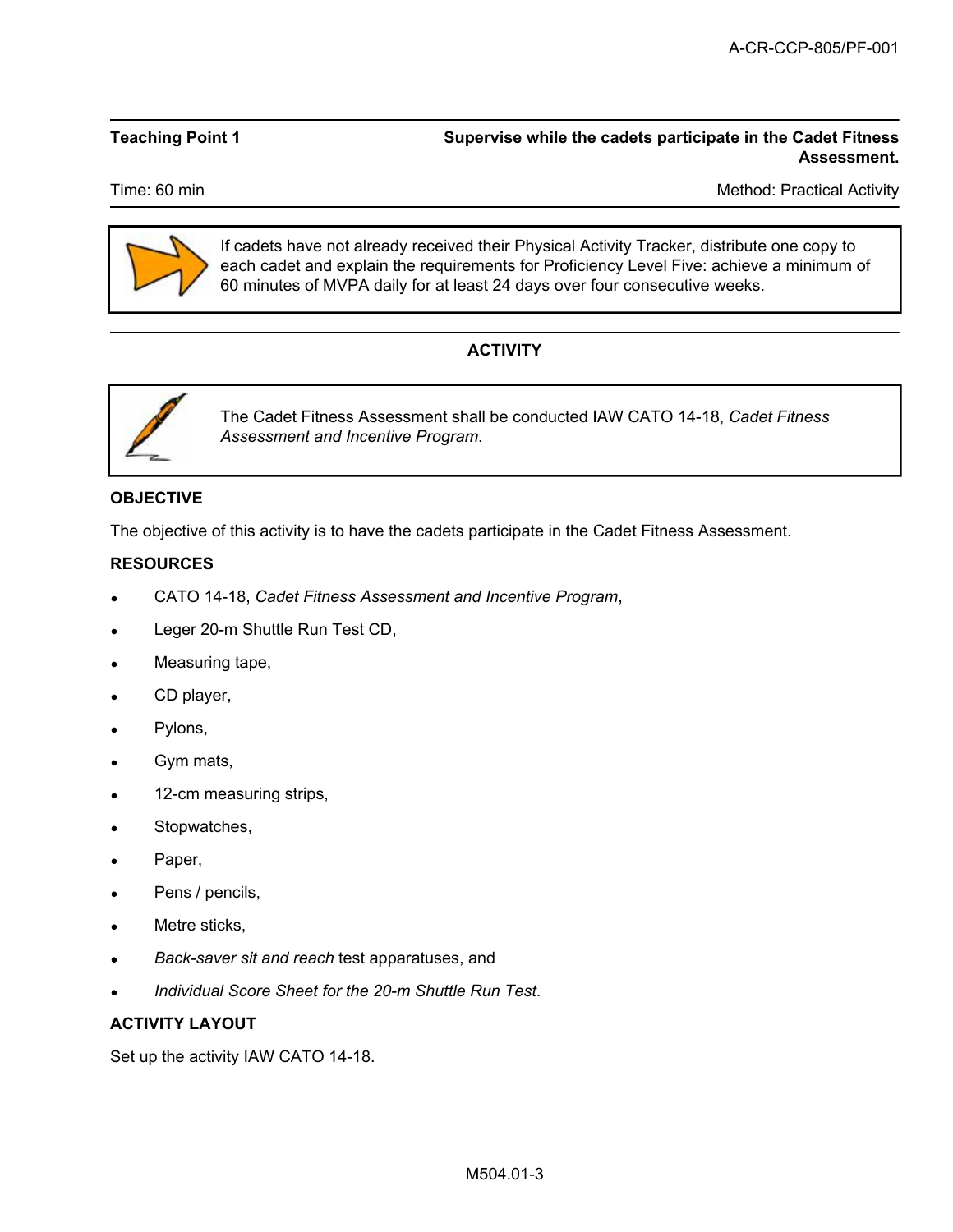#### **ACTIVITY INSTRUCTIONS**

- 1. Have the cadets participate in a warm-up session as per Annex A of EO MX04.01 (Participate in 60 Minutes of Moderate- to Vigorous-Intensity Physical Activity and Track Participation in Physical Activities).
- 2. Have the cadets perform and score the Cadet Fitness Assessment IAW CATO 14-18.



Have the cadets complete the Cadet Fitness Assessment in pairs. Conduct the 20-m Shuttle Run Test first; conduct the remaining stations as a circuit.

3. Have the cadets participate in a cool-down session as per Annex B of EO MX04.01 (Participate in 60 Minutes of Moderate- to Vigorous-Intensity Physical Activity and Track Participation in Physical Activities).

#### **SAFETY**

- Ensure a designated first-aider and first aid kit are available.
- Ensure water is available for the cadets throughout this activity.

#### **CONFIRMATION OF TEACHING POINT 1**

The cadets' participation in the Cadet Fitness Assessment will serve as the confirmation of this TP.

**Teaching Point 2 Conduct an activity where the cadets identify how to improve their personal physical fitness.**

Time: 30 min Method: Practical Activity

#### **ACTIVITY**

#### **OBJECTIVE**

The objective of this activity is to have the cadets identify how to improve their personal physical fitness.

#### **RESOURCES**

- Cadet Fitness Assessment and Incentive Level Results from EO MX04.02 (Identify Strategies to Improve Participation in Physical Activities and Participate in the CFA), and
- Strategies to Improve My Personal Fitness handout located at Annex A.

#### **ACTIVITY LAYOUT**

Nil.

#### **ACTIVITY INSTRUCTIONS**

- 1. Distribute the Strategies to Improve My Personal Fitness handout located at Annex A to each cadet.
- 2. Have each cadet review their Cadet Fitness Assessment and Incentive Level Results and complete the Strategies to Improve My Personal Fitness handout.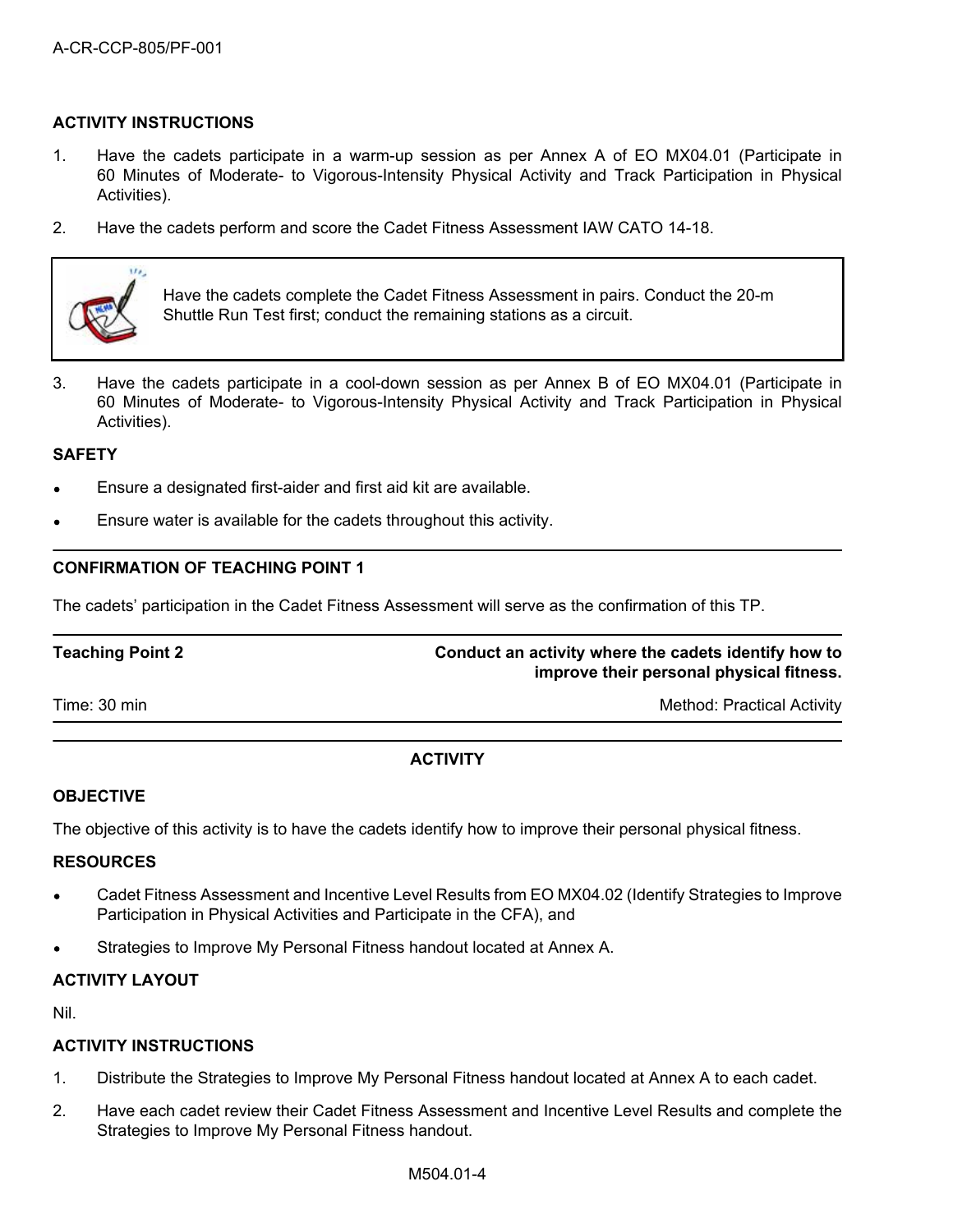3. With the help of assistant instructors, discuss each cadet's individual results with them and assist them with completing the handout.



A list of example physical activities cadets can do to improve their personal fitness is located at Annex B.

#### **SAFETY**

Nil.

#### **CONFIRMATION OF TEACHING POINT 2**

The cadets' participation in the activity will serve as the confirmation of this TP.

#### **END OF LESSON CONFIRMATION**

The cadets' participation in the activity will serve as the confirmation of this lesson.

#### **CONCLUSION**

#### **HOMEWORK / READING / PRACTICE**

Nil.

#### **METHOD OF EVALUATION**

Nil.

#### **CLOSING STATEMENT**

The Cadet Fitness Assessment is a great tool that can help you determine how physically fit you are in the three components of physical fitness (cardiovascular endurance, muscular strength, and muscular flexibility). Knowing where you need to improve will help you target your efforts.

#### **INSTRUCTOR NOTES / REMARKS**

The purpose of the Cadet Fitness Assessment is to have cadets measure their personal fitness to help them set individual goals for improvement. Each of the three components of fitness (cardiovascular, muscular strength, and muscular flexibility) are measured, and cadets are assessed using criterion-referenced standards as to whether they are in the healthy fitness zone (HFZ) within each of these components.

The HFZ is the level of fitness needed for good health. Cadets who do not fall within the HFZ for certain components should be coached and encouraged to set goals that will help them improve towards achieving the HFZ in the future.

The Cadet Fitness Assessment shall be set up prior to conducting this EO.

Assistant instructors will be required for this lesson.

The Cadet Fitness Assessment shall be conducted IAW CATO 14-18.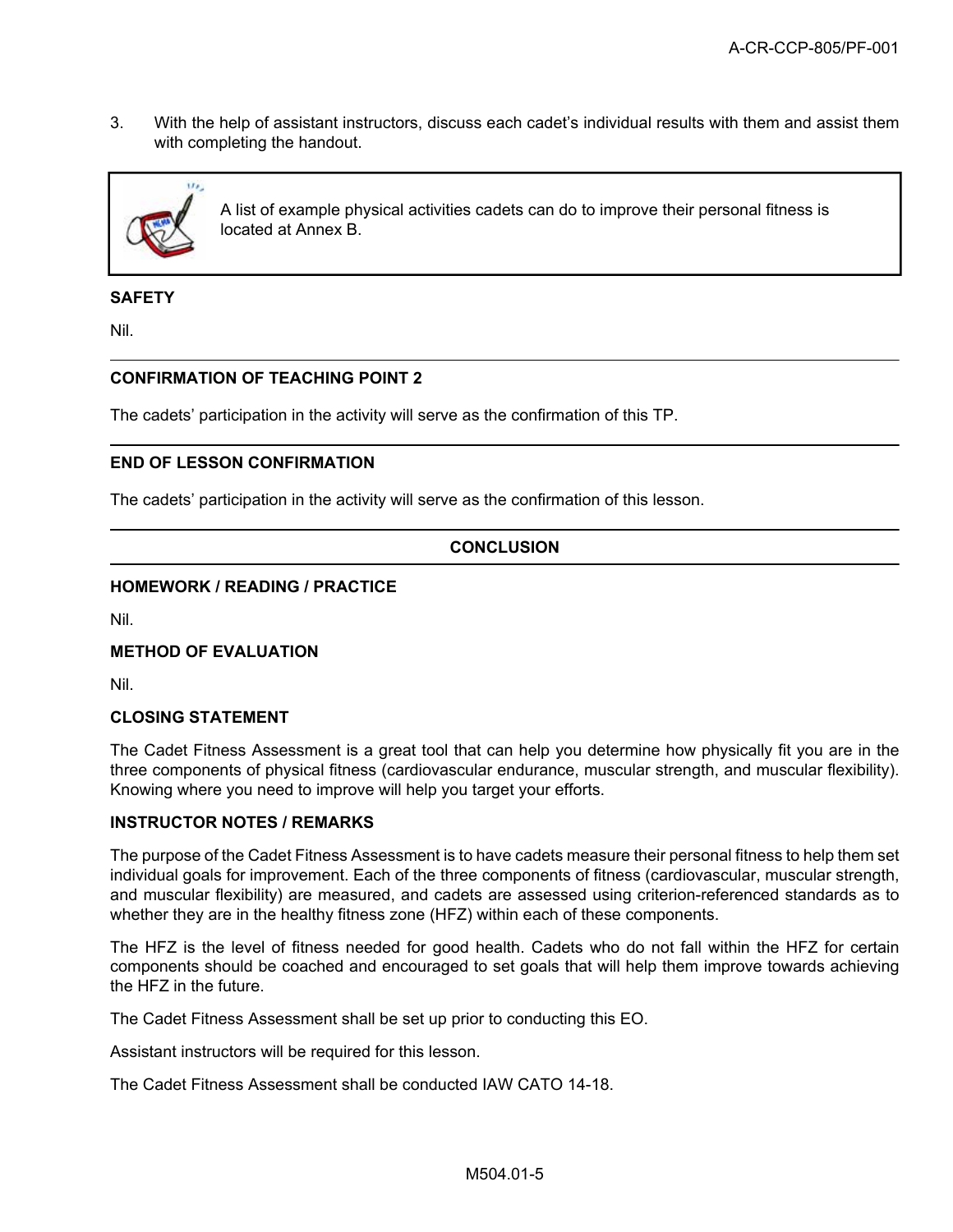#### **REFERENCES**

CATO 14-18 Director Cadets 3. (2010). *Cadet fitness assessment and incentive program*. Ottawa, ON: Department of National Defence.

Meredith, M., & Welk, G. (Eds.). (2005). *Fitnessgram / activitygram: Test administration manual (3rd ed*.). Windsor, ON: Human Kinetics.

The Cooper Institute. (n.d.). *Fitnessgram / activitygram test administration kit: Fitnessgram 8.0 stand-alone test kit*. Windsor, ON: Human Kinetics.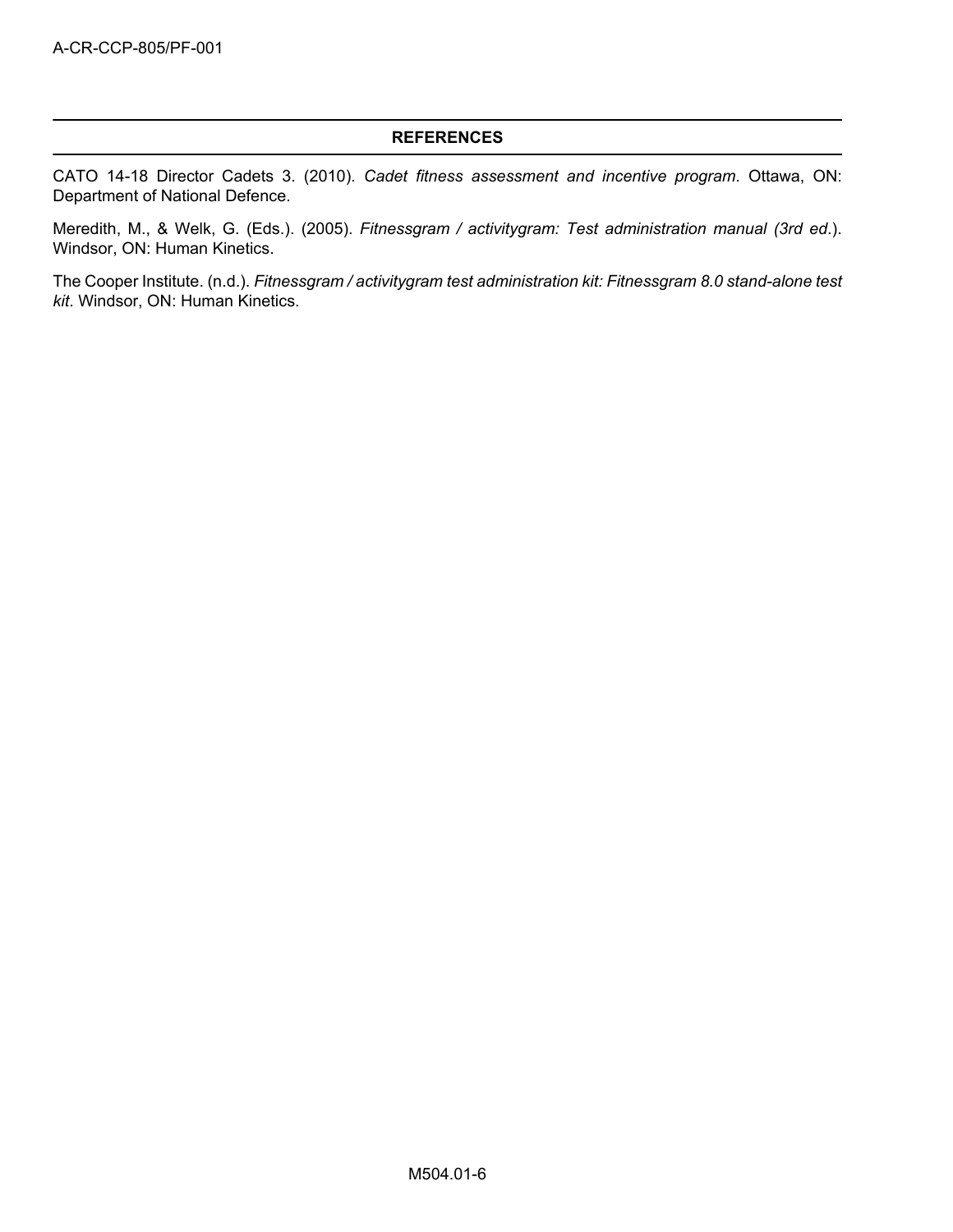

### **STRATEGIES TO IMPROVE MY PERSONAL PHYSICAL FITNESS**

1. Based on CFA results, which component of fitness do I need to improve the most?

| Cardiovascular Endurance?    |  |
|------------------------------|--|
| <b>Muscular Strength?</b>    |  |
| <b>Muscular Flexibility?</b> |  |

2. What physical activities could I do on a regular basis to help me improve that component of fitness?

3. Set a SMART goal to help improve that component of fitness.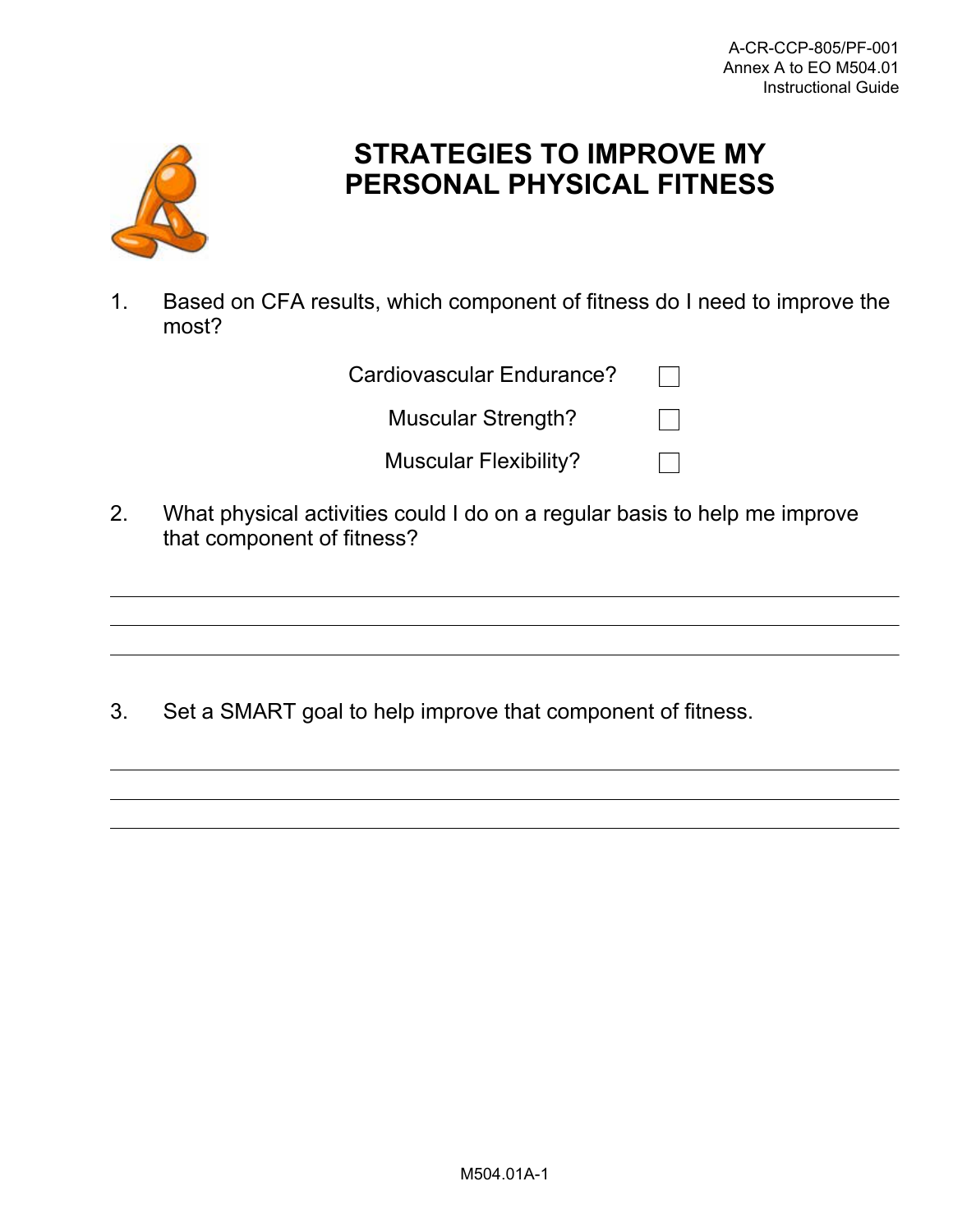THIS PAGE INTENTIONALLY LEFT BLANK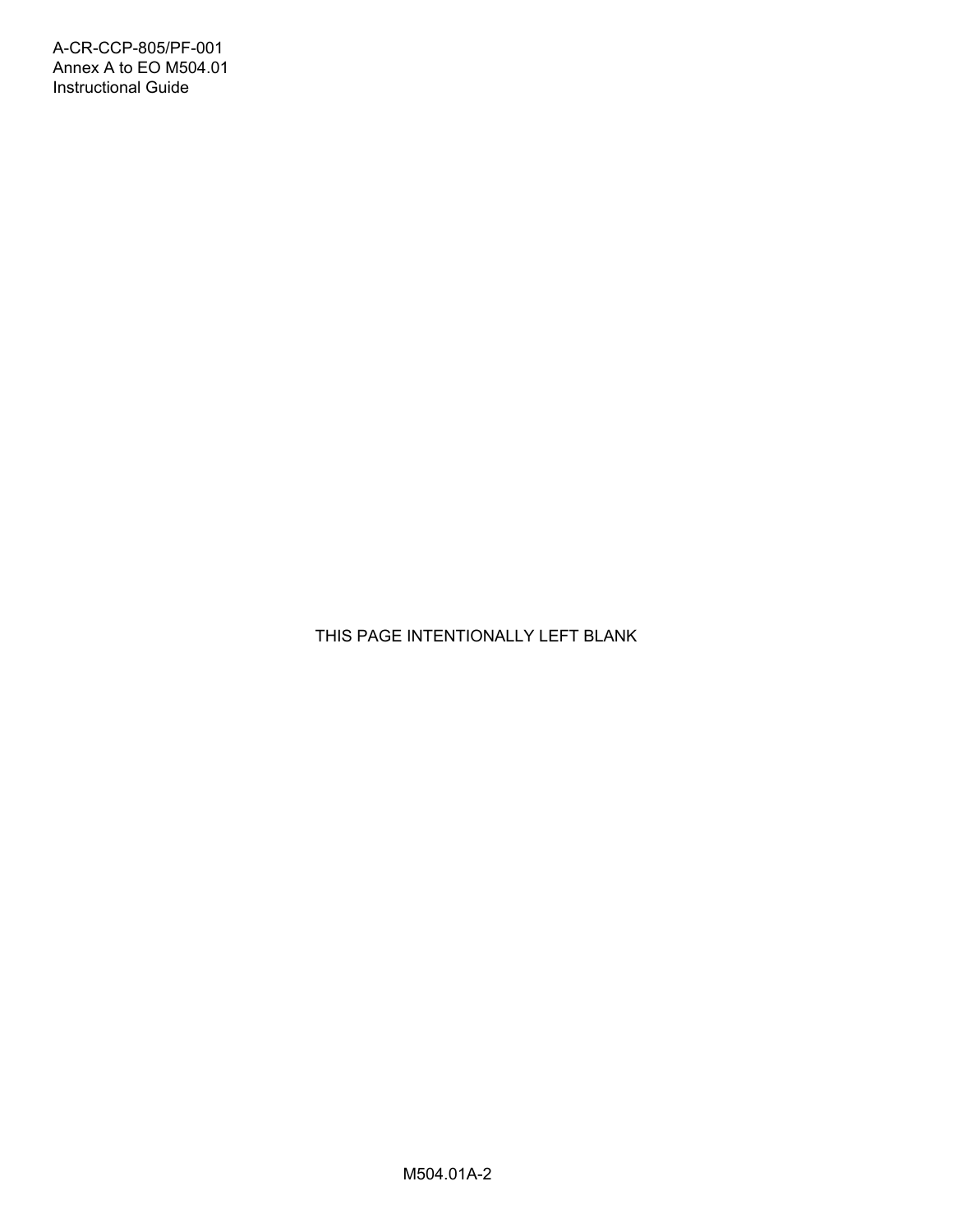#### **PHYSICAL ACTIVITIES CADETS CAN DO TO IMPROVE THEIR PERSONAL FITNESS**

Examples of physical activities that can help to improve the **cardiovascular endurance component:**

- aerobics,
- basketball,
- cross-country skiing,
- dancing,  $\bullet$
- floor hockey,  $\bullet$
- hiking,  $\bullet$
- ice skating,  $\bullet$
- lacrosse,  $\bullet$
- orienteering,  $\bullet$
- ringette,  $\bullet$
- rollerblading,  $\bullet$
- running,  $\bullet$
- skipping rope,  $\bullet$
- snowshoeing,
- soccer, and
- ultimate Frisbee.

Examples of physical activities that can help improve the **muscular strength component:**

- balance ball exercises,
- Pilates,  $\bullet$
- resistance exercises using bands,  $\bullet$
- resistance exercises using the body,  $\bullet$
- weighted ball exercises,  $\bullet$
- weighted bar exercises, and  $\bullet$
- yoga.

Examples of physical activities that can help improve the **muscular flexibility component:**

- stretching,  $\bullet$
- tai chi, and  $\bullet$
- $\bullet$ yoga.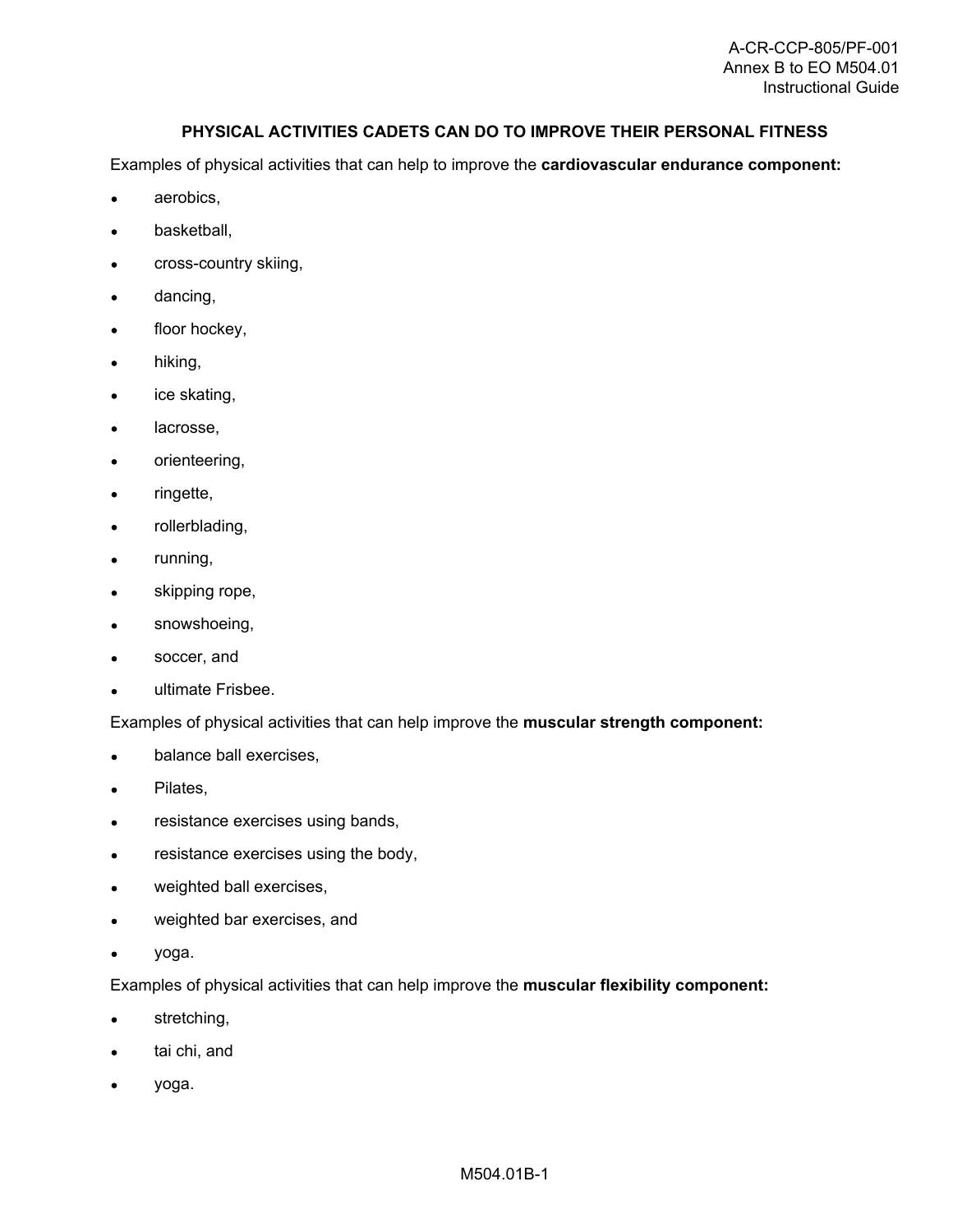THIS PAGE INTENTIONALLY LEFT BLANK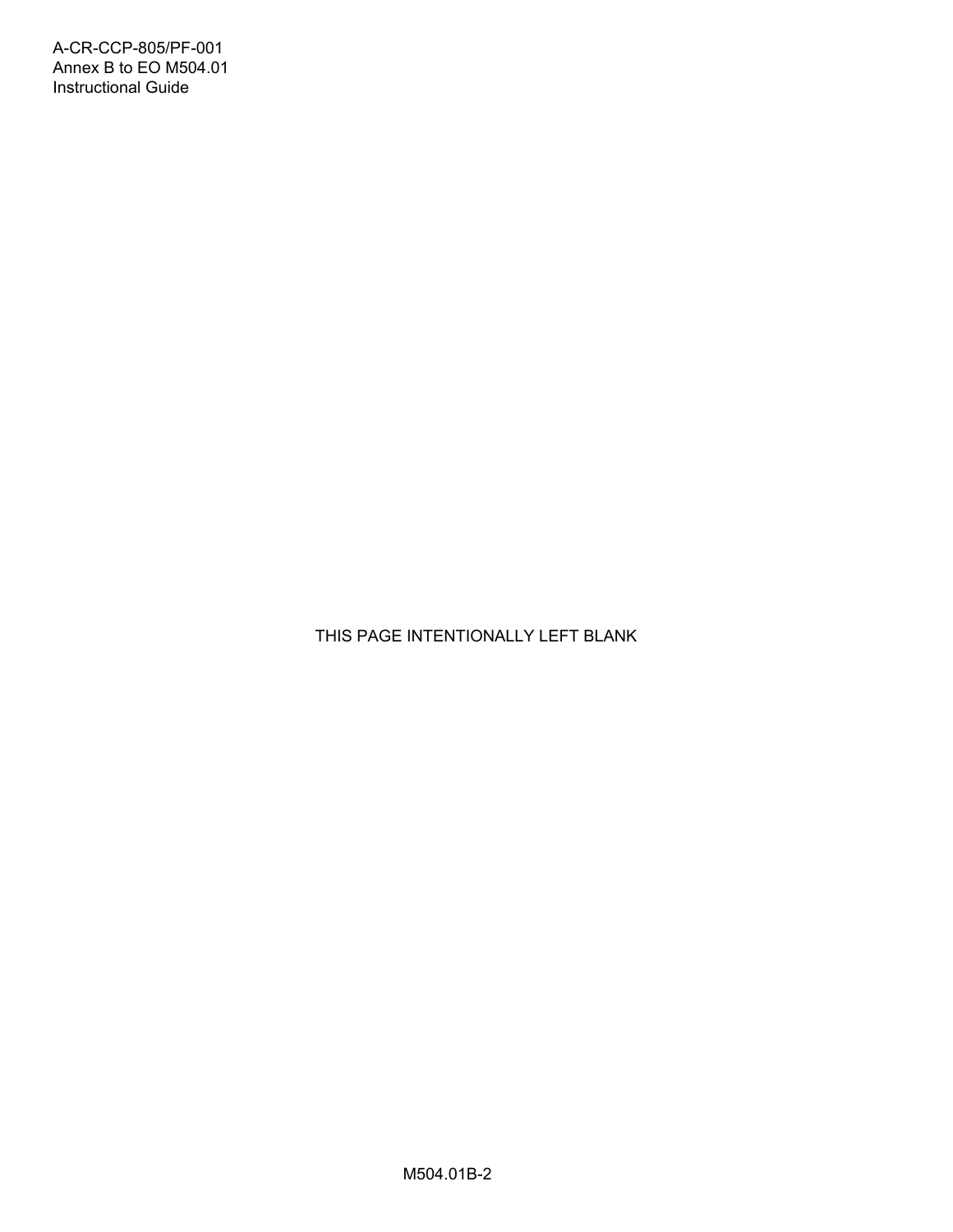

**COMMON TRAINING PROFICIENCY LEVEL FIVE INSTRUCTIONAL GUIDE**



#### **SECTION 1**

#### **EO C504.01 – REFLECT ON PERSONAL FITNESS AND HEALTHY LIVING**

Total Time: One session (3 periods) = 90 min

#### **PREPARATION**

#### **PRE-LESSON INSTRUCTIONS**

This self-study package supports EO C504.01 (Reflect on Personal Fitness and Healthy Living) located in A-CR-CCP-805/PG-001, *Royal Canadian Air Cadets Proficiency Level Five Qualification Standard and Plan*, Chapter 4.

Self-study packages are intended to be completed by the cadet independently. More information about selfstudy packages can be found in the forward and preface.

Photocopy the self-study package located at Annex A for the cadet.

Photocopy the answer key located at Annex B but **do not** provide it to the cadet.

#### **PRE-LESSON ASSIGNMENT**

Nil.

#### **APPROACH**

A self study was chosen for this lesson as it allows the cadet to reflect on and examine in greater detail the key concepts related to physical fitness and healthy living, at their own learning pace. This encourages the cadet to become more self-reliant and independent by focusing on their own learning instead of learning directed by the instructor.

#### **INTRODUCTION**

#### **REVIEW**

Nil.

#### **OBJECTIVES**

By the end of this lesson the cadet shall have reflected on and examined in greater detail the key concepts related to physical fitness and healthy living.

#### **IMPORTANCE**

It is important for cadets to have a solid understanding of the components of healthy living as they move into further life stages.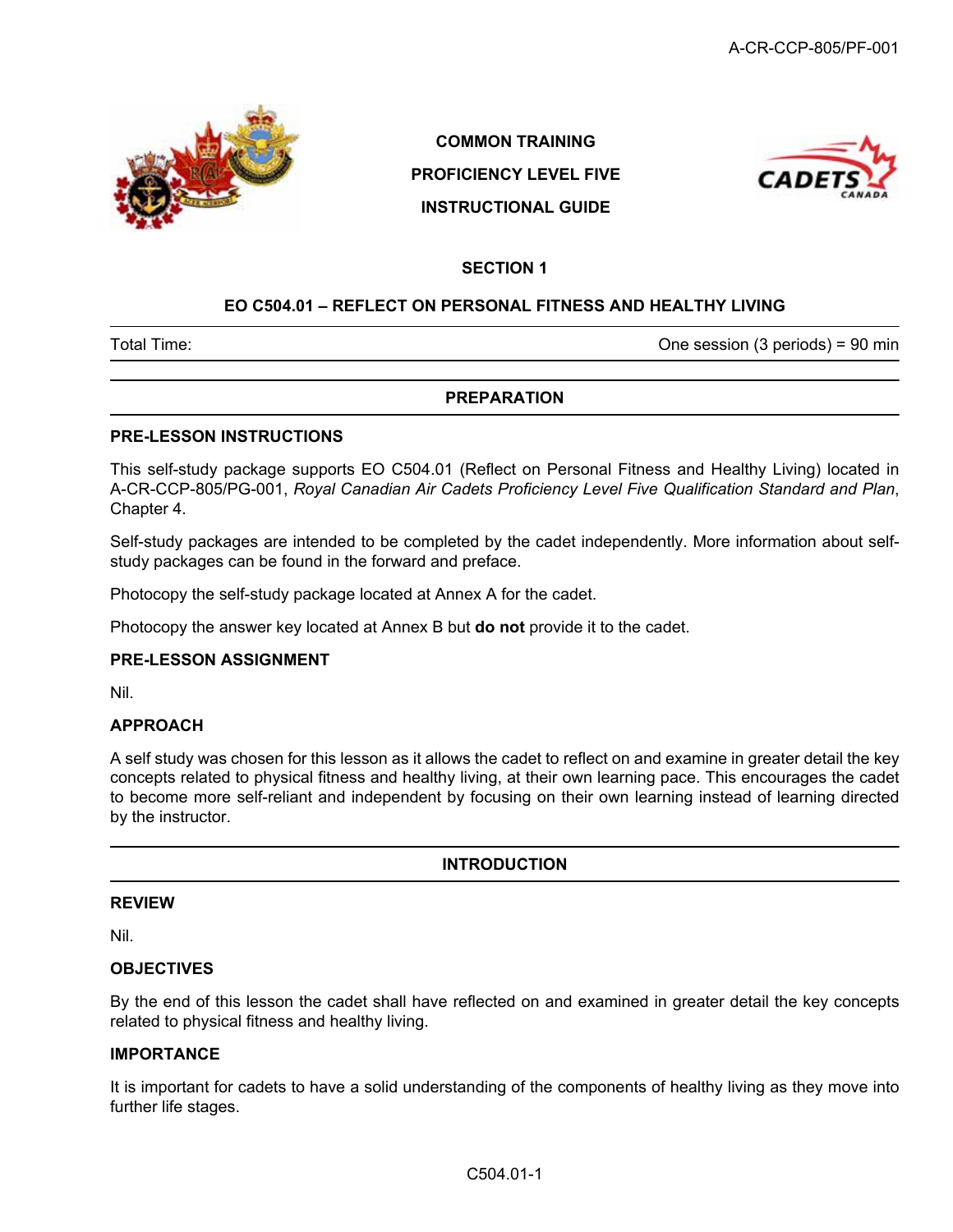#### **SELF-STUDY PACKAGE INSTRUCTIONS**

#### **OBJECTIVE**

The objective of this self-study package is to have the cadet reflect on and examine in greater detail the key concepts of physical fitness and healthy living.

#### **RESOURCES**

- Self-study package, and
- Pen / pencil.

#### **ACTIVITIY LAYOUT**

Provide the cadet with a classroom or training area suitable to complete the self-study package.

#### **ACTIVITY INSTRUCTIONS**

- 1. Provide the cadet with a copy of the self-study package located at Annex A, the results of their Cadet Fitness Assessments (CFA) from Years 1 to current, and a pen / pencil.
- 2. Allow the cadet 90 minutes to complete the self-study package.
- 3. Provide assistance as required to the cadet.
- 4. Collect the self-study package once the cadet has finished.
- 5. Correct the self-study package with the self-study package answer key located at Annex B.
- 6. Provide feedback to the cadet and indicate whether or not they have completed the Enabling Objective (EO).
- 7. Return the completed self-study package to the cadet for their future reference.
- 8. Record the result in the cadet's logbook and Cadet Training Record.

#### **SAFETY**

Nil.

#### **END OF LESSON CONFIRMATION**

The cadet's participation in reflecting on and examining in greater detail the key concepts of physical fitness and healthy living will serve as the confirmation of this lesson.

#### **CONCLUSION**

#### **HOMEWORK / READING / PRACTICE**

Nil.

#### **METHOD OF EVALUATION**

Nil.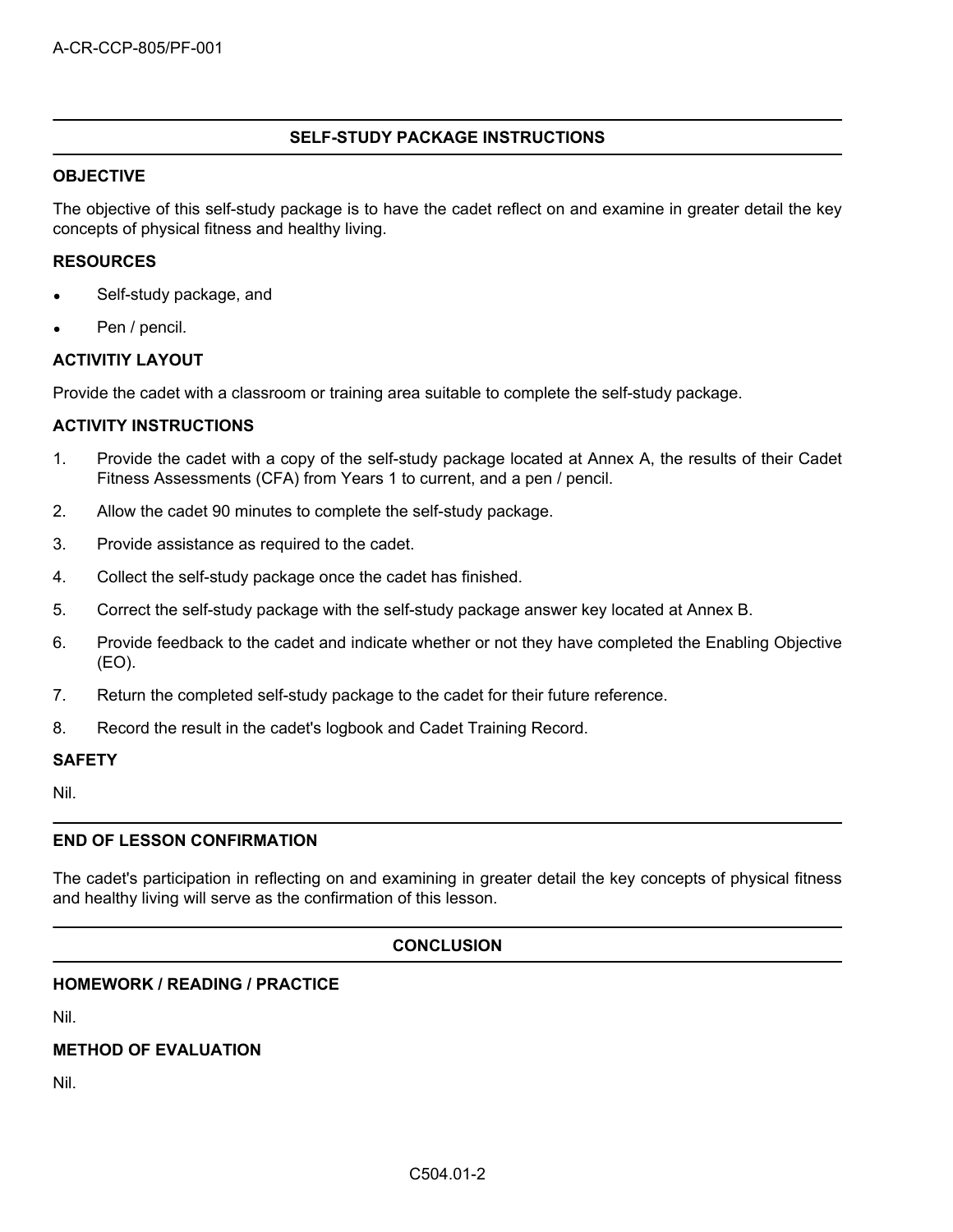#### **CLOSING STATEMENT**

As cadets move from organized activities provided by cadet training to future education / work, the awareness of and actions related to healthy lifestyles become the individual's responsibility. With the greater examination of key concepts related to physical fitness and healthy living reviewed in the self-study package, cadets can be better prepared to pursue life-long habits of healthy living.

#### **INSTRUCTOR NOTES / REMARKS**

Nil.

#### **REFERENCES**

Canadian Mental Health Association (2013). *Your mental health*. Retrieved from http://www.cmha.ca/mentalhealth/your-mental-health/

Dieticians of Canada (2013). *Eat right Ontario: physical activity*. Retrieved from http://www.eatrightontario.ca/ en/Articles/Physical-Activity/

Health-and-Fitness Source.com. (2012) *3 Ways your body is burning calories*. Retrieved March 15, 2013 from *http://www.health-and-fitness-source.com/burning-calories.html*

Health Canada (2011). *Estimated energy requirements*. Retrieved from http://hc-sc.gc.ca/fn-an/food-guidealiment/basics-base/1\_1\_1-eng.php

Larson, Christian (2007). *Your forces and how to use them: The promise*. Retrieved from http:// www.goodreads.com/work/quotes/2208816-your-forces-and-how-to-use-them

Mobile & Peruasive. (2008). *A brief survey of physical activity monitoring devices*. Retrieved from http:// www.icta.ufl.edu/projects/publications/chao08a.pdf

Public Health Agency of Canada (2011). *Obesity in Canada. Determinants and contributing factors*. Retrieved from http://www.phac-aspc.gc.ca/hp-ps/hl-mvs/oic-oac/determ-eng.php

United States Department of Agriculture. (2011). *How many calories does physical activity use?* Retrieved from http://www.choosemyplate.gov/food-groups/physicalactivity\_calories\_used\_table.html

World Health Organization. (2013). *Physical activity and adults*. Retrieved from http://www.who.int/ dietphysicalactivity/factsheet\_adults/en/index.html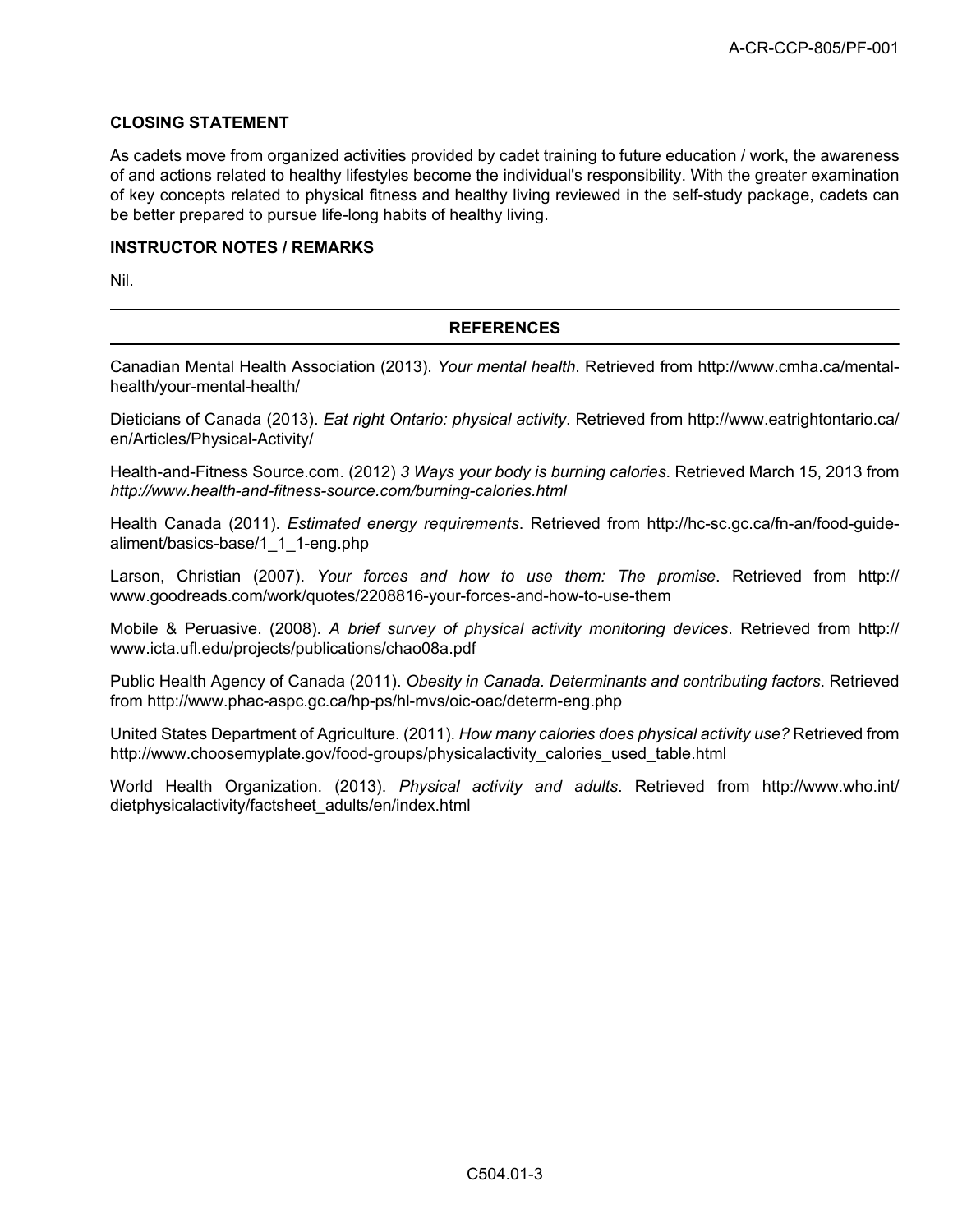THIS PAGE INTENTIONALLY LEFT BLANK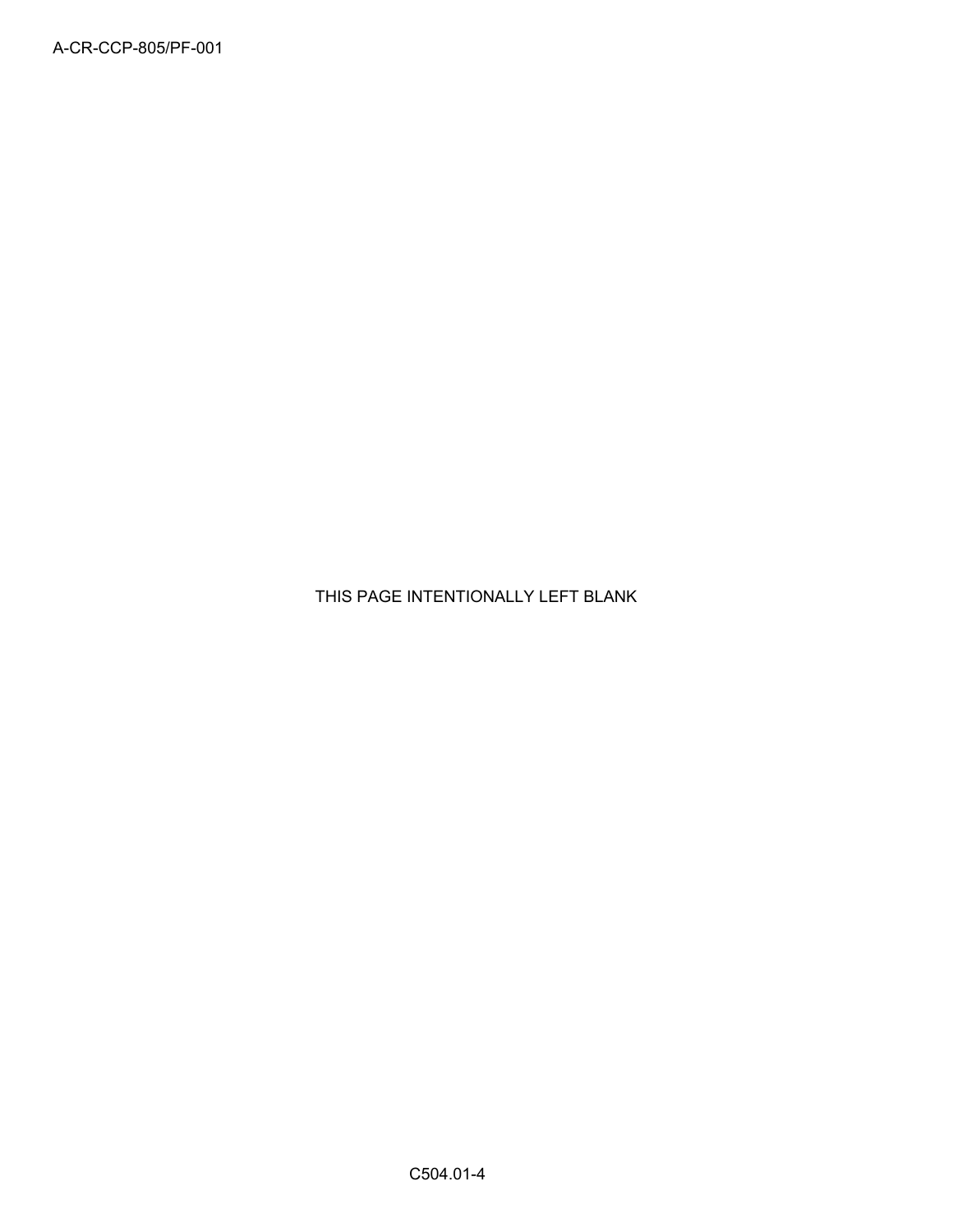

#### *REFLECT ON PERSONAL FITNESS AND HEALTHY LIVING*

*Section 1: Physical Fitness Section 2: Nutritional Fitness*

*Section 3: Mental Fitness*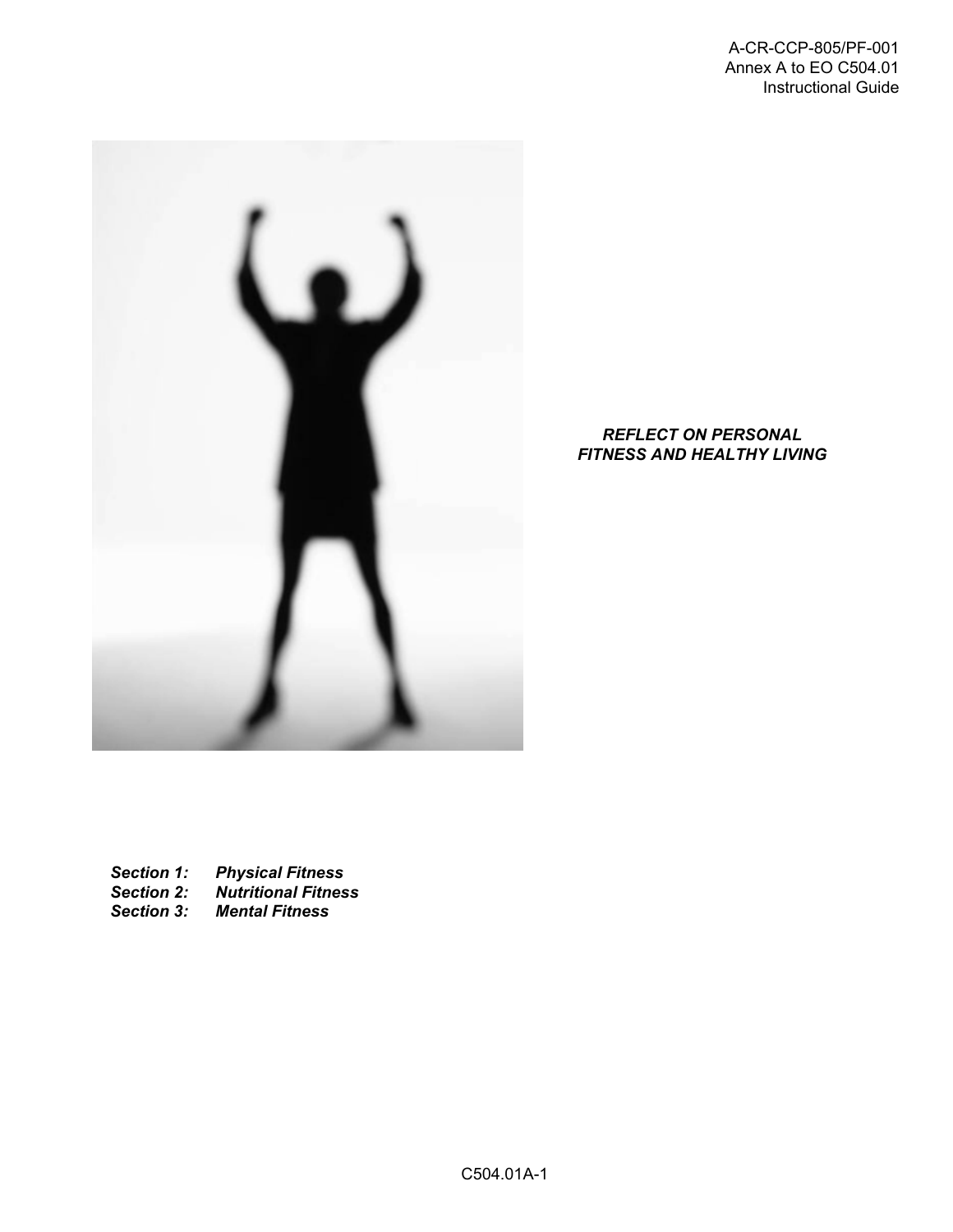#### **SECTION 1 PHYSICAL FITNESS**

According to CATO 11-03, *Cadet Program Mandate*, the Cadet Program aims to promote physical well-being. Cadets develop an understanding of the benefits of fitness and a healthy lifestyle. This understanding combined with on-going participation in fitness activities, aids in the development of positive attitudes and behaviours that build resiliency within cadets and enables them to meet challenges.

Throughout your participation in the Cadet Program, you have regularly participated in the Cadet Fitness Assessment (CFA), which has provided you with feedback on your level of fitness, allowing you to set goals to improve your fitness levels based on the results. In setting your goals, you used the SMART principles:

| -S | <b>Specific</b> | What specific activity can you do to help you reach your goal?                                                                      |
|----|-----------------|-------------------------------------------------------------------------------------------------------------------------------------|
| M  | Measureable     | How often will you do this? How much will you do? What will you track and<br>how?                                                   |
| A  | Achievable      | What behaviour will you change and is the goal related to it achievable?<br>What might hinder you as you progress towards the goal? |
| R  | Relevant        | What will you get out of this?                                                                                                      |
|    | Timed           | How long will it take you to reach your goal?                                                                                       |

| Example<br><b>Goal:</b> To be more active.       | This goal will be hard to measure (what do you<br>mean by "more"?) and needs a time frame (when<br>will you start and finish?). |
|--------------------------------------------------|---------------------------------------------------------------------------------------------------------------------------------|
| <b>SMART Goal:</b>                               | This goal is specific, measureable and has a specific                                                                           |
| To do vigorous physical activity for 60 minutes, | timeframe. This will help determine if you have                                                                                 |
| 3 times a week for the next month.               | reached your goal.                                                                                                              |

You have also used physical activity trackers for periods of time, to determine if you were meeting the *Canadian Physical Activity Guidelines* and the *Canadian Sedentary Behaviour Guidelines*.

You will recall that vigorous-intensity physical activities will cause teens to sweat and be 'out of breath'. (eg, activities like running and rollerblading), while moderate-intensity physical activities will cause teens to sweat a little and to breathe harder (eg, activities like skating and bike riding).

Sedentary behaviour is time when you are doing very little movement. Some examples include: sitting for long periods, using motorized transportation, watching television, playing passive video games, and playing on the computer.

#### **COMPONENTS OF PHYSICAL FITNESS**

You have learned that there are 3 components of physical fitness, and that being physically fit requires you to include activities in each of the components on a regular basis. The three components of physical fitness are:

- cardiovascular endurance,
- muscular strength, and
- muscular flexibility.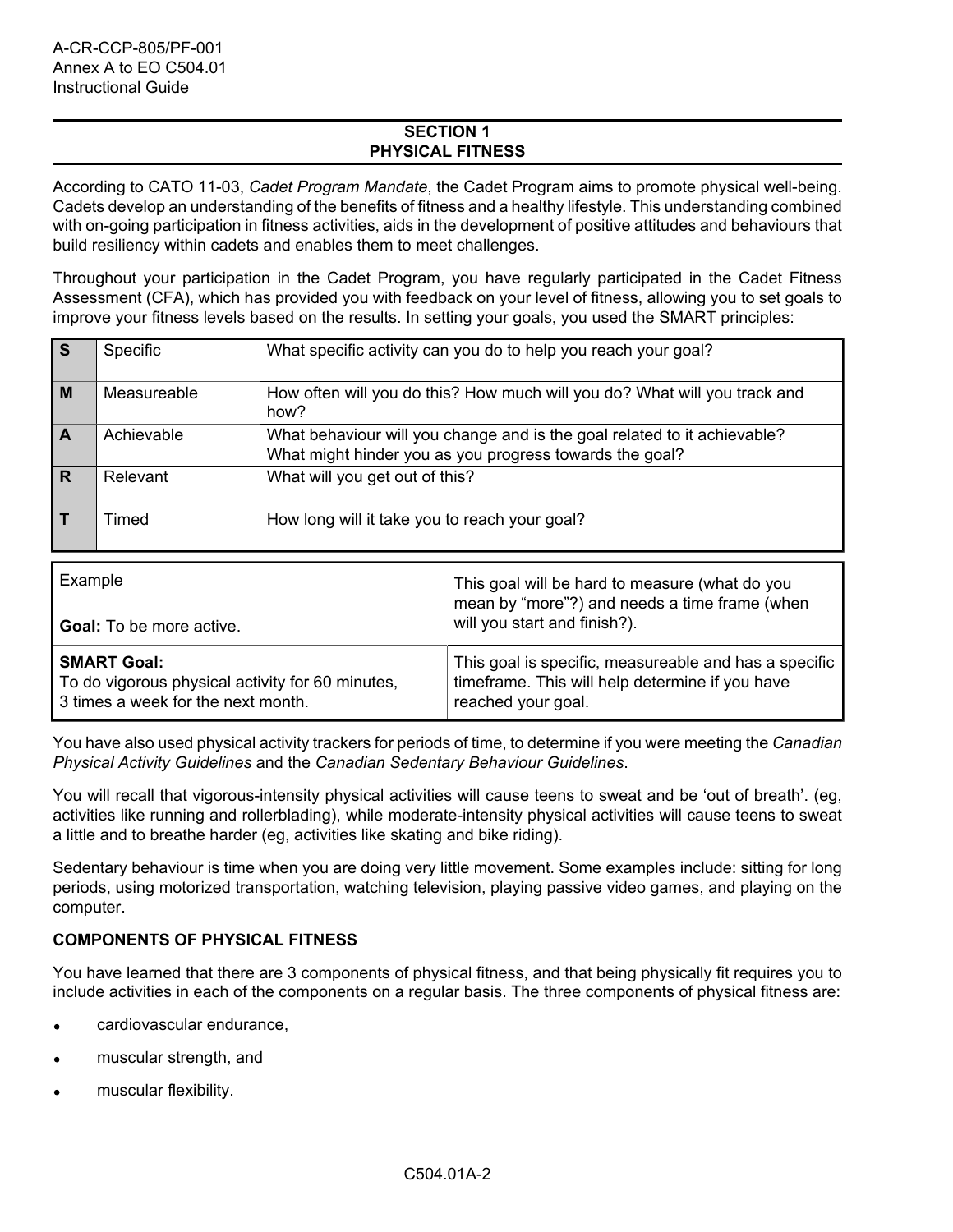|  | Review your Cadet Fitness Assessments, from the first one to the current one. Based on<br>your results, what changes can you observe in each of the 3 components of fitness? |          |              |                     |                            |
|--|------------------------------------------------------------------------------------------------------------------------------------------------------------------------------|----------|--------------|---------------------|----------------------------|
|  | Component                                                                                                                                                                    | Decrease | No<br>Change | Some<br>Improvement | Substantial<br>Improvement |
|  | Cardiovascular endurance                                                                                                                                                     |          |              |                     |                            |
|  | Muscular strength                                                                                                                                                            |          |              |                     |                            |
|  | Muscular flexibility                                                                                                                                                         |          |              |                     |                            |

| List the physical activities you currently participate in under the correct component of<br>physical fitness.                 |                          |                             |
|-------------------------------------------------------------------------------------------------------------------------------|--------------------------|-----------------------------|
| Cardiovascular Endurance                                                                                                      | <b>Muscular Strength</b> | <b>Muscular Flexibility</b> |
|                                                                                                                               |                          |                             |
|                                                                                                                               |                          |                             |
|                                                                                                                               |                          |                             |
|                                                                                                                               |                          |                             |
|                                                                                                                               |                          |                             |
| Are you participating in activities involving each of the components of physical fitness?                                     |                          |                             |
| If your answer is YES - keep up the involvement!<br>If your answer is NO - what can you do to balance your physical activity? |                          |                             |

#### **ACTIVITY GUIDELINES FOR YOUTH**

Examine the *Canadian Physical Activity Guidelines* and *Canadian Sedentary Behaviour Guidelines* located at Appendix 1 to answer the following questions:



Q1. What are the physical activity guidelines for Youth ages 12–17years?

| List the physical activities you participated in to meet this guideline requirement, indicating<br>$(\sqrt{})$ if they were moderate or vigorous intensity activities. |                 |                 |                 |
|------------------------------------------------------------------------------------------------------------------------------------------------------------------------|-----------------|-----------------|-----------------|
|                                                                                                                                                                        | <b>Activity</b> | <b>Moderate</b> | <b>Vogorous</b> |
|                                                                                                                                                                        |                 |                 |                 |
|                                                                                                                                                                        |                 |                 |                 |
|                                                                                                                                                                        |                 |                 |                 |
|                                                                                                                                                                        |                 |                 |                 |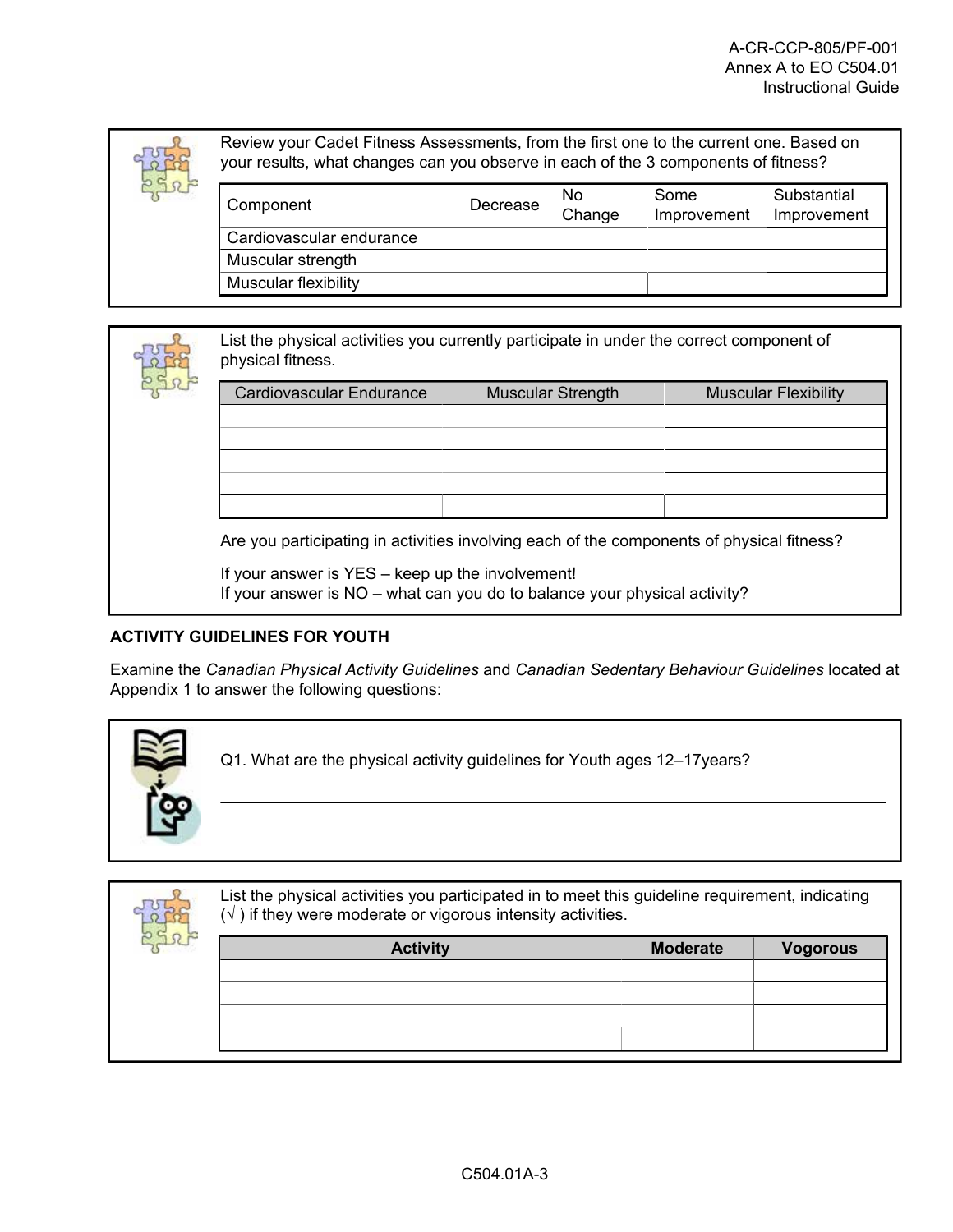Q2. What are the sedentary behaviour guidelines for youth ages 12–17 years? List the sedentary activities you have reduced in order to meet these guidelines.

Remember that being active for at least 60 minutes daily can help teens:

- Improve their health
- Do better in school
- Improve their fitness
- Grow stronger
- Have fun playing with friends

#### **ACTIVITY GUIDELINE CHANGES FROM YOUTH TO ADULT**

Overall, strong evidence demonstrates that compared to less active adult men and women, individuals who are more active:

- have lower rates of all-cause mortality, coronary heart disease, high blood pressure, stroke, type 2 diabetes, metabolic syndrome, colon and breast cancer, and depression;
- are likely to have less risk of a hip or vertebral fracture;
- exhibit a higher level of cardio respiratory and muscular fitness; and
- are more likely to achieve weight maintenance, have a healthier body mass and composition.



The World Health Organization publishes interesting research and documents that can provide you with facts and statistics: http://www.who.int

The Mayo Clinic is an excellent source for many of the questions you may have related to exercise and adulthood: http://www.mayoclinic.com

There are many changes and challenges that you can look forward to as you move into your adult life. Such things as education, living conditions, relationships, children, finances, and career will all affect your ability to maintain your level of physical fitness.

Use the *Canadian Physical Activity Guidelines* and *Canadian Sedentary Behaviour Guidelines* to answer the following question:

- Feel happier
- Maintain a healthy body weight
- Improve their self-confidence
- Learn new skills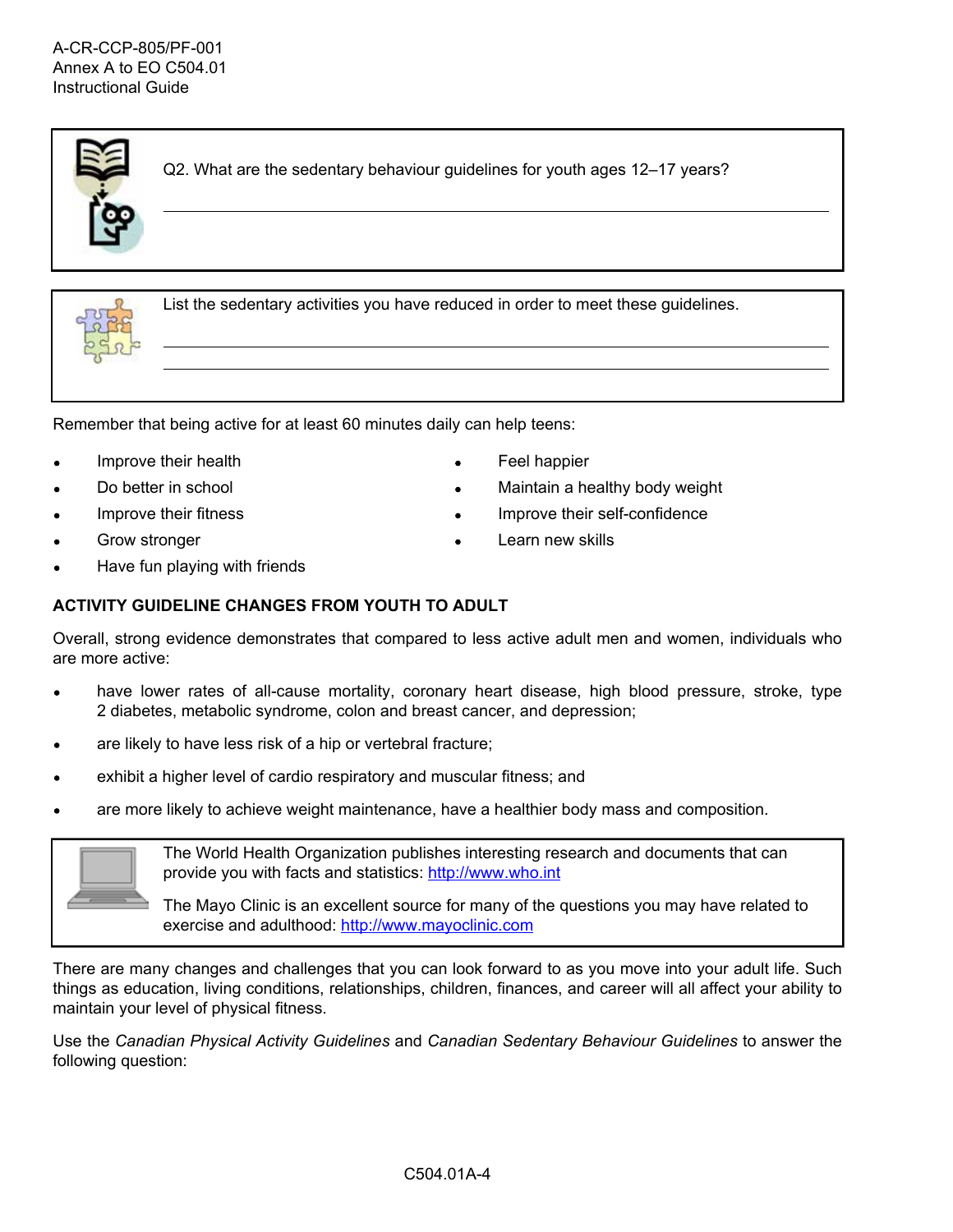

In adults aged 18–64, physical activity includes leisure time physical activity (eg, walking, dancing, gardening, hiking, swimming), transportation (eg, walking or cycling), occupational (eg, work), household chores, play, games, sports or planned exercise, in the context of daily, family, and community activities. Keep in mind that levels of intensity (moderate to vigorous) are still important components to consider as an adult.

| List activities in which you would like to participate to meet the requirements of the adult<br>category, indicating $(\sqrt{})$ if they would be moderate- or vigorous-intensity activities. |                 |                 |
|-----------------------------------------------------------------------------------------------------------------------------------------------------------------------------------------------|-----------------|-----------------|
| <b>Activity</b>                                                                                                                                                                               | <b>Moderate</b> | <b>Vigorous</b> |
|                                                                                                                                                                                               |                 |                 |
|                                                                                                                                                                                               |                 |                 |
|                                                                                                                                                                                               |                 |                 |

#### **CHALLENGES TO YOUR FUTURE PHYSICAL ACTIVITY OPPORTUNITIES**

Information and available data from the Public Health Agency of Canada show that many Canadians get less than the recommended amount of physical activity for their age group. It is suggested that, in addition to an obesity epidemic, there is also an epidemic of lack of cardio-respiratory fitness.



#### *Did you know?*

The Canadian Health Measures Survey of 2007–2009 showed that the proportion of adults whose aerobic fitness was categorized as "fair" or "in need of improvement" increased with age, from 32% of males and 20% of females aged 15 to 19 years to 59% of males and 92% of females aged 60 to 69 years.

There are several reasons why the activities you participate in to achieve the recommended guidelines may change as you get older. These include, but are not limited to, such things as:

- finishing high school where team sports are readily available;
- your focus on new living arrangements depending on your post high school pursuits (college, university, employment);
- the financial costs of joining clubs, teams, fitness facilities;
- your ability to manage your time; or
- your motivation level.

Getting and staying in shape doesn't need to be expensive. You don't need a gym or special equipment for an aerobic workout. Even such activities as taking a brisk walk every day or making a full workout of using stairs can become part of your fitness routine. Don't get caught up in gym memberships or equipment purchases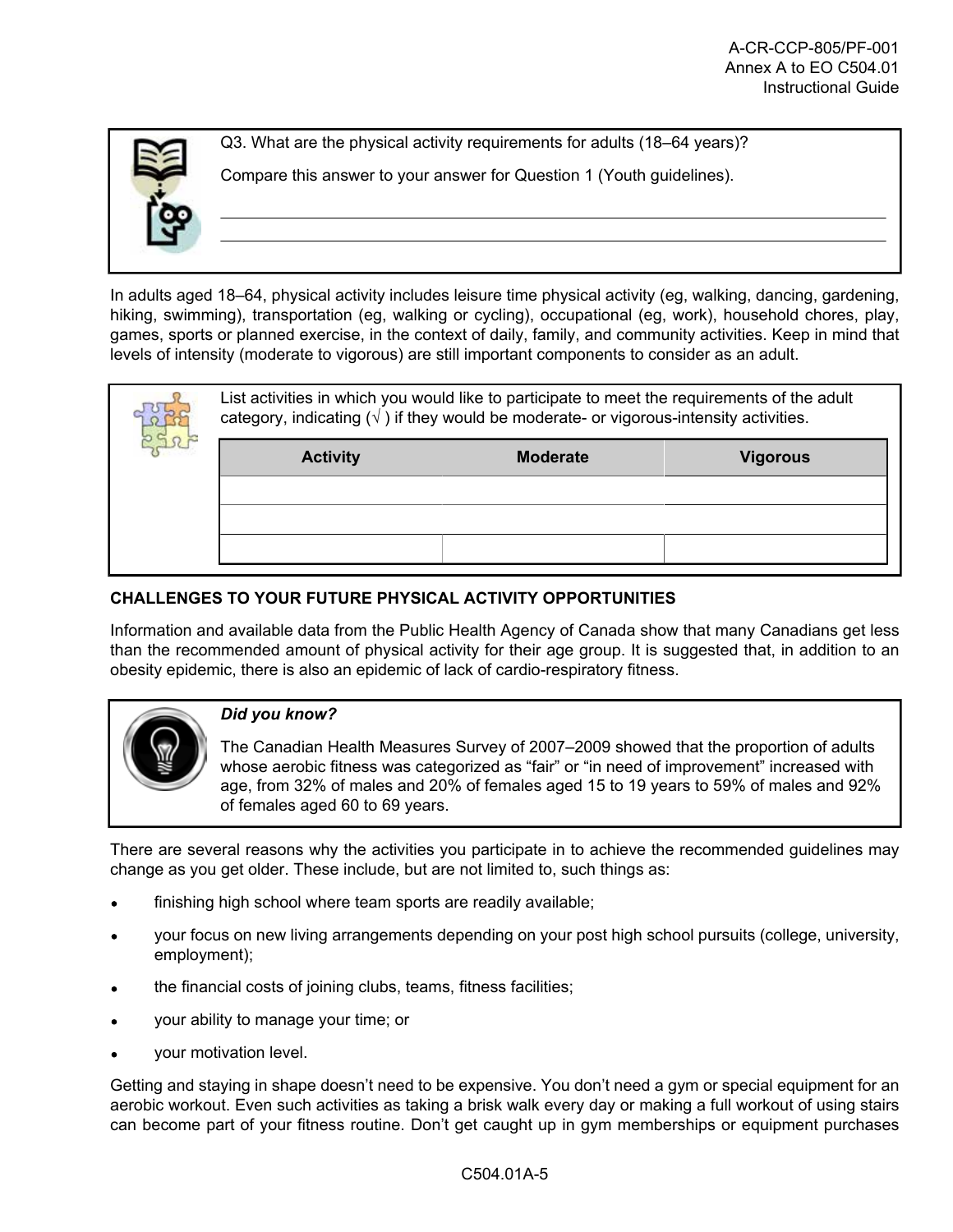A-CR-CCP-805/PF-001 Annex A to EO C504.01 Instructional Guide

you can't afford. Instead, concentrate on your fitness goals and brainstorm ways you can meet them without breaking your budget. Here are a few ideas:

- check out your local recreation department;
- consider where you can buy used equipment (eg, dumbbells, exercise DVDs and apps, fitness balls, jump ropes, resistance tubing, hoola hoops); and
- share costs with a friend.



What challenges do you think you may face to meet the activity guidelines in the future?

List strategies that would help you overcome the challenges you have identified?

Practice setting a SMART goal by completing the following activity.



Q4. Set a SMART goal for one of the strategies you have listed above.

#### **SELECTING YOUR PHYSICAL ACTIVITIES**



#### *Did you know?*

High caloric intake and low physical activity are recognized as key contributors of obesity, diabetes and other chronic health conditions.

In selecting your method of physical activity, being aware that different activities result in different expenditures of energy will help you make better choices when you are managing your time.

For example: A 69 kg man (who is 177 cm tall) will use up about the number of calories listed doing each activity below. Generally, those who weigh more will use more calories, and those who weigh less will use fewer. The calorie values listed include both calories used by the activity and the calories used for normal body functioning.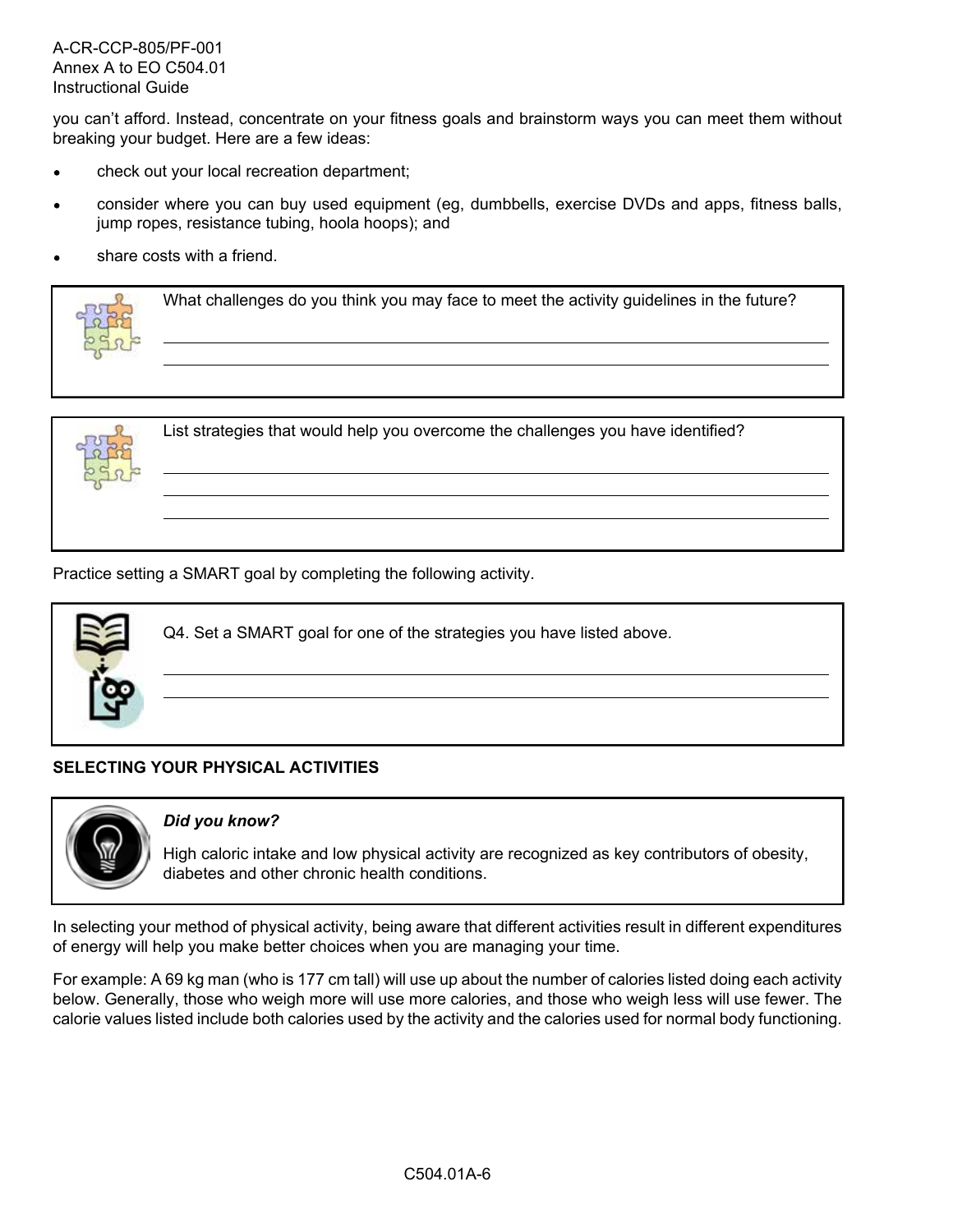| Approximate calories used by a 69 Kg man       |           |  |
|------------------------------------------------|-----------|--|
| <b>Moderate physical activities:</b>           | In 1 hour |  |
| Hiking                                         | 370       |  |
| Light gardening/yard work                      | 330       |  |
| Dancing                                        | 330       |  |
| Golf (walking and carrying clubs)              | 330       |  |
| Bicycling (less than 16 kms per hour)          | 290       |  |
| Walking (5.6 kms per hour)                     | 280       |  |
| Weight training (general light workout)<br>220 |           |  |
| Stretching<br>180                              |           |  |
| <b>Vigorous physical activities:</b>           | In 1 hour |  |
| Running/jogging (8 kms per hour)               | 590       |  |
| Bicycling (more than 16 kms per hour)          | 590       |  |
| Swimming (slow freestyle laps)                 | 510       |  |
| <b>Aerobics</b>                                | 480       |  |
| Walking (7.2 kms per hour)                     | 460       |  |
| Heavy yard work (chopping wood)                | 440       |  |
| Weight lifting (vigorous effort)               | 440       |  |
| <b>Basketball (vigorous)</b>                   | 440       |  |

Figure A-1 Calories Used by a 69 Kg Man During Physical Activity



Q5. Based on the example above, if the time frame available for an activity was 60 minutes, and if this person's goal was to exercise at a vigorous intensity by bicycling, how fast would he have to bicycle? Circle the correct answer.

- a. Less than 16 kms per hour
- b. More than 16 kms per hour
- c. 8 kms per hour
- d. 7.2 kms per hour



Use the chart below to determine approximately how much energy (calories) you use up with your favourite activity.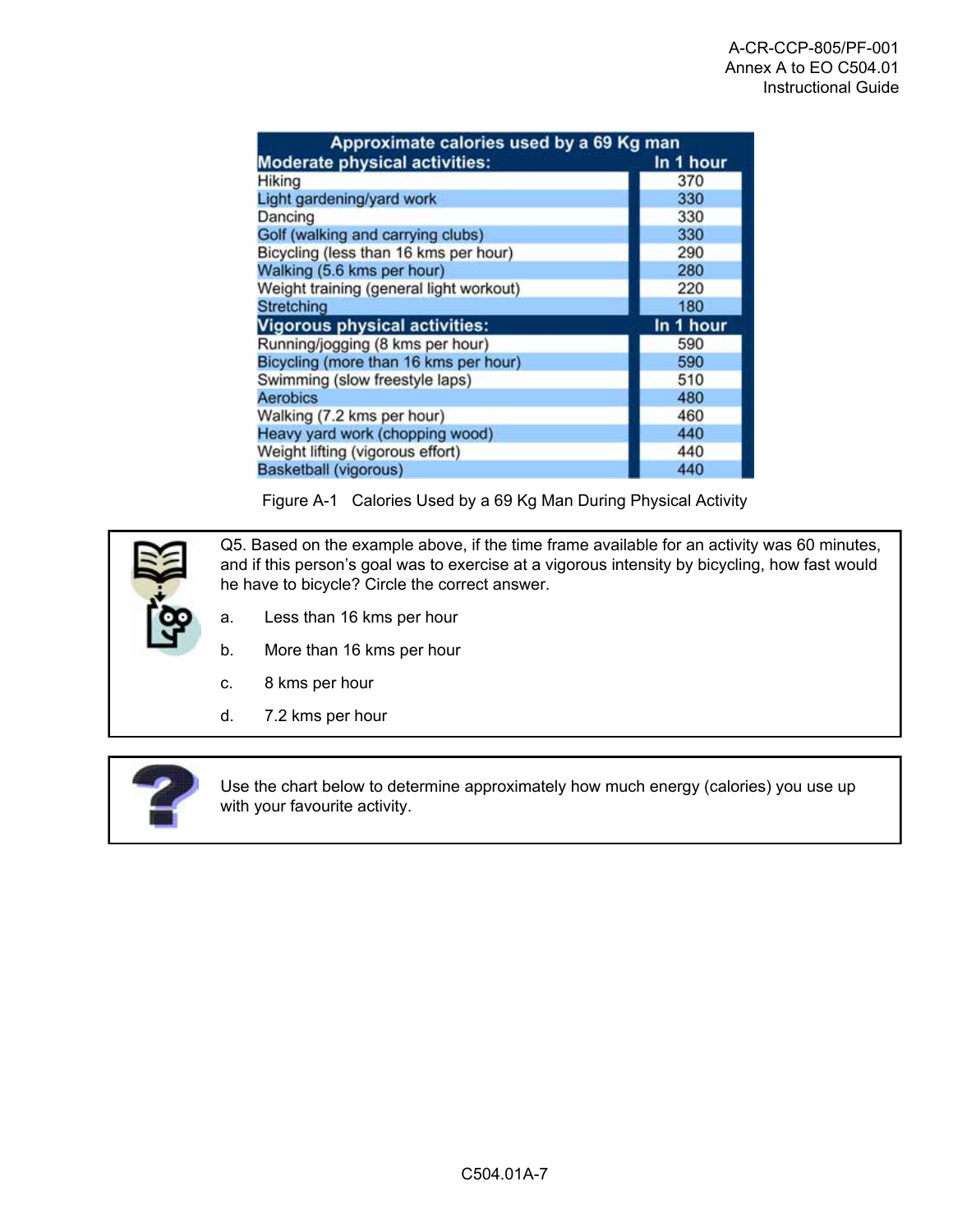| <b>Type of Exercise</b>     | <b>Calories/hour</b> |
|-----------------------------|----------------------|
| Housework                   | 160                  |
| Golf                        | 240                  |
| Gardening                   | 250                  |
| Walking, 4.8kph             | 280                  |
| Tennis                      | 350                  |
| Swimming                    | 400                  |
| Rollerblading/Skating       | 420                  |
| Aerobic Dance               | 420                  |
| Aerobics                    | 450                  |
| <b>Bicycling</b>            | 450                  |
| Jogging, 8kph               | 500                  |
| Swimming                    | 500                  |
| <b>Cross Country skiing</b> | 500                  |
| Hiking                      | 500                  |
| <b>Step Aerobics</b>        | 550                  |
| Rowing                      | 550                  |
| Power Walking               | 600                  |
| <b>Stationary Bike</b>      | 650                  |
| <b>Jumping Rope</b>         | 700                  |
| Running                     | 700                  |

Figure A-2 Energy expenditure of different exercises



There are energy values for over 500 different activities available at your fingertips simply by doing a google.com search or by visiting http://www.health-and-fitness-source.com/ burning-calories.html

#### **SELECTING YOUR EXERCISE EQUIPMENT**

While moderate- to vigorous-intensity physical activity can be readily practiced without the use of extra equipment (eg, walking, running, etc), there are alternate activities involving equipment for indoor use in the form of full-size machines. To intensify the workout, most of these machines come with electronic controls and built-in exercise programs that vary speed and intensity during a workout.

| <b>Treadmill</b>             | ٠         | Most natural form of exercise as it allows you to walk or run at your own pace.<br>Provides low to intense workouts.<br>More versatile for home gyms as some can be folded for storage. |
|------------------------------|-----------|-----------------------------------------------------------------------------------------------------------------------------------------------------------------------------------------|
| <b>Elliptical</b><br>trainer | ٠         | Provides exercise workouts similar to combining biking, stair-climbing and cross-<br>country skiing workouts.                                                                           |
|                              |           | Provides moderate to intense low-impact workouts for your legs and to a lesser<br>degree, your arms.                                                                                    |
|                              | $\bullet$ | If the machine has reverse motion, you then exercise your buttock muscles.                                                                                                              |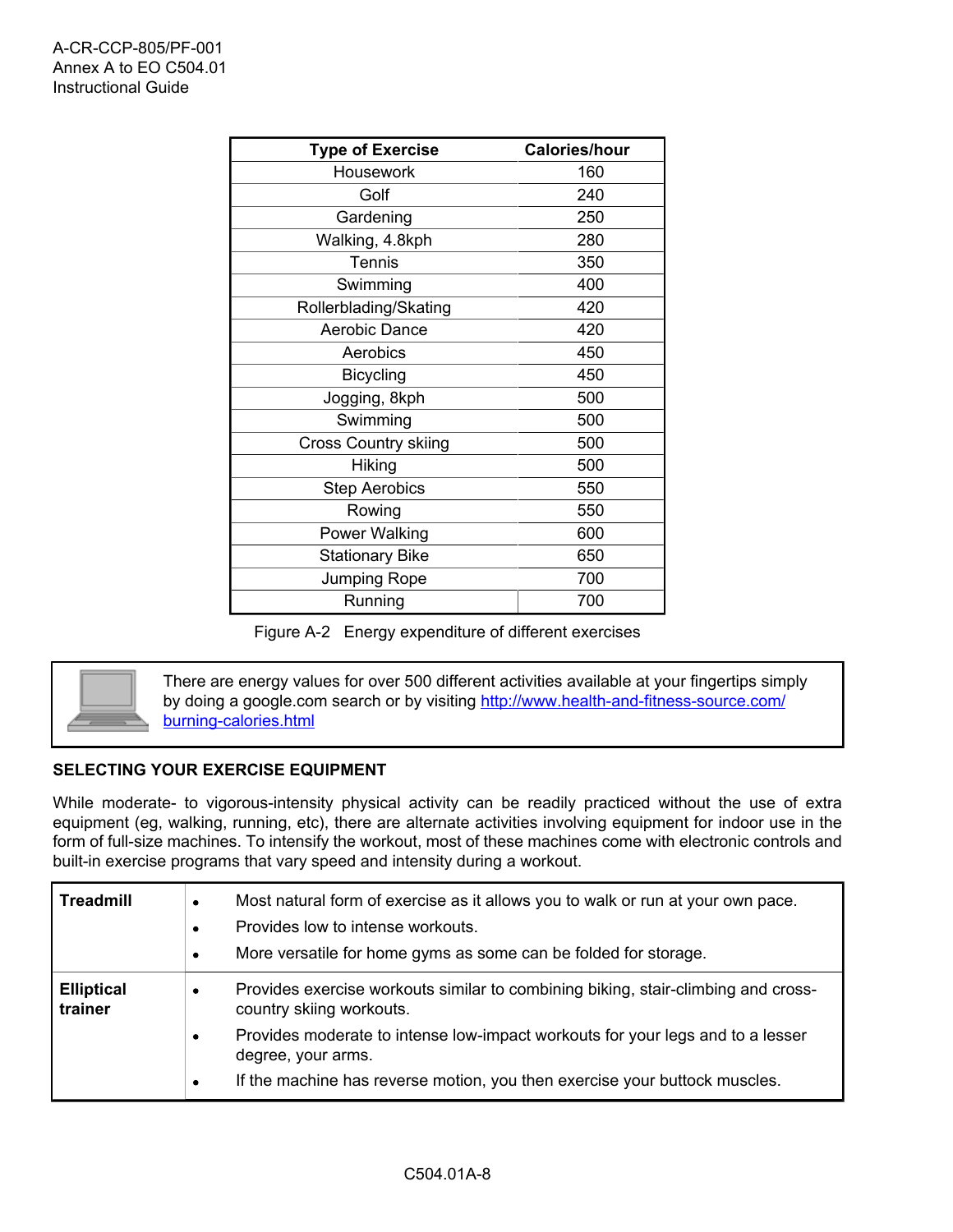#### A-CR-CCP-805/PF-001 Annex A to EO C504.01 Instructional Guide

| <b>Exercise bike</b>     | Popular form of exercise as they are simple to operate.<br>Comes with preprogrammed biking routines to provide various workouts.<br>Some bikes can be plugged into televisions and video games to let you<br>interactively pedal through the visual courses. |
|--------------------------|--------------------------------------------------------------------------------------------------------------------------------------------------------------------------------------------------------------------------------------------------------------|
| <b>Rowing</b><br>machine | Machine allows you to burn calories in a low-impact workout.<br>$\bullet$<br>Areas exercised include arms, legs, and torso.<br>٠<br>Can have a built-in PC interface to support software accessories.<br>٠                                                   |



For calorie-burning workouts, the treadmill and elliptical trainer are your best choices.

#### **SELECTING PERSONAL DEVICES**

Personal devices can be small, such as pedometers, accelerometers and multi-sensor activity tracking devices.

| <b>Basic</b><br><b>Pedometer</b>   | $\bullet$<br>٠<br>$\bullet$ | Used to count steps while an individual walks or runs.<br>Works by pendulum movement as the balanced weight activates to vertical motion<br>which records steps and shows a digital record.<br>Most are clipped to the belt for use during low-impact exercise (eg, walking). |
|------------------------------------|-----------------------------|-------------------------------------------------------------------------------------------------------------------------------------------------------------------------------------------------------------------------------------------------------------------------------|
| <b>Pedometer</b><br><b>Watches</b> | $\bullet$                   | Come in three different varieties (separate sensor, GPS, watch sensor)                                                                                                                                                                                                        |
| <b>Accelerometer</b>               | $\bullet$<br>٠              | Use a precision motion sensor to measure calories burned during activity.<br>Provides a quantitative measurement which counts steps and the force of a<br>person's stride.                                                                                                    |



Advanced pedometers and accelerometers have been incorporated into modern cellular telephones and everyday devices including watches. These require you to stream the data to other sources.

#### **SELECTING YOUR MONITORING METHOD**

To support and encourage continuous fitness activity, you may want to continue using a form of tracker, journal or log book. Technology also provides numerous avenues to record and monitor physical activity. Multi-sensor tracking devices such as arm bands and heart rate monitors record different physiological measurements and provide a record of physical activities.

Whether you use paper and pencil, physical activity devices, or online monitoring tools that promote physical fitness, each has benefits to assist the user to achieve and maintain a level of fitness.

The exercise heart rate belt is used for an active individual to monitor the heart rate during exercise. The belt has a sensor but is not a stand-alone device. The wireless transmitter sends information to a receiver plugged into the interface box on the machine being used.

The opportunity for personal fitness training continues to grow with the development of more apps for the personal devices and DVDs. With continued development, the consumer options and needs provide more choices.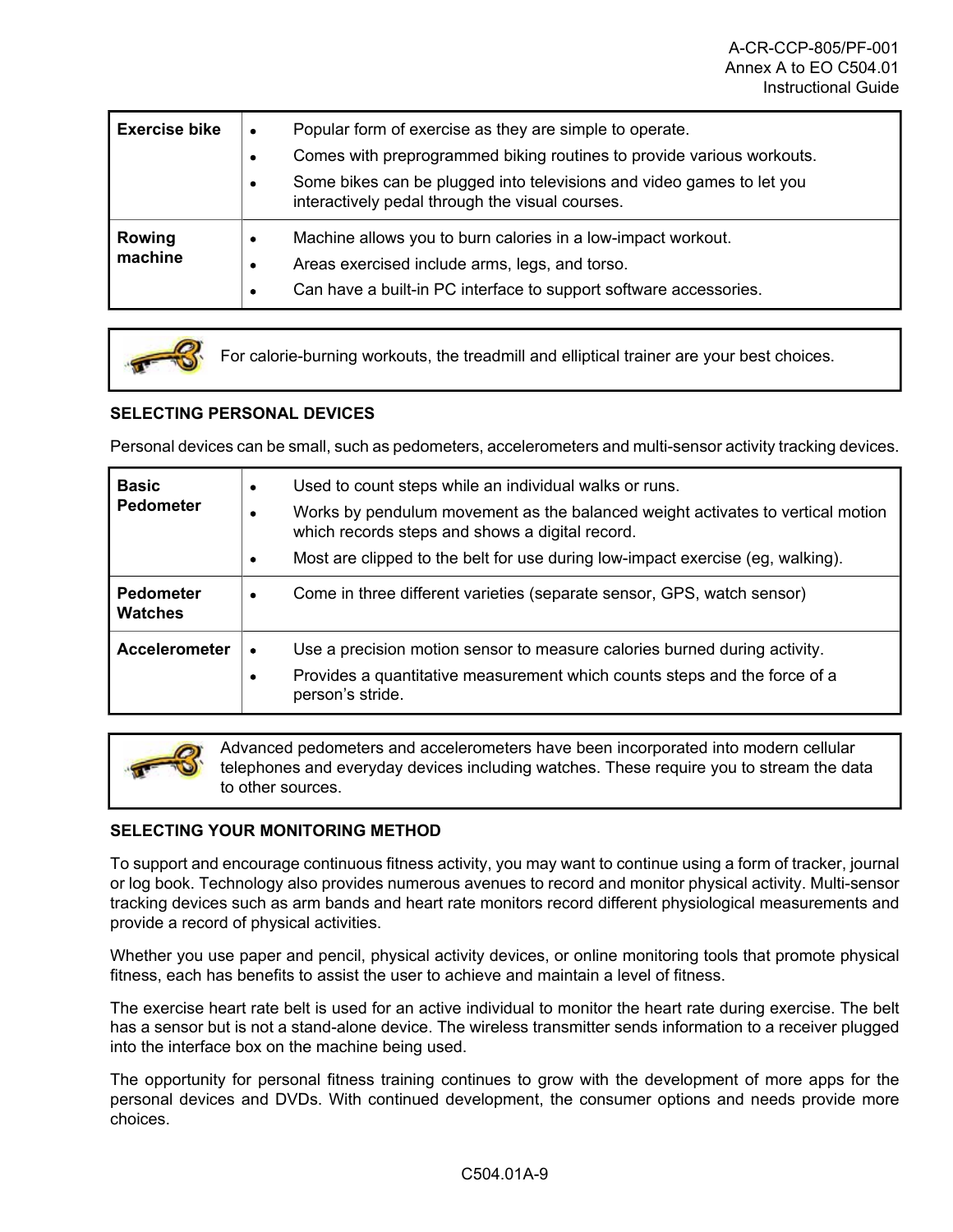

It is important to collect activity data over multiple days and even weeks to get an accurate record of your exercise program and results.



If you are planning to document and analyze your daily physical activity, first check the device you are using for online support or software compatibility with your PC.

Most equipment can be linked to online or software programs which allow you to monitor your exercise program on a PC. The end result of the exercise program depends on the program you are using. The programs come in various workouts for all fitness levels and goals including:

- cardio,
- strength training,
- circuit training,
- fitness journals, and
- activity calorie calculators.



Fitness music programs can be obtained from online suppliers such as iTunes® or cadencerevolution.com. Other sources can be found online.



Visit www.cadencerevolution.com/index.php/2009/11/weekly-workout-142/ to see a cycling workout with music.

Numerous programs are available online. Whether you want to store the information with the organization or get assistance with your fitness activity, this information is found online. Online services include:

- workout training,
- fitness training,
- weight loss training,
- calories burned training,
- fitness calculator, and
- diet tracker.



The program you want to use may vary from those discussed here. Review fitness apps online and choose the program best suited for your requirements. Some workouts are free and some require you to purchase the program.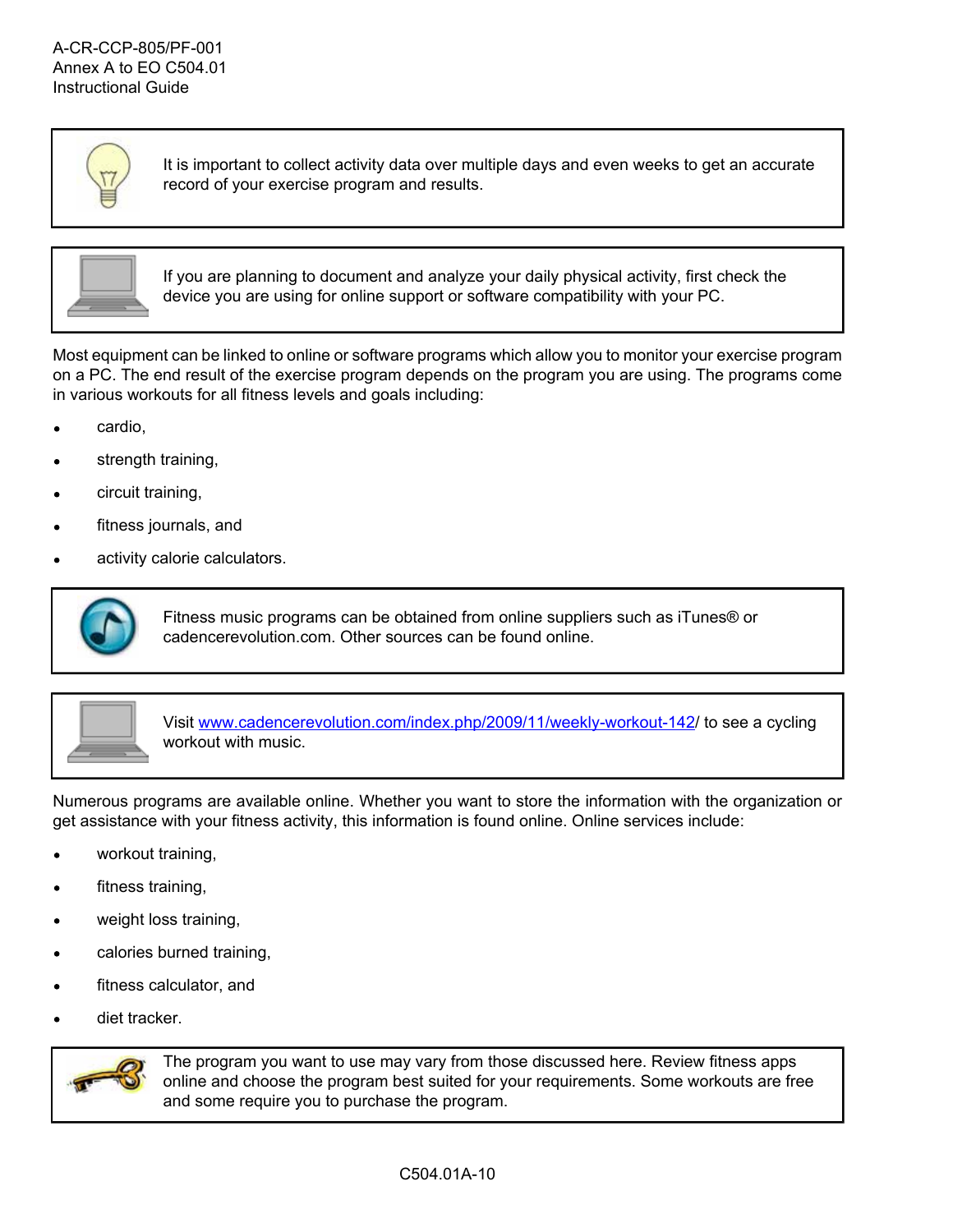

More devices and apps are being created to allow people to exercise and record their progress on electronic devices. List devices or apps that you know of that you might be interested in using in the future.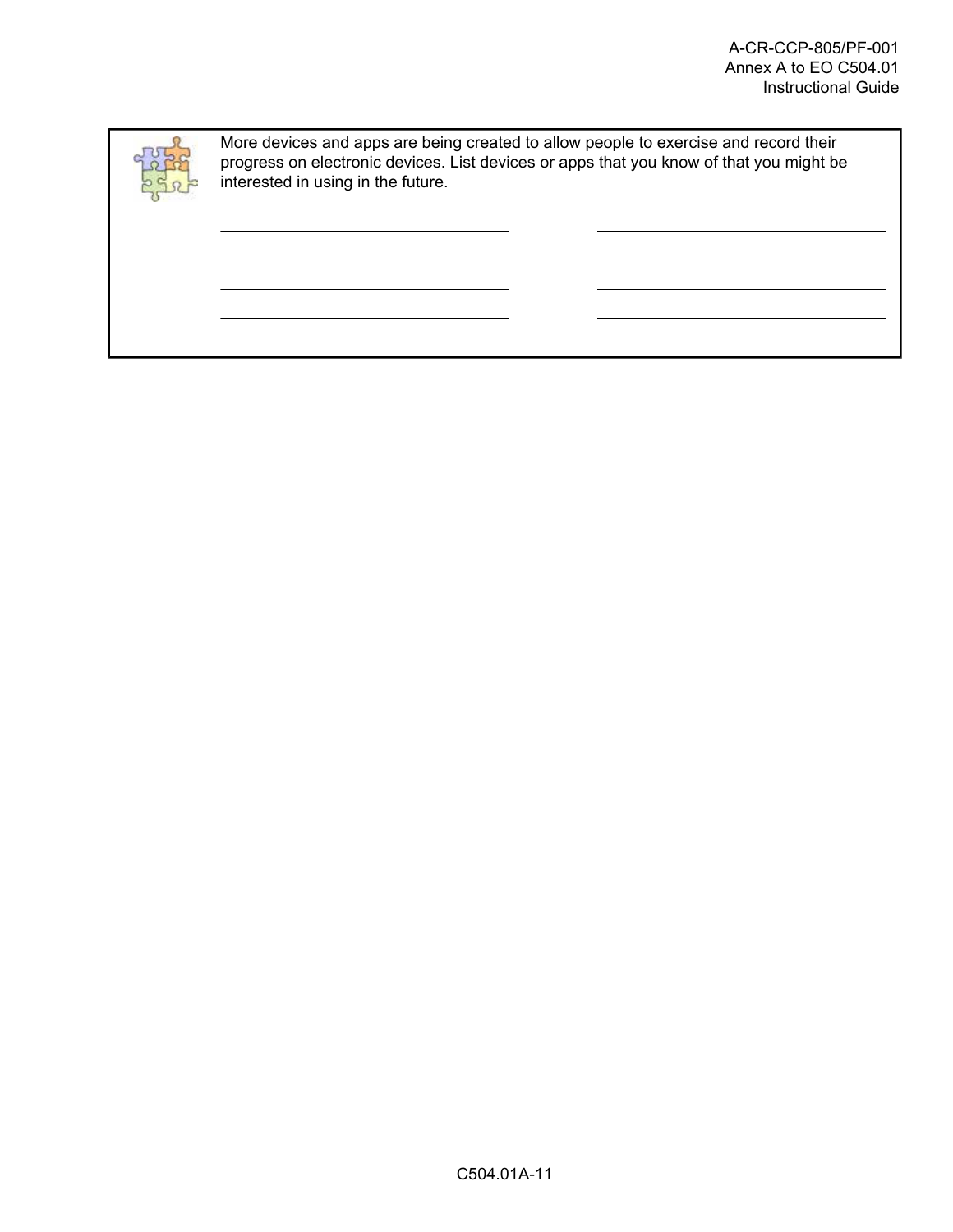#### **SECTION 2 NUTRITIONAL FITNESS**

#### **CALORIES NEEDED FOR OPTIMAL HEALTH**

Healthy eating is important for overall health. Your body needs a certain amount of calories (food energy) every day for optimal health and to function without gaining weight. Weight control and healthy eating is a balancing act. A lot depends on your activity level, body metabolism (the way your body converts food to energy), body size and body composition. Along with physical activity, diet is the most well-studied behavioural factor influencing body weight, and overweight and obesity risk.



Activity levels are described by Health Canada as follows:

1. Sedentary: Your typical daily routine requires little physical movement (eg, sitting for long periods, using a computer, relying primarily on motorized transportation) and you accumulate little physical activity in your leisure time.

2. Low Active: Your typical daily routine involves some physical activity (eg, walking to the bus, mowing the lawn, shoveling snow) and you accumulate some additional physical activity in your leisure time.

3. Active: Your typical daily tasks involve some physical activity and you accumulate at least 2 ½ hours of moderate- to vigorous-intensity aerobic physical activity each week. Moderateto vigorous- physical activity will make you breathe harder and your heart beat faster.

The values in the table below are approximations calculated using Canadian median heights and weights that were derived from the median normal Basic Metabolic Index for different levels of physical activity. Your individual values may be different.

| <b>Estimated Energy Requirements</b> |                                 |               |                                                               |                                   |      |      |  |
|--------------------------------------|---------------------------------|---------------|---------------------------------------------------------------|-----------------------------------|------|------|--|
|                                      | <b>Males</b> (calories per day) |               |                                                               | <b>Females</b> (calories per day) |      |      |  |
| <b>Sedentary</b>                     | <b>Low Active</b>               | <b>Active</b> | <b>Low Active</b><br><b>Active</b><br><b>Sedentary</b><br>Age |                                   |      |      |  |
| 1900                                 | 2250                            | 2600          | 12-13 $y$                                                     | 1700                              | 2000 | 2250 |  |
| 2300                                 | 2700                            | 3100          | 14-16 $y$                                                     | 1750                              | 2100 | 2350 |  |
| 2450                                 | 2900                            | 3300          | 17-18 $y$                                                     | 1750                              | 2100 | 2400 |  |
| 2500                                 | 2700                            | 3000          | $19-30y$                                                      | 1900                              | 2100 | 2350 |  |
| 2350                                 | 2600                            | 2900          | $31 - 50y$                                                    | 1800                              | 2000 | 2250 |  |
| 2150                                 | 2350                            | 2650          | $51-70y$                                                      | 1650                              | 1850 | 2100 |  |
| 2000                                 | 2200                            | 2500          | $71y +$                                                       | 1550                              | 1750 | 2000 |  |

Figure A–3 Estimated Energy Requirements



Using the chart above, determine the estimated energy requirement for your current age and for 15 years from now, in each of the activity categories. What is the difference?

| <b>Current age</b> |            | 15 years from now |
|--------------------|------------|-------------------|
|                    | Sedentary  |                   |
|                    | Low active |                   |
|                    | Active     |                   |
|                    |            |                   |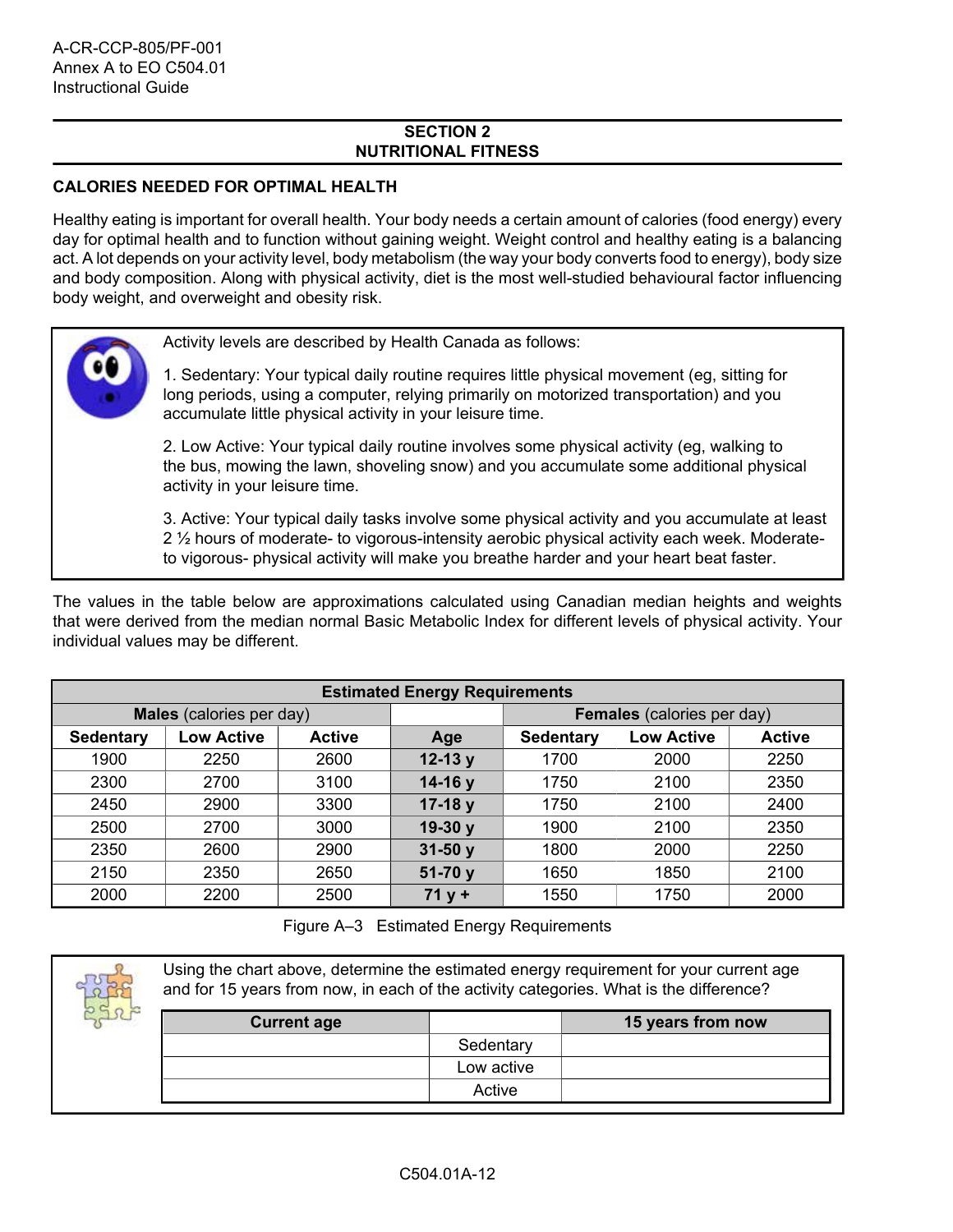#### **QUALITY CALORIES**

You obtain the calories (energy) that you require for optimal health from the food that you eat. Canada's Food Guide recommends the number of food guide servings per day, based on your age, in each of the following categories:

- vegetables and fruit,
- grain products,
- milk and alternatives, and
- meat and alternatives.

| Review Eating Well with Canada's Food Guide located at Appendix 2 and complete the<br>following table based on your food intake yesterday. |                                       |                       |  |  |
|--------------------------------------------------------------------------------------------------------------------------------------------|---------------------------------------|-----------------------|--|--|
| Category                                                                                                                                   | <b>Number of servings</b><br>required | My servings yesterday |  |  |
| Vegetables & fruit                                                                                                                         |                                       |                       |  |  |
| Grain products                                                                                                                             |                                       |                       |  |  |
| Milk and alternatives                                                                                                                      |                                       |                       |  |  |
| Meat and alternatives                                                                                                                      |                                       |                       |  |  |
|                                                                                                                                            |                                       |                       |  |  |



How did you do yesterday compared to the Food Guide's recommendation? Do you need to change any of your eating habits to meet the requirements?

#### **MAKING WISE FOOD CHOICES**

While the amount of energy (calories) that your body requires for optimal health changes as you age, the quality of the calories you consume to nourish your body remains high. With proper knowledge, you can make wise choices in your food selections. Making healthy food choices can help reduce your risk of nutrition-related chronic diseases such as cancer, diabetes, heart disease and stroke.

**Nutrition Facts**. This table, found on food products, includes calories and 13 nutrients: fat, saturated fat, trans fat, cholesterol, sodium, carbohydrate, fibre, sugars, protein, Vitamins A and C, calcium and iron. You can use the Nutrition Facts to:

- compare products more easily;
- determine the nutritional value of foods;
- better manage special diets; and
- increase or decrease your intake of a particular nutrient.



All the information in the Nutrition Facts table is based on a specific amount of food. Be sure to compare this amount to the amount you eat.

If the Nutrition Facts table has information based on a piece of meat the size of your hand and you eat a piece of meat twice the size of your hand, then you will need to double the calories and the amount of nutrients listed in order to calculate what your intake would actually be.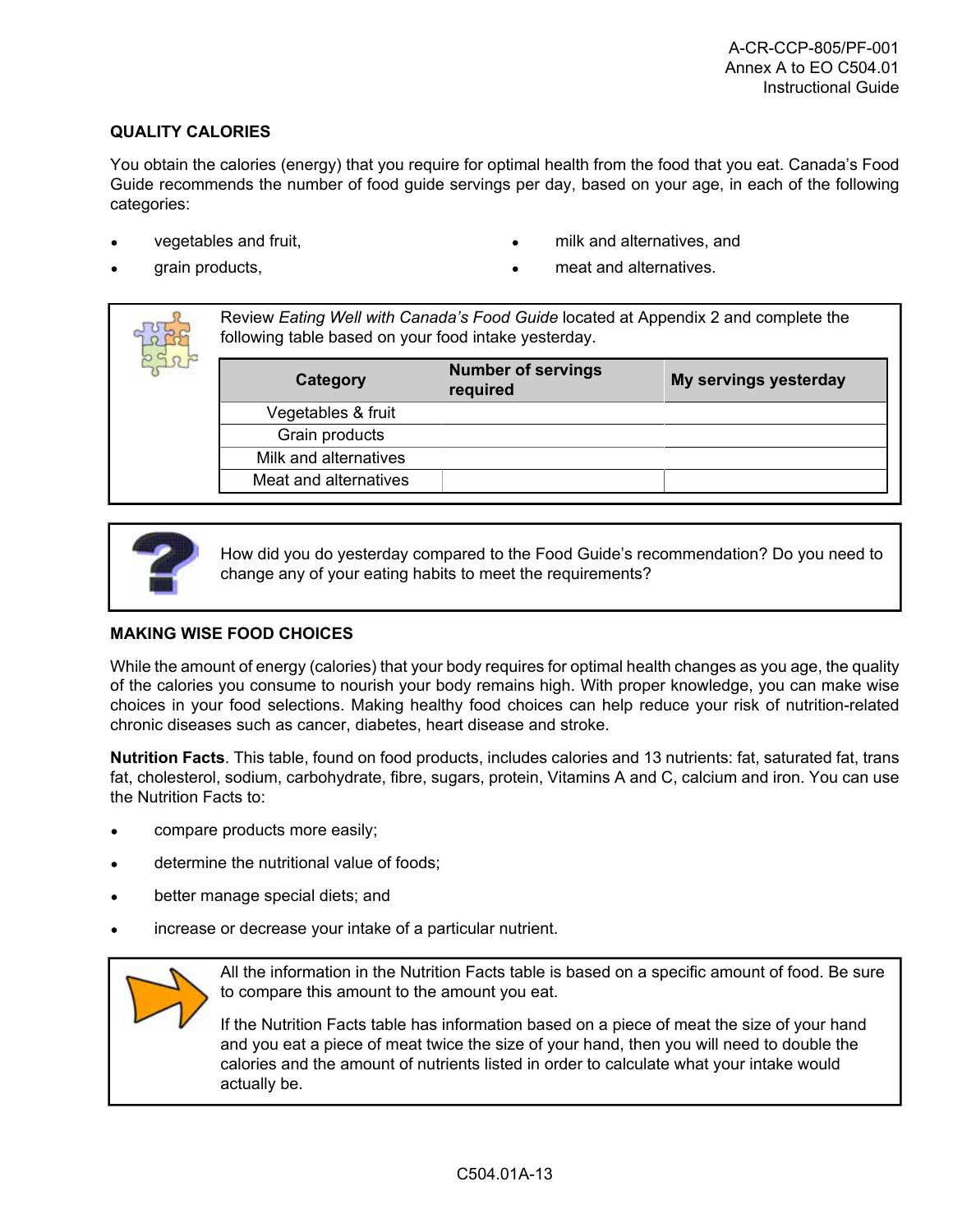#### A-CR-CCP-805/PF-001 Annex A to EO C504.01 Instructional Guide

**% Daily Value**. This is included in the Nutrition Facts table and is a benchmark for evaluating the nutrient content of foods quickly and easily. It is based on recommendations for a healthy diet and is also used to determine whether there is a lot or a little of a nutrient in a specific amount of food.

| Q6. Use the Nutrition Facts table below to circle the correct answer. |         |           |           |  |  |
|-----------------------------------------------------------------------|---------|-----------|-----------|--|--|
| 1. What is the serving size of the bread?                             | 1 slice | -2 slices | -3 slices |  |  |
| 2. How many calories are there in one slice of bread?                 | 64      | 70        | 140       |  |  |
| 3. What is the % of sodium in the serving size?                       | 12%     | 6%        | 24%       |  |  |
| 4. How many grams of sugar is in each slice of bread?                 | 1a      | 2q        | 4q        |  |  |

| <b>Whole Wheat Bread</b><br><b>Nutrition Facts</b><br>Per 2 slices (64 g) |                      |               |       |  |  |  |  |
|---------------------------------------------------------------------------|----------------------|---------------|-------|--|--|--|--|
| Amount                                                                    |                      | % Daily Value |       |  |  |  |  |
| Calories 140                                                              |                      |               |       |  |  |  |  |
| <b>Fat</b> 1.5 g                                                          |                      | 2%            |       |  |  |  |  |
| Saturated 0.3 q                                                           |                      | 4 %           |       |  |  |  |  |
| $+$ Trans 0.5 g                                                           |                      |               |       |  |  |  |  |
| Cholesterol 0 mg                                                          |                      |               |       |  |  |  |  |
|                                                                           | 12%<br>Sodium 290 mg |               |       |  |  |  |  |
| Carbohydrate 26 g                                                         |                      | 9 %           |       |  |  |  |  |
| Fibre 3 q                                                                 |                      | 12%           |       |  |  |  |  |
| Sugars 2 g                                                                |                      |               |       |  |  |  |  |
| Protein 5 g                                                               |                      |               |       |  |  |  |  |
| Vitamin A                                                                 | 0 %                  | Vitamin C     | $0\%$ |  |  |  |  |
| Calcium                                                                   | 4 %                  | Iron          | 10%   |  |  |  |  |

Figure A-4 Whole Wheat Bread Nutrition Facts



Use the Nutrition Facts tables below to compare a sirloin burger and a chicken burger, then check  $(\sqrt{})$  the correct answer.

|                                   | Higher in the<br>sirloin burger | Higher in<br>the chicken<br>burger | Same in both |
|-----------------------------------|---------------------------------|------------------------------------|--------------|
| 1. The specific amount of food is |                                 |                                    |              |
| 2. The % Daily Value of iron is   |                                 |                                    |              |
| 3. The sugar content is           |                                 |                                    |              |
| 4. The % Daily Value of fat is    |                                 |                                    |              |
| 5. The % Daily Value of salt is   |                                 |                                    |              |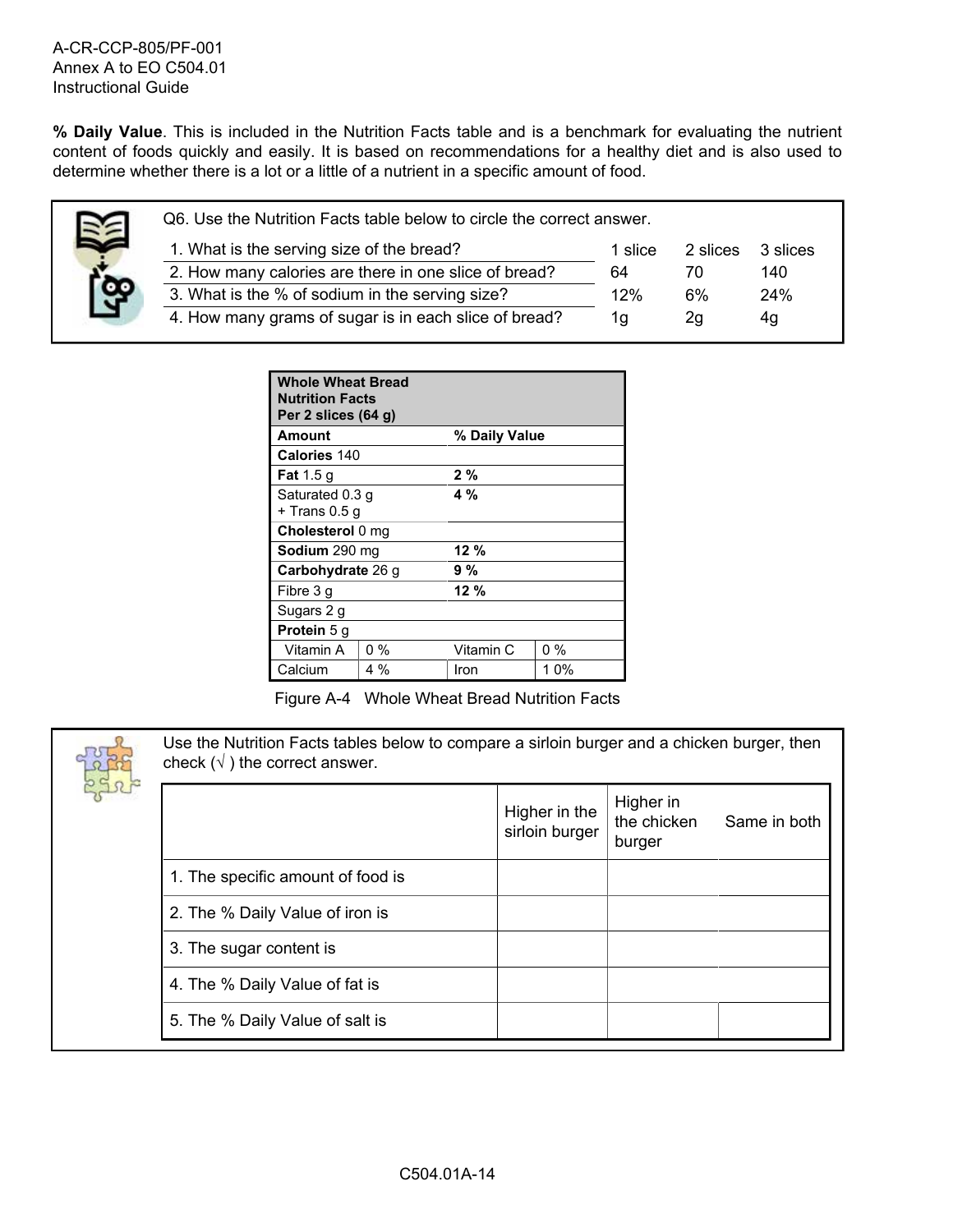| <b>Sirloin Burger</b><br><b>Nutrition Facts</b><br>Per 1 burger (130 g) |       |               |              | <b>Chicken Burger</b><br><b>Nutrition Facts</b><br>Per 1 burger (130 g) |               |         |    |
|-------------------------------------------------------------------------|-------|---------------|--------------|-------------------------------------------------------------------------|---------------|---------|----|
| Amount                                                                  |       | % Daily Value |              | Amount                                                                  | % Daily Value |         |    |
| Calories 340                                                            |       |               |              | Calories 200                                                            |               |         |    |
| Fat $27g$                                                               |       | 42 %          |              | Fat $9g$                                                                |               | 14 %    |    |
| Saturated 12 g                                                          |       | 70 %          |              | Saturated 2 g                                                           |               | 15 %    |    |
| + Trans 2 g                                                             |       |               |              | + Trans 1 g                                                             |               |         |    |
| Cholesterol 70 mg                                                       |       |               |              | Cholesterol 70 mg                                                       |               |         |    |
| Sodium 330 mg                                                           |       | 14 %          |              | Sodium 800 mg                                                           |               | 33 %    |    |
| Carbohydrate 3 g                                                        |       | 1%            |              | Carbohydrate 4 g                                                        |               | 1 %     |    |
| Fibre 0 g                                                               |       | $0\%$         |              | $0\%$<br>Fibre 0 g                                                      |               |         |    |
| Sugars 3 g                                                              |       |               |              | Sugars 0 g                                                              |               |         |    |
| Protein 24 g                                                            |       |               | Protein 25 g |                                                                         |               |         |    |
| Vitamin                                                                 | $0\%$ | Vitamin       | $0\%$        | Vitamin                                                                 | $0\%$         | Vitamin | 0% |
|                                                                         |       | С             |              | А                                                                       |               | С       |    |
| Calcium                                                                 | 2%    | Iron          | 30 %         | Calcium                                                                 | 4 %           | Iron    | 2% |

Figure A-5 Nutrition Facts Table



The % Daily Value is best used as a comparative benchmark when deciding between two food products.

**Nutrition Claims**. The Government has rules in place that must be met before a nutrition claim can be made on a label or advertisement. The rules for nutrition claims apply to all foods, prepackaged and not prepackaged, no matter where they are sold. There is no current requirement to include nutrition claims on the label or in advertisements, and many nutrition claims highlight a feature of interest to try to get consumers to purchase the product.

In the chart below, there are several examples of Nutrition Claims and what the claim means related to the amount of food specified in the Nutrition Facts table on the food packaging.

| <b>Nutrition Claim</b> | What it means                                                                                                                                                                 |  |  |  |
|------------------------|-------------------------------------------------------------------------------------------------------------------------------------------------------------------------------|--|--|--|
| Source of fibre        | The food contains at least 2 grams of dietary fibre.                                                                                                                          |  |  |  |
| Low fat                | The food contains no more than 3 grams of fat.                                                                                                                                |  |  |  |
| Cholesterol-free       | The product has a negligible amount (less than 2 mg) of cholesterol and it is also<br>low in saturated fat and trans fat.                                                     |  |  |  |
| Sodium-free            | Contains less than 5 mg of sodium.                                                                                                                                            |  |  |  |
| Reduced in calories    | Has at least 25% less energy (calories) than the food it is being compared to.                                                                                                |  |  |  |
| Light                  | Only allowed on foods that are either reduced in fat or reduced in energy<br>(calories).                                                                                      |  |  |  |
|                        | Can also be used to describe sensory characteristics of a food, provided that the<br>characteristic is clearly identified with the claim (eg, light tasting, light coloured). |  |  |  |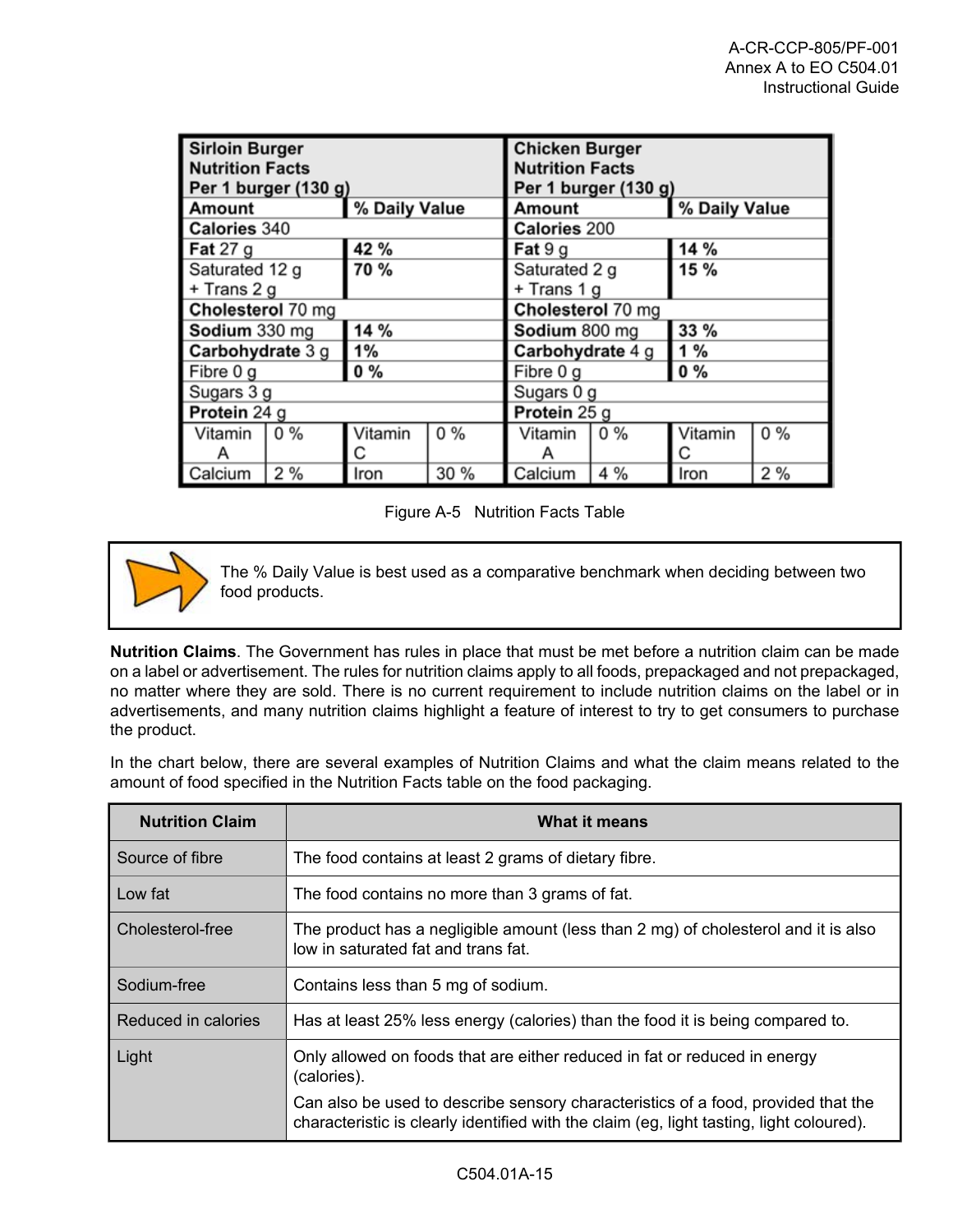

#### *Did you know?*

- Most Canadians get more salt than they need. It's best to limit your sodium intake.
- Most sodium comes from sodium chloride better known as table salt or sea salt.
- Salt is a common ingredient in processed and prepared foods, such as canned soups  $\bullet$ and processed meats.
- Sodium, without chloride, may also be added to foods through additives such as disodium phosphate, sodium nitrate, or sodium gluconate.

Health Canada's recommendation for people aged 14 and over is to not eat more than 2300 mg sodium per day. If you want to know more about sodium intake, visit: http:// www.hc-sc.gc.ca/fn-an/nutrition/sodium/index-eng.php

The next time you are in the grocery store, challenge yourself to see how many different kinds of canned soup you can find, where the sodium content is less than 15% of the recommended daily value of sodium.



Now that you know what Nutrition Claims are, write down 2 reasons why you think food manufacturers would want to put claims on their food labels.

**List of Ingredients** – this is a mandatory list on food product packages. All the ingredients have to be listed in descending order by weight, with the greatest amount in a product listed first.

1. \_\_\_\_\_\_\_\_\_\_\_\_\_\_\_\_\_\_\_\_\_\_\_\_\_\_\_\_\_\_\_\_\_\_\_\_\_\_\_\_\_\_\_\_\_\_\_\_\_\_\_\_\_\_\_\_\_\_

2. \_\_\_\_\_\_\_\_\_\_\_\_\_\_\_\_\_\_\_\_\_\_\_\_\_\_\_\_\_\_\_\_\_\_\_\_\_\_\_\_\_\_\_\_\_\_\_\_\_\_\_\_\_\_\_\_\_\_



Q7. In the example given below, which ingredient is present in the greatest amount?

\_\_\_\_\_\_\_\_\_\_\_\_\_\_\_\_\_\_\_\_\_\_\_\_\_\_\_\_\_\_\_\_\_

**Bran cereal: Ingredients:** Whole wheat, wheat bran, sugar / glucose-fructose, salt, malt (corn flour, malted barley), vitamins (thiamine hydrochloride, pyridoxine hydrochloride, folic acid, d-calcium pantothenate), minerals (iron, zinc oxide).



#### *Did you know?*

To pick the healthiest breakfast cereals, you need to look at the sugar, fiber, sodium and fat content on the box.

Next time you are at the store, check out the breakfast cereals to see which one has the lowest sugar content.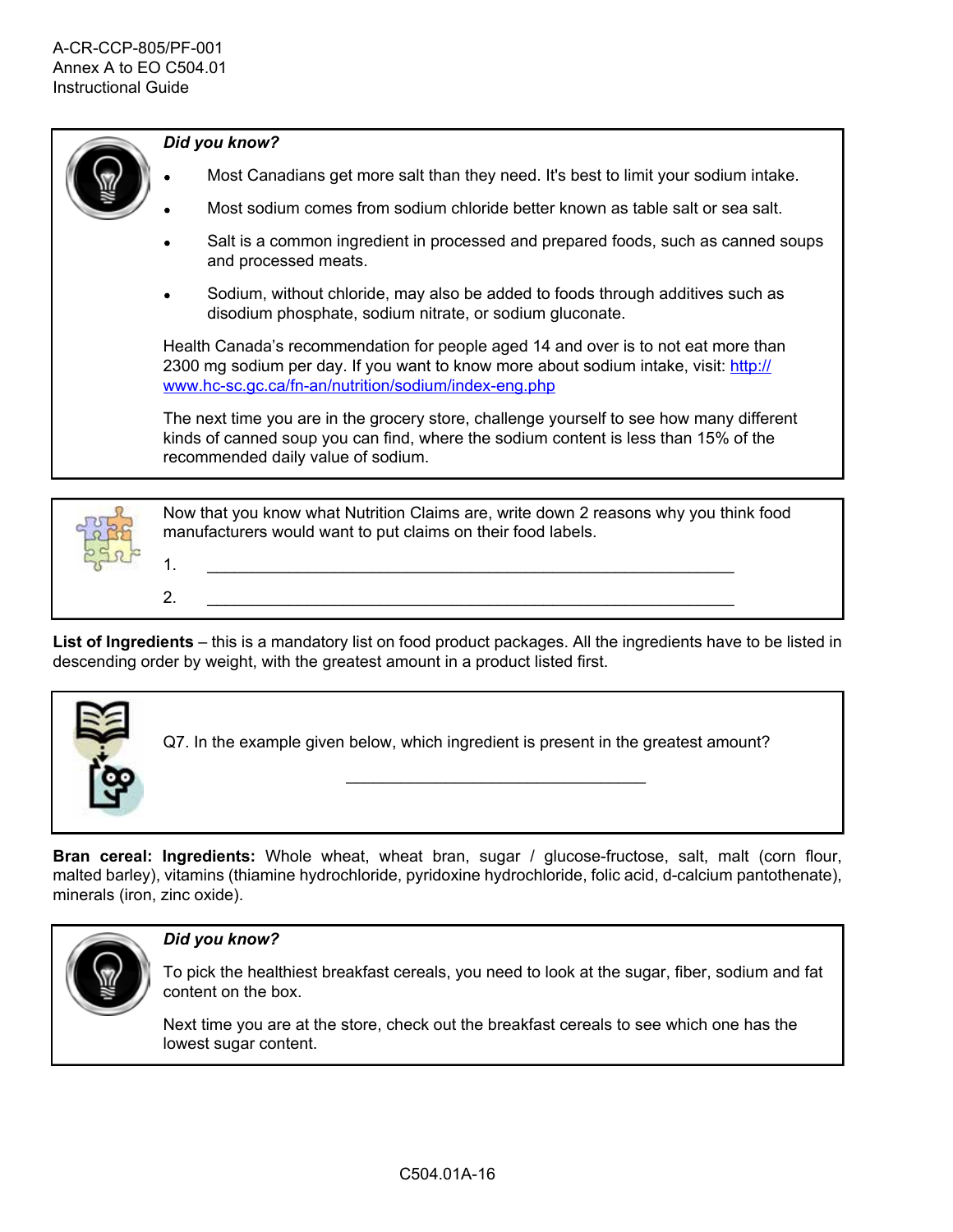

For more information about Food and Nutrition, check out Health Canada www.hc-sc.gc.ca/ fn-an/index-eng.php

#### **THE BALANCING ACT**

Eating too much and not getting enough physical activity will result in weight gain. Likewise, eating too little and being very physically active will result in a poorly nourished body and the potential for weight loss. Setting SMART goals related to nutrition is a very positive way to develop and maintain good eating habits throughout your life.

| Goal:                                                                 | This goal would be hard to measure (what do you mean by "more" fruit?)                                                           |
|-----------------------------------------------------------------------|----------------------------------------------------------------------------------------------------------------------------------|
| To start eating more fruit.                                           | and needs a time frame (when will you start and finish?).                                                                        |
| <b>SMART Goal:</b><br>To eat 1 fruit with lunch<br>4 times this week. | This goal is specific, measureable and has a specific timeframe. You will be<br>able to determine if you have reached your goal. |

|              | Q8. Fill in the box to make the following nutritional goal a SMART nutritional goal. |                    |  |  |
|--------------|--------------------------------------------------------------------------------------|--------------------|--|--|
| Goal:<br>ဇူး | To balance my food intake.                                                           | <b>SMART Goal:</b> |  |  |

#### **BUDGET SHOPPING FOR FOOD**



#### **Budget Shopping for Food**

There are steps that you can take to stay within your budget when you are shopping for groceries.

- Buy only what you need plan a menu first then make a shopping list.  $\bullet$
- Keep a list in your kitchen jot down items as you need them.  $\bullet$
- Pay with cash if you can spend only the money you have allocated.
- Try not to shop when hungry it helps keep you from buying food you don't need.
- Buy fewer convenience foods.
- Buy fewer prepared foods these items usually cost more and are higher in sugar, salt and fat.
- Look for best buys check store flyers, use coupons, buy store or no-name brands.
- Look at the top and bottom of shelves higher priced items are usually placed at eye level.
- Compare unit prices to compare similar foods of different sizes. $\bullet$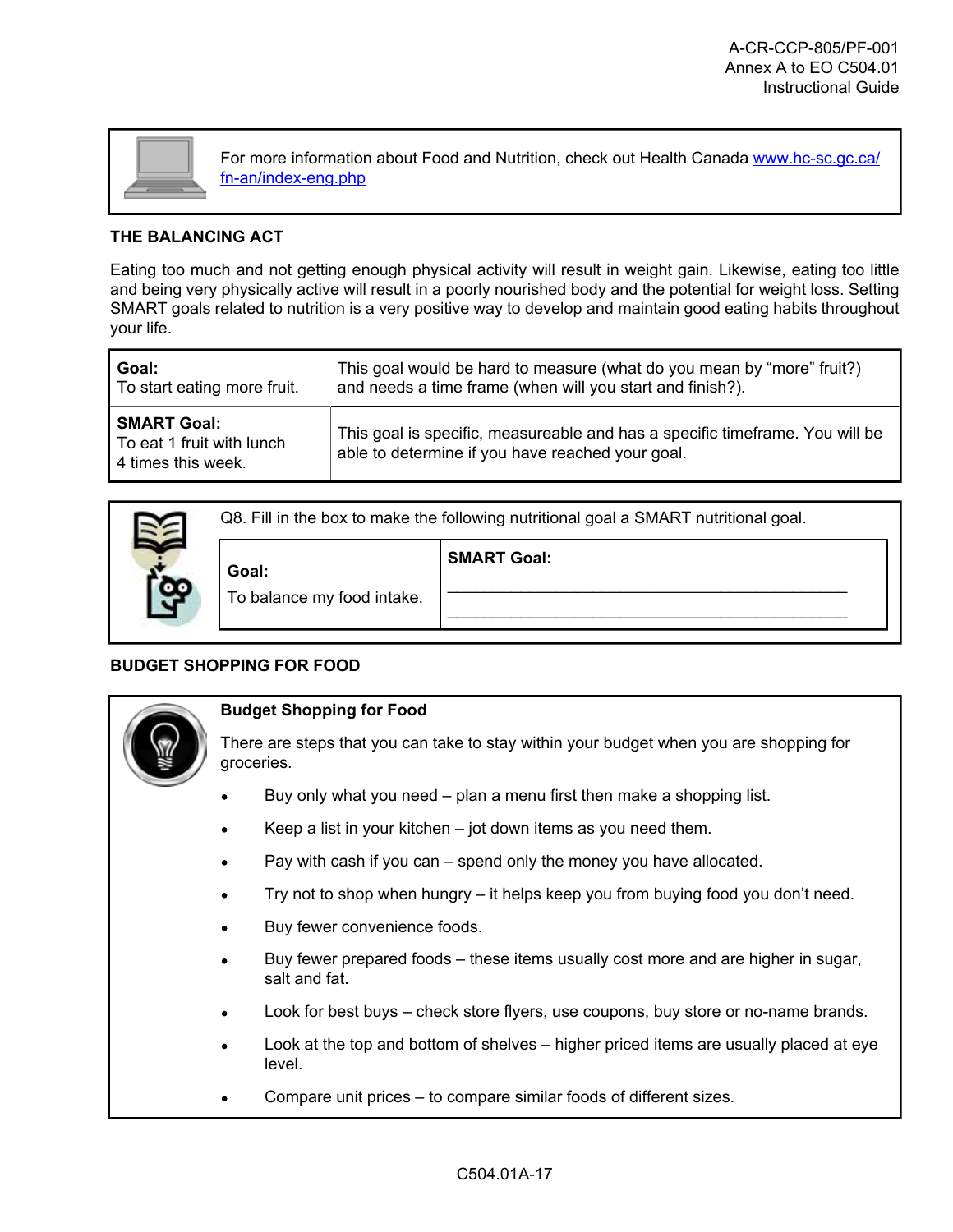A-CR-CCP-805/PF-001 Annex A to EO C504.01 Instructional Guide

#### **COMPARING RECIPES**

A great way to fuel your body with higher quality food is to check out the differences in recipe ingredients and select the most nutrient-dense foods. Using the same principles as when you were looking at Nutrition Fact Tables, you would analyze recipes and make informed decisions.



There are many great resources available online to help you plan menus, compare recipes and track your food and activity patterns. Check out provincial and federal government resources.

#### **SECTION 3 MENTAL FITNESS**

Mental fitness is an important component of a healthy lifestyle. Just as physical and nutritional fitness helps your body to stay strong, mental fitness helps you achieve and sustain a state of good mental health. Being mentally healthy means striking a healthy balance in all areas of your life:

social,

economic, and

physical,

mental.

spiritual,

The benefits of being mentally fit include:

- enjoyment of life, the environment and people in it;
- being creative, learn, try new things and take risks;
- better able to cope with difficult times in your personal and professional life; and
- able to feel strong emotions (sadness, anger) and then get on with and enjoy life once again.

Reaching a balance is a learning process that comes with experience and lots of practice. Sometimes you may tip the balance in one direction more than another and you will need to rebalance yourself. At times you may be able to rebalance on your own while at other times you may need to ask for assistance in getting yourself back on track. Good mental health helps you enjoy life and cope with problems. You have to work to keep your mind healthy.

Stress and how you respond to it will be one of the biggest factors contributing to your mental fitness balancing abilities. It comes from both the good (positive) and bad (negative) things that happen to you and becomes a problem when you are not sure how to handle a situation or are unable to. That's when worry steps in and makes you feel stressed. Stress that is not dealt with properly may result in anxiety, depression or panic attacks.

Along with pressures for you to succeed at school, at home and in social circumstances, there may be many new challenges coming up for you such as:

- leaving home,
- employment,
- education,
- balancing work or school with healthy relationships,
- eating properly, or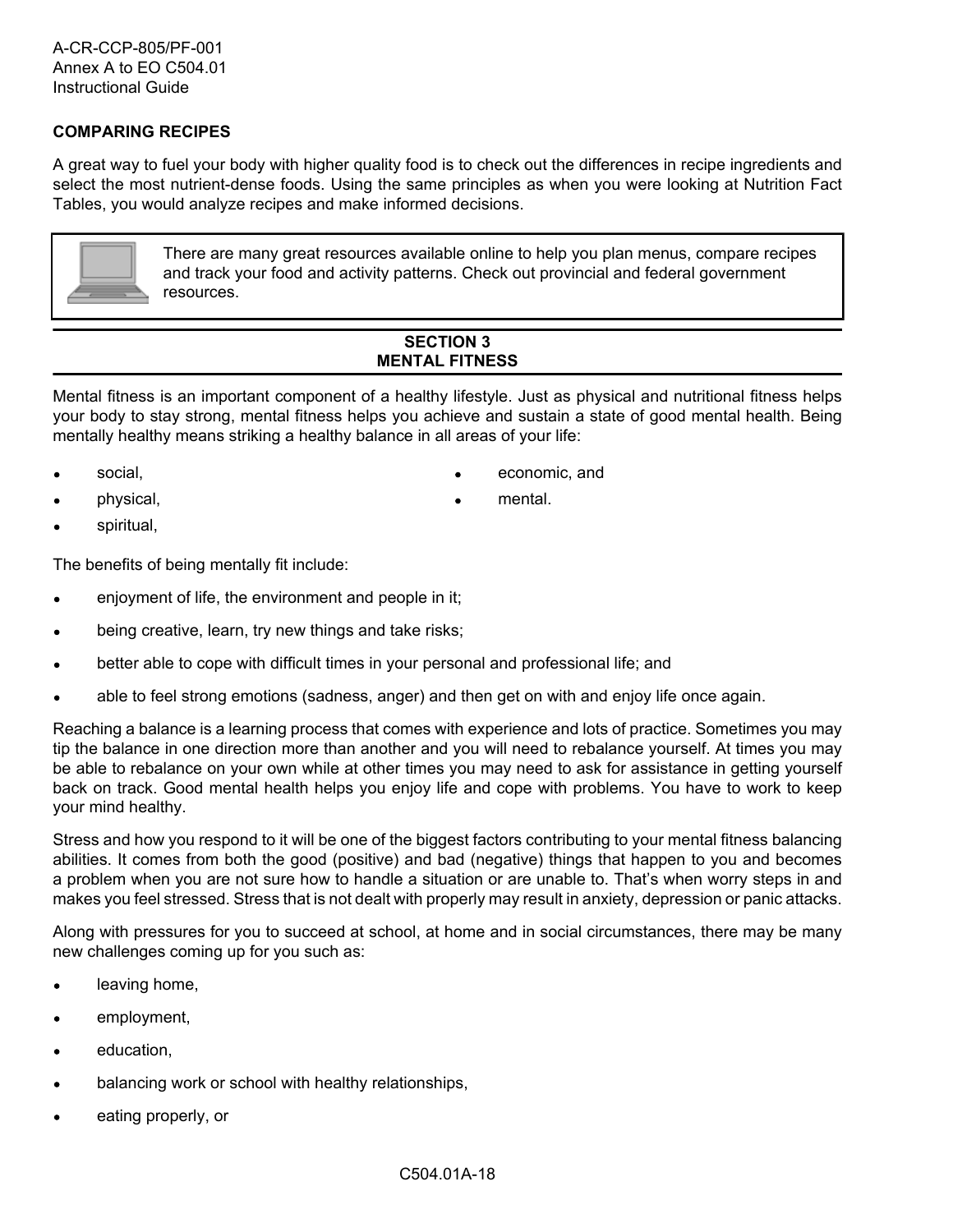ill family members.

| Write down challenges that you think you could face in the future. |
|--------------------------------------------------------------------|
|                                                                    |

Good mental health depends on several things:

- the food you eat can have a direct effect on your energy level, physical health and mood;
- regular physical activity your body makes certain chemicals before and after you work out, called endorphins, which relieve stress and improve your mood;
- sleep your body needs time every day to rest and heal; and
- mental health tools ways and means that you have to cope with difficult times, stress and challenges.

#### **SELF-ESTEEM**

Self-esteem is the value you place on yourself. It is the feeling that you have about all the things you see yourself to be. It is the knowledge that you are loveable, you are capable and you are unique.

Good self-esteem means:

- having a healthy view of yourself;
- having a quiet sense of self worth;
- having a positive outlook;
- feeling satisfied with yourself most of the time; and
- setting realistic goals.  $\bullet$

Your self-esteem can be affected by others around you who are feeling down, negative and dissatisfied with school, relationships or life in general. Being aware of conditions or behaviours affecting mental fitness can be of significant help to you or to a friend in need.

|             | What is it?                   | <b>Warning Signs</b>        | What can you do?                 |
|-------------|-------------------------------|-----------------------------|----------------------------------|
| Self-injury | Also known as self-harm       | Unexplained frequent        | If it's yourself - begin talking |
|             | and self-abuse it refers to   | injuries, such as cuts      | to someone you trust; your       |
|             | deliberate acts that cause    | and burns; hair pulling;    | doctor may be able to            |
|             | harm to one's body or spirit. | scratching or picking scabs | recommend a therapist or         |
|             | Person may be troubled by     | preventing wounds from      | psychologist who can help;       |
|             | frequent intense, painful     | healing.                    | look for a support group in      |
|             | emotions.                     | Wearing long pants and      | your area.                       |
|             | Missing ways to cope          | long sleeved shirts in warm | If it's someone else - listen;   |
|             | with handling emotions        | weather.                    | offer support without judging    |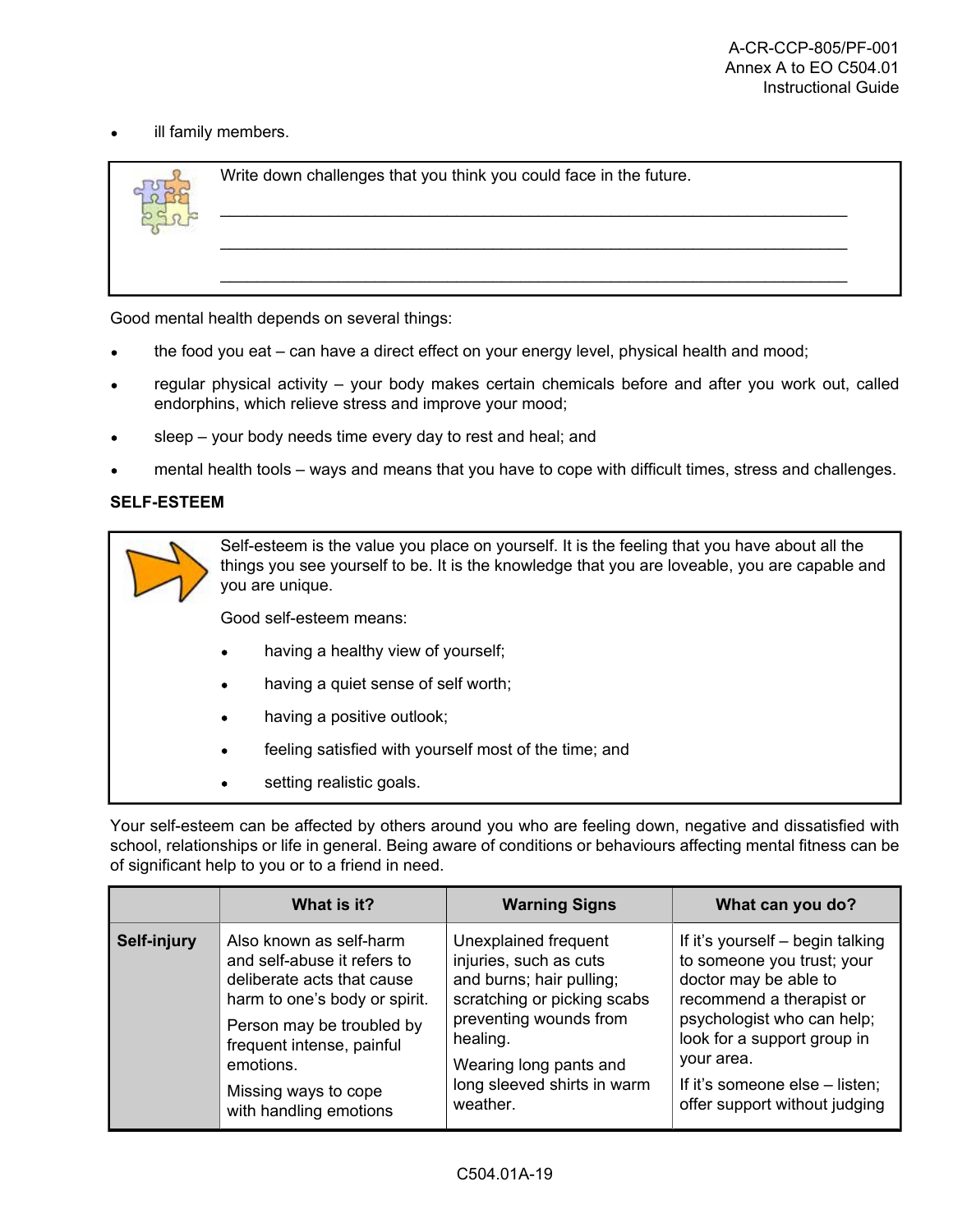|                   | What is it?                                                                                                                                                                                                                                                        | <b>Warning Signs</b>                                                                                                                                                                                                                                                                                                             | What can you do?                                                                                                                                                                                                                                                                                                                                                                                                                                                                                            |  |  |
|-------------------|--------------------------------------------------------------------------------------------------------------------------------------------------------------------------------------------------------------------------------------------------------------------|----------------------------------------------------------------------------------------------------------------------------------------------------------------------------------------------------------------------------------------------------------------------------------------------------------------------------------|-------------------------------------------------------------------------------------------------------------------------------------------------------------------------------------------------------------------------------------------------------------------------------------------------------------------------------------------------------------------------------------------------------------------------------------------------------------------------------------------------------------|--|--|
|                   | effectively. This bottleneck<br>of emotions is released by<br>cutting, burning or otherwise<br>hurting themselves.<br>Short term solution with<br>serious consequences.                                                                                            | Low self esteem.<br>Problems handling emotions.<br>Problems with relationships.                                                                                                                                                                                                                                                  | or criticizing; try not to blame<br>or react as though their<br>behaviour is impossible to<br>understand.<br>In both instances,<br>treatment by a mental<br>health professional is<br>recommended.                                                                                                                                                                                                                                                                                                          |  |  |
| <b>Psychosis</b>  | A treatable medical condition<br>that affects the brain and can<br>result in some loss of contact<br>with reality.<br>Ongoing changes in<br>behaviour, personality and<br>day to day functioning.<br>Affects 3% of the population<br>at some point in their lives. | Early on - withdrawn; sullen;<br>won't get out of bed, get<br>dressed or showered; lashes<br>out for no apparent reason;<br>walks around showing no<br>emotion.<br>Person may appear anxious,<br>suspicious, disorientated.<br>If not treated, more serious<br>symptoms develop.                                                 | If it's yourself - be aware of<br>the early symptoms; don't<br>ignore the warning signs or<br>take a wait and see attitude;<br>talk to someone you trust.<br>If it's someone else - be<br>aware of the symptoms; be<br>supportive; encourage the<br>person to seek professional<br>help.                                                                                                                                                                                                                    |  |  |
| <b>Suicide</b>    | The intentional taking of<br>one's own life.                                                                                                                                                                                                                       | Sudden change in behaviour<br>(positive or negative).<br>Apathy, withdrawal, change<br>in eating patterns<br>Unusual preoccupation with<br>death and dying.<br>Giving away valued personal<br>possessions<br>Signs of depression,<br>moodiness, hopelessness.<br>One or more previous<br>suicide attempts.<br>Suicidal thoughts. | If it's you - talk to someone<br>you trust and who can help<br>(parent, teacher, residence<br>supervisor). Call a crisis<br>centre hotline.<br>If it's someone else - talking<br>calmly about suicide, without<br>showing fear or making<br>judgments, can bring relief<br>to someone who is feeling<br>terribly isolated. Don't<br>promise not to tell. Tell<br>someone in a position to help<br>(teacher, parent, a residence<br>supervisor). Encourage the<br>person to call a crisis centre<br>hotline. |  |  |
| <b>Depression</b> | It's common to experience<br>depressed moods or "the<br>blues" at some point in life.<br>Depression is when<br>feelings persist and result<br>in significant distress or<br>dysfunction in daily activities.                                                       | Depressed mood.<br>Marked loss of interest or<br>pleasure in things that used<br>to give pleasure.<br>Significant weight loss or<br>gain, or pain.<br>Difficulty falling asleep or<br>staying asleep or sleeping<br>too much.                                                                                                    | If it's yourself - talk to<br>someone you trust and who<br>can help; seek professional<br>help; take good care of<br>yourself through positive<br>lifestyle choices; find time<br>to socialize; manage your<br>stress.<br>If it's someone else - be<br>supportive; suggest they                                                                                                                                                                                                                             |  |  |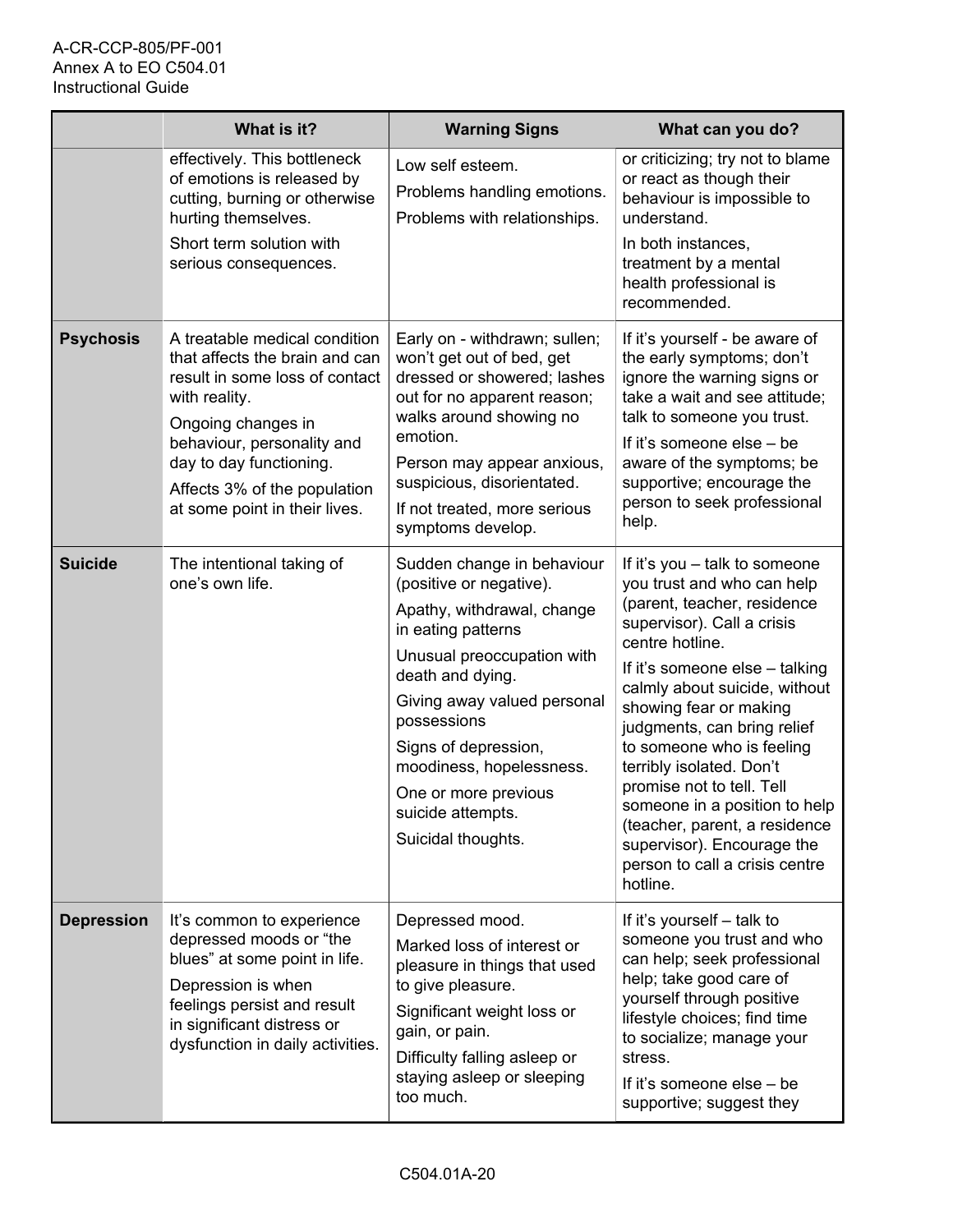|                                    | What is it?                                                                                                                                                                                                                                       | <b>Warning Signs</b>                                                                                                                        | What can you do?                                                                                                                                                                                                                                                             |
|------------------------------------|---------------------------------------------------------------------------------------------------------------------------------------------------------------------------------------------------------------------------------------------------|---------------------------------------------------------------------------------------------------------------------------------------------|------------------------------------------------------------------------------------------------------------------------------------------------------------------------------------------------------------------------------------------------------------------------------|
|                                    |                                                                                                                                                                                                                                                   | Feelings of apathy or<br>agitation.                                                                                                         | seek professional help;<br>listen; support.                                                                                                                                                                                                                                  |
|                                    |                                                                                                                                                                                                                                                   | Loss of energy.                                                                                                                             |                                                                                                                                                                                                                                                                              |
|                                    |                                                                                                                                                                                                                                                   | Feelings of worthlessness or<br>guilt.                                                                                                      |                                                                                                                                                                                                                                                                              |
|                                    |                                                                                                                                                                                                                                                   | Inability to concentrate or<br>make decisions.                                                                                              |                                                                                                                                                                                                                                                                              |
| <b>Alcohol</b><br><b>Poisoning</b> | A serious, potential<br>consequence of binge<br>drinking.<br>Binge drinking is considered<br>to be five drinks or more in<br>a row for a man and four<br>drinks or more for a woman<br>- having a six pack or a<br>bottle of wine in one session. | Confusion<br>Vomiting<br>Problems breathing<br>Clammy skin and low body<br>temperature<br>Loss of bladder control<br><b>Unconsciousness</b> | If it's you – get help. Drinking<br>isn't necessary to fit in with<br>your peers; select positive<br>ways to reduce stress and<br>anxiety.<br>If it's someone else –get<br>help. If there isn't a trusted<br>adult nearby, call 911<br>or emergency services<br>immediately. |

The Canadian Public Health Association has a good site with more information, including an interesting scenario: http://www.cpha.ca/en/portals/substance/article02.aspx

#### **HOW TO PRACTICE MENTAL FITNESS**

There are many ways for you to practice mental fitness. You can develop your own tools and practices to ensure that your responses to stress, challenges and difficult situations result in a strong, positive outcome.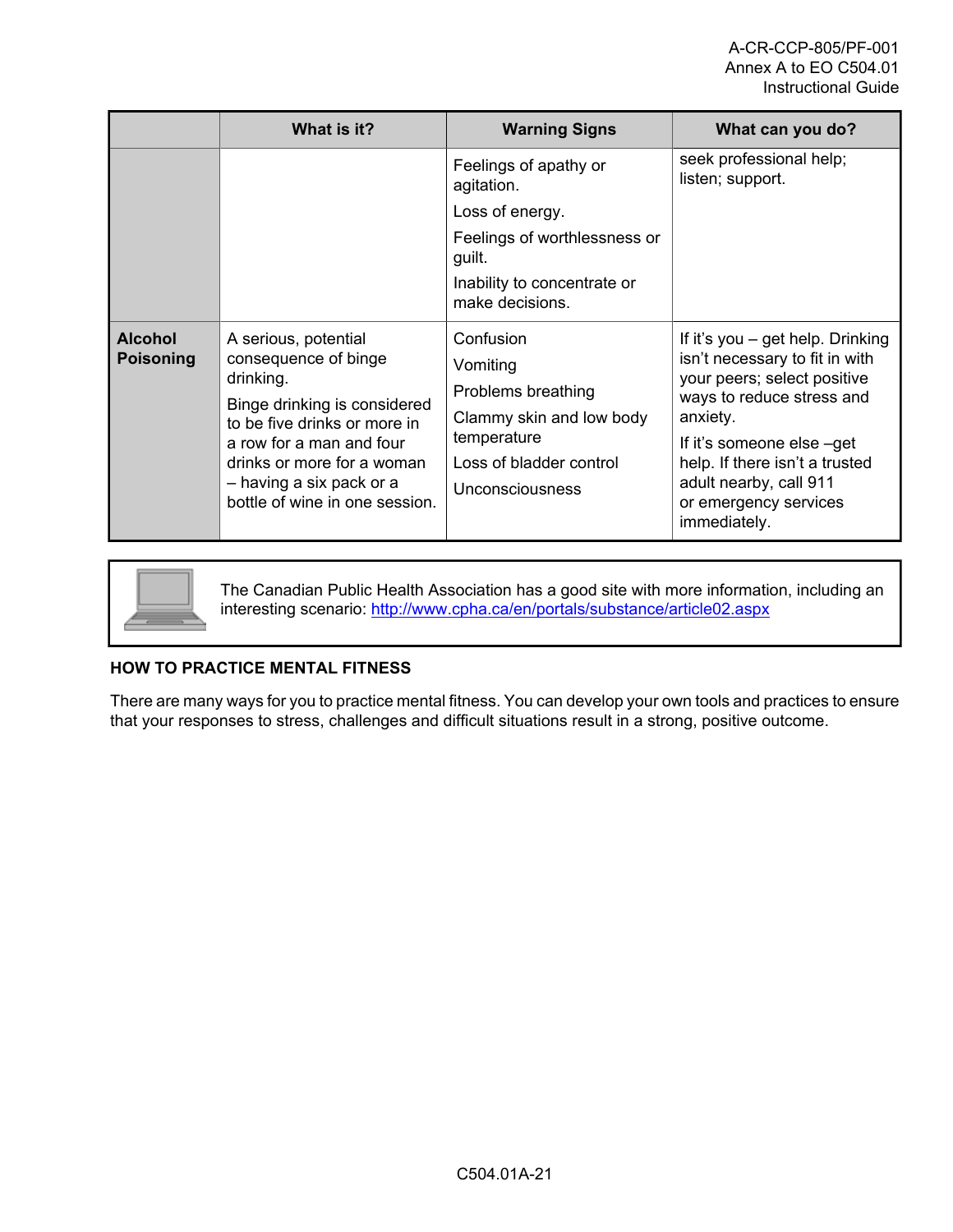|                | Which activity can you do to practice mental fitness?                                                                                                                                                                                                          |
|----------------|----------------------------------------------------------------------------------------------------------------------------------------------------------------------------------------------------------------------------------------------------------------|
| 1              | Wake up each day and be grateful for another lovely day.                                                                                                                                                                                                       |
| $\overline{2}$ | TTSP - This Too Shall Pass - with experience, you will come to know that<br>rough times will pass. When something sad or negative happens, remind<br>yourself that you will feel better soon and that will help you get through those<br>difficult first days. |
| $\mathfrak{B}$ | Participate in some form of exercise early in the day, to get you going for the<br>rest of the day.                                                                                                                                                            |
| 4              | Sit back, take a few deep breaths and watch the clouds go by.                                                                                                                                                                                                  |
| 5              | Join a local league or college group of some sort (hockey, badminton,<br>walking, book club, etc) to keep yourself active and socially connected.                                                                                                              |
| 6              | Curl up with a good book.                                                                                                                                                                                                                                      |
| $\overline{7}$ | Take a dog for a walk and watch how they love to run and play.                                                                                                                                                                                                 |
| 8              | Listen to your favorite music and sing your heart out.                                                                                                                                                                                                         |
| 9              | Spend some time enjoying the great outdoors - enjoy the sunshine; splash in<br>some puddles; hike your favorite trail.                                                                                                                                         |
| 10             | Use motivational quotes - post your favorite motivational quote where you<br>can see it daily.                                                                                                                                                                 |
| 11             | Take a short break from what you are doing (studying, cleaning, etc), to do<br>the things you enjoy doing. You'll come back refreshed and ready to carry on.                                                                                                   |
| 12             | Meditation practice - helps develop perspective, have realistic expectations of<br>others and develop strategies to reduce stress.                                                                                                                             |
| 13             | Get together with friends for coffee dates, potlucks or gab sessions.                                                                                                                                                                                          |
| 14             | Do something creative like knitting, painting, drawing, carving, or music<br>lessons.                                                                                                                                                                          |
| 15             | Bring humor into your life by engaging in funny activities, laughing<br>uncontrollably, telling a funny joke, watching your favorite comedy show,<br>playing a funny joke on a friend.                                                                         |
|                | 16 Practice Pilates or yoga with a group or on your own.                                                                                                                                                                                                       |
| 17             | Cook or bake - this can be soothing, creative and productive, plus you get<br>something yummy to eat!                                                                                                                                                          |
| 18             | Do something just for you - this can bring much needed balance in your life.                                                                                                                                                                                   |
| 19             | Go for a massage.                                                                                                                                                                                                                                              |
| 20             | Take a power nap.                                                                                                                                                                                                                                              |

You may be surprised to see that there are many activities that you have identified that you can use to promote your mental fitness.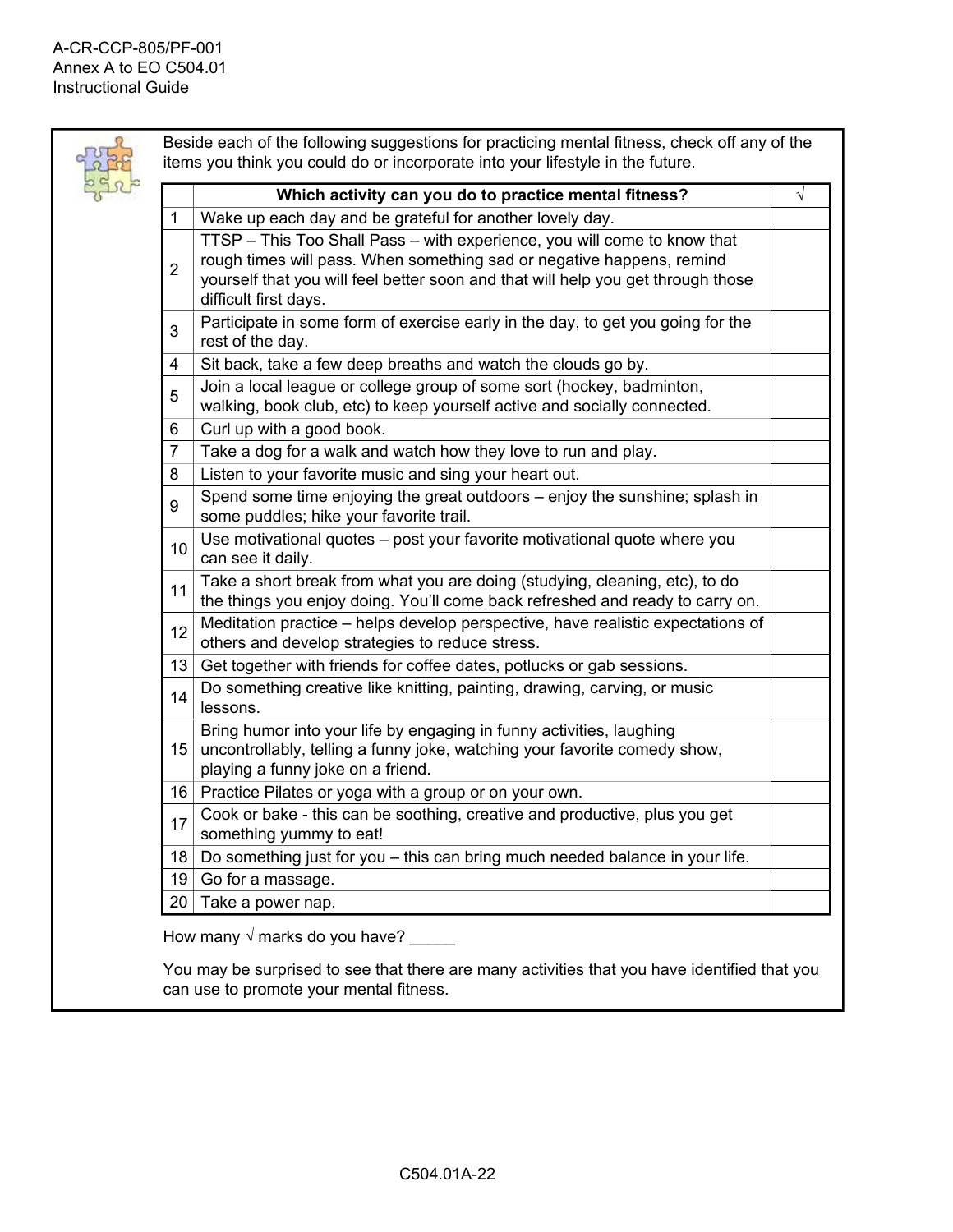|   | Q9. True or False? Self-esteem means:<br>Having a healthy view of yourself |  |  |  |  |
|---|----------------------------------------------------------------------------|--|--|--|--|
|   |                                                                            |  |  |  |  |
| 2 | Having a quiet sense of self worth                                         |  |  |  |  |
| 3 | Having a negative outlook                                                  |  |  |  |  |
| 4 | Feeling dissatisfied with yourself most of the time                        |  |  |  |  |
| 5 | Setting realistic goals                                                    |  |  |  |  |



For more information on mental health tips, go to the Canadian Mental Health Association http://www.cmha.ca/mental\_health/mental-fitness-tips/

#### **MOTIVATIONAL QUOTES**

One of the mental fitness activities above (#10) involves the use of motivational quotes. Your outlook can be inspired and charged by having your favorite quote(s) available at your fingertips as positive reminders of goals you have set for yourself.



Read the following motivational quotes and highlight the ones that you like.

| "Act as if what you do makes a difference. It does."                      | "I can therefore I am."                                                                                   |
|---------------------------------------------------------------------------|-----------------------------------------------------------------------------------------------------------|
| William James                                                             | Simone Weil                                                                                               |
| Life can only be understood backwards;                                    | "Experience is not what happens to you;                                                                   |
| but it must be lived forwards."                                           | it's what you do with what happens to you."                                                               |
| Soren Kierkegaard                                                         | <b>Aldous Huxley</b>                                                                                      |
| "Optimism is the faith that leads to achievement.                         | "If you want to conquer your fear, don't sit                                                              |
| Nothing can be done without hope and confidence."                         | home and think about it. Go out and get busy."                                                            |
| Helen Keller                                                              | Dale Carnegie                                                                                             |
| "Problems are not stop signs, they are guidelines."<br>Robert h. Schuller | "I'd rather do something great and fail<br>than attempt to do nothing and succeed."<br>Robert H. Schuller |
| "The person who has lived the most                                        | "What you get by achieving your                                                                           |
| is not the one with the most years but                                    | goals is not as important as what you                                                                     |
| the one with the richest experiences."                                    | become by achieving your goals."                                                                          |
| Jean-Jacques Rousseau                                                     | Henry David Thoreau                                                                                       |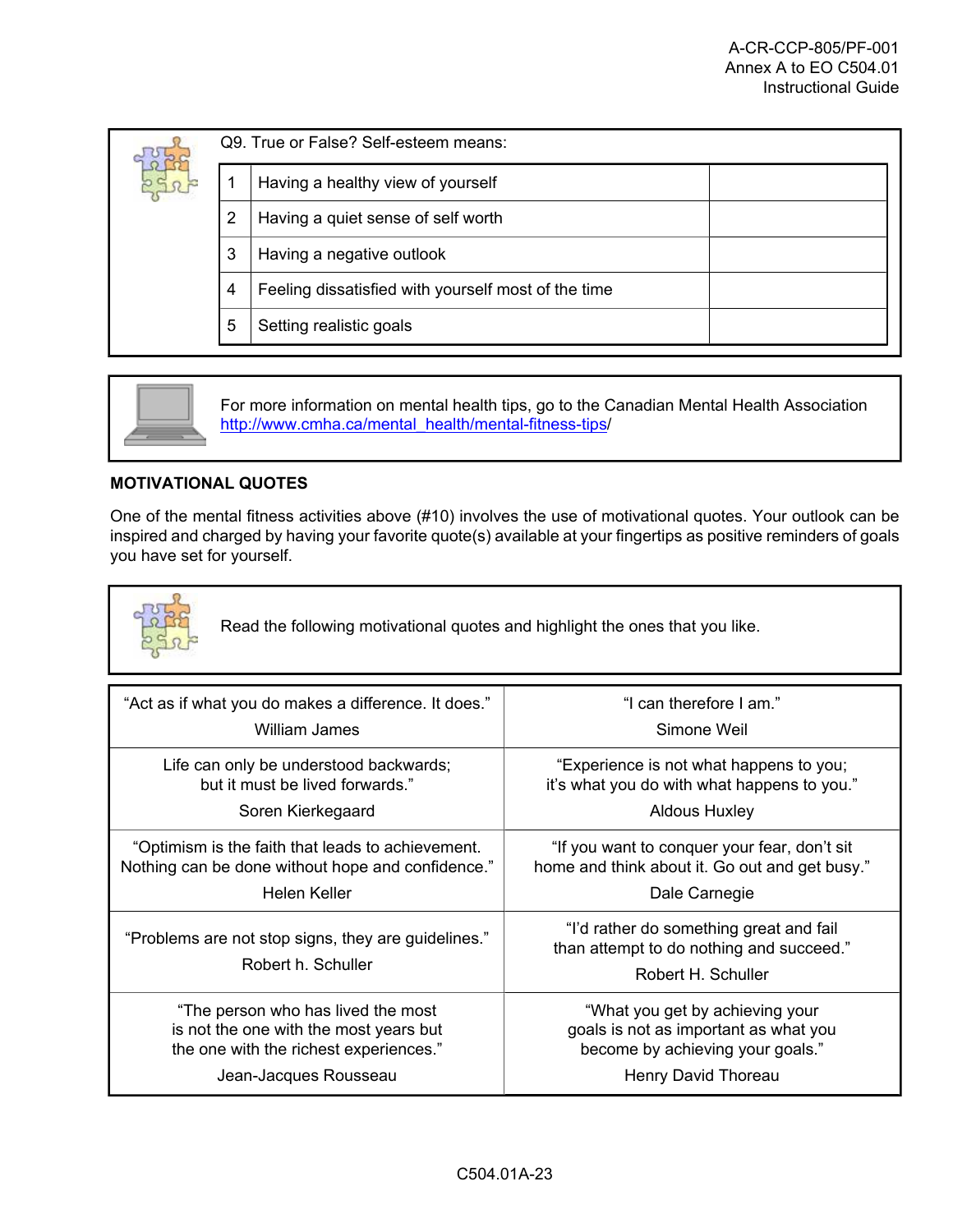| "I think everything is possible if you put your    | "I don't measure a man's success by   |
|----------------------------------------------------|---------------------------------------|
| mind to it and you put the work and time into      | how high he climbs but by how high    |
| it. I think your mind really controls everything." | he bounces when he hits the bottom."  |
| <b>Michael Phelps</b>                              | George S. Patton                      |
| "Life is a journey not a destination."             | "If you can dream it, you can do it." |
| Ralph Waldo Emerson                                | <b>Walt Disney</b>                    |
| "Even if you fall on your face,                    | "Don't cry because it's over,         |
| you're still moving forward."                      | smile because it happened."           |
| Victor Kiam                                        | Dr. Seuss                             |
| "You are never too old to set a new                | "In order to succeed, we must         |
| goal, or to dream a new dream."                    | first believe that we can."           |
| C.S. Lewis                                         | Nikos Kazantzakis                     |



Write your favourite motivational quote on a large piece of paper and post it at your corps/ squadron. Select from the ones above or use another one that really motivates you.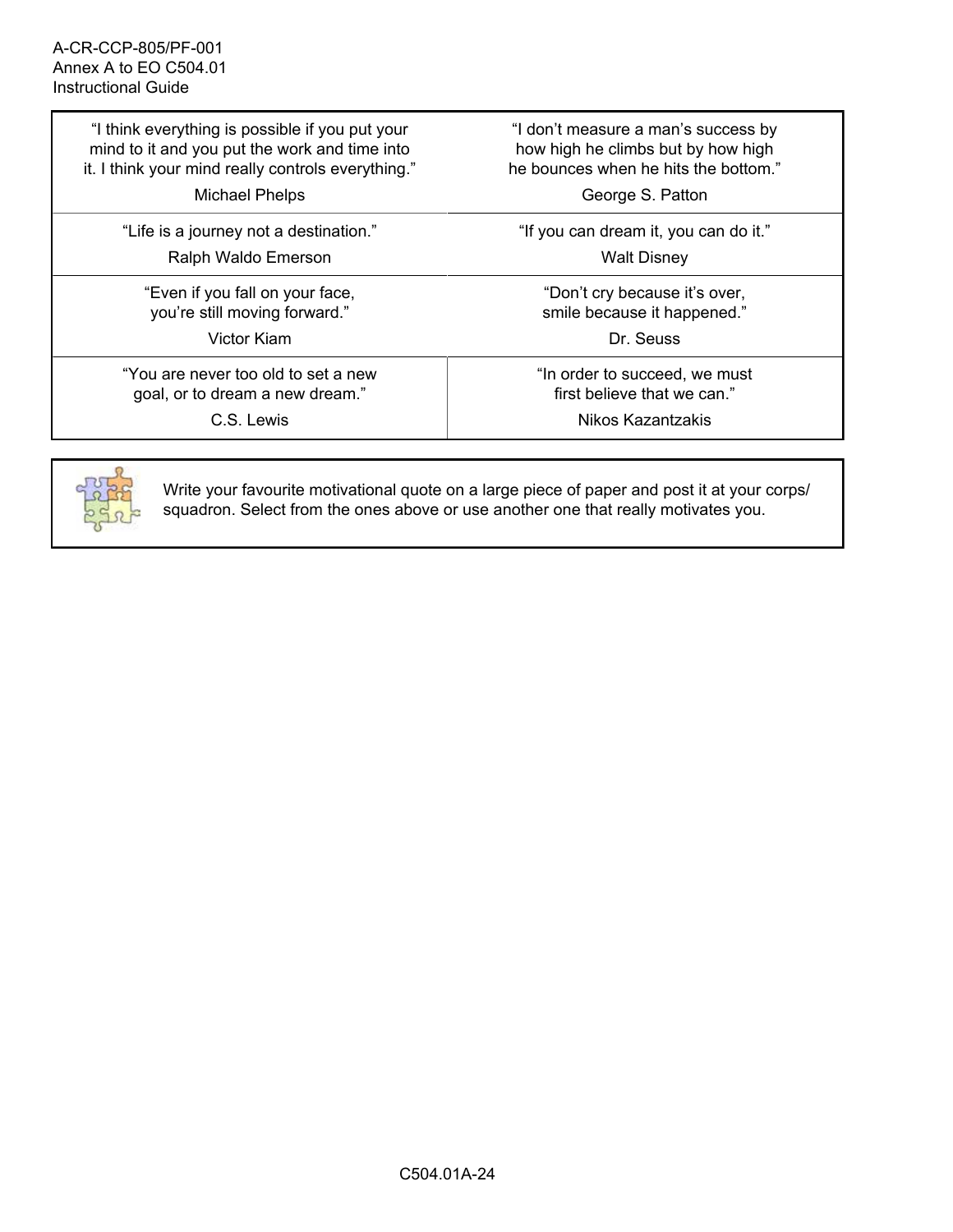| <b>Promise Yourself</b>                                              |
|----------------------------------------------------------------------|
| To be so strong that nothing                                         |
| can disturb your peace of mind.                                      |
| To talk health, happiness, and prosperity                            |
| to every person you meet.                                            |
|                                                                      |
| To make all your friends feel                                        |
| that there is something in them                                      |
| To look at the sunny side of everything                              |
| and make your optimism come true.                                    |
|                                                                      |
| To think only the best, to work only for the best,                   |
| and to expect only the best.                                         |
| To be just as enthusiastic about the success of others               |
| as you are about your own.                                           |
|                                                                      |
| To forget the mistakes of the past                                   |
| and press on to the greater achievements of the future.              |
| To wear a cheerful countenance at all times                          |
| and give every living creature you meet a smile.                     |
|                                                                      |
| To give so much time to the improvement of yourself                  |
| that you have no time to criticize others.                           |
| To be too large for worry, too noble for anger, too strong for fear, |
| and too happy to permit the presence of trouble.                     |
|                                                                      |
| To think well of yourself and to proclaim this fact to the world,    |
| not in loud words but great deeds.                                   |
| To live in faith that the whole world is on your side                |
| so long as you are true to the best that is in you."                 |

Figure A-6 The Promise, by Christian Larson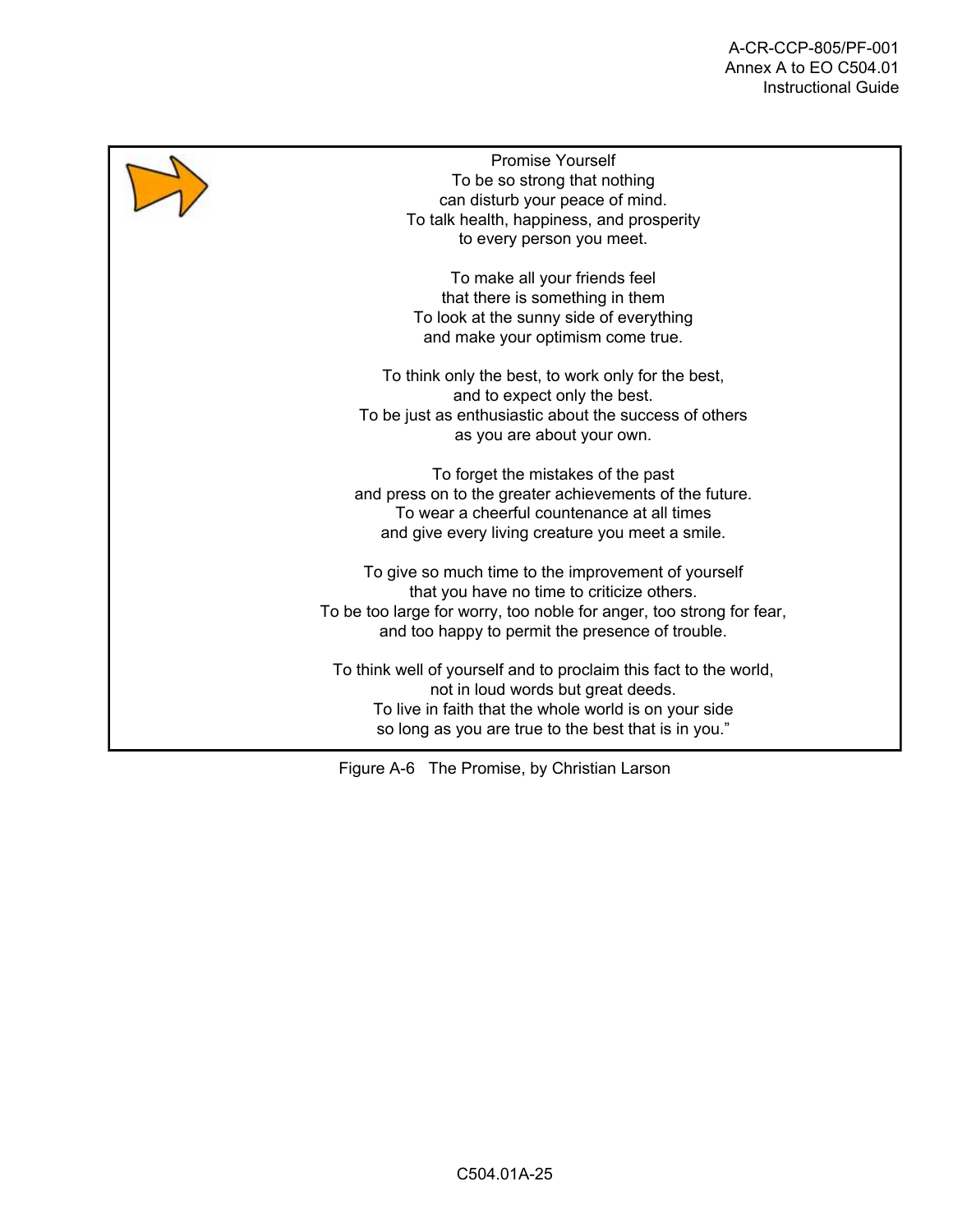#### **CONCLUSION**

As you move to future education / work from organized activities provided by cadet training, the planning and scheduling of leisure time for physical fitness, nutritional and mental fitness activities becomes your responsibility. The information, challenges and strategies reviewed in this self-study package have provided you the resources to continue to sustain a healthy lifestyle.

Whether you use exercise equipment, small devices, online programs, individual or group support, it is your responsibility to participate in and adopt a healthy lifestyle. A plethora of resources may be used to address physical, nutritional and mental fitness.

As you progress into future training and education, the benefits of physical, nutritional and mental fitness will help you maintain a healthy lifestyle.



Congratulations, you have completed your self-study package on EO C504.01 (Reflect on Personal Fitness and Healthy Living). Hand your completed package to the Training Officer / Course Officer who will record its completion in your Proficiency Level Five logbook.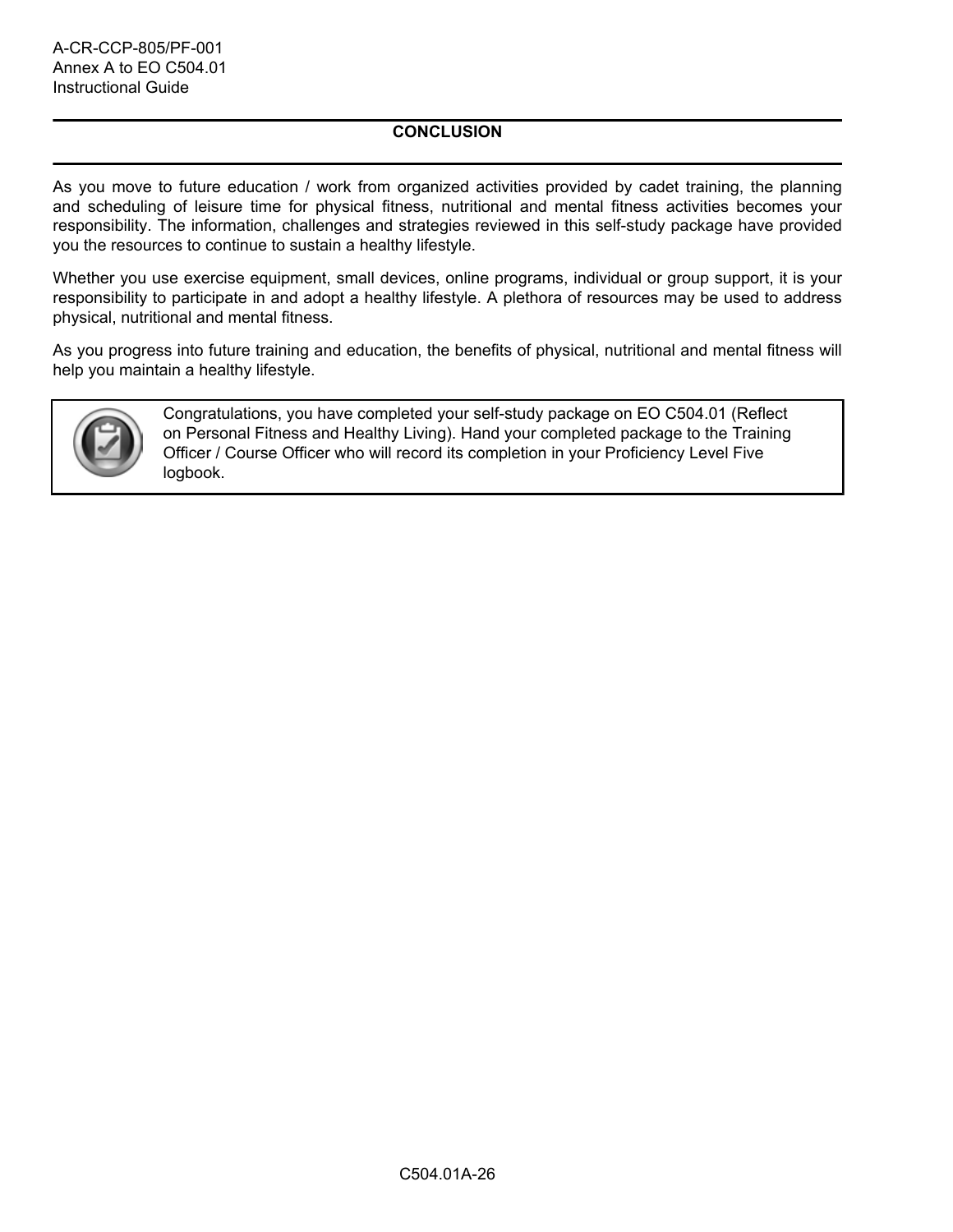# **Canadian Physical Activity Guidelines**

### FOR YOUTH - 12 - 17 YEARS

# Guidelines

For health benefits, youth aged 12-17 years should accumulate at least 60 minutes of moderate- to vigorous-intensity physical activity daily. This should include:



Vigorous-intensity activities at least 3 days per week.

Activities that strengthen muscle and bone at least 3 days per week.

More daily physical activity provides greater health benefits.

#### Let's Talk Intensity!

Moderate-intensity physical activities will cause teens to sweat a little and to breathe harder. Activities like:

- · Skating
- **Bike** riding ٠

Vigorous-intensity physical activities will cause teens to sweat and be 'out of breath'. Activities like:

- Running ۰.
- Rollerblading

#### Being active for at least 60 minutes daily can help teens:

- · Improve their health
- Do better in school
- · Improve their fitness
- · Grow stronger
- · Have fun playing with friends
- · Feel happier
- · Maintain a healthy body weight
- · Improve their self-confidence
- · Learn new skills

#### Parents and caregivers can help to plan their teen's daily activity. Teens can:

- M Walk, bike, rollerblade or skateboard to school.
- ☑ Go to a gym on the weekend.
- ☑ Do a fitness class after school.
- Get the neighbours together for a game of pick-up basketball, or hockey after dinner.
- Play a sport such as basketball, hockey, soccer, martial arts, swimming, tennis, golf, skiing, snowboarding...

Now is the time, 60 minutes a day can make a difference.

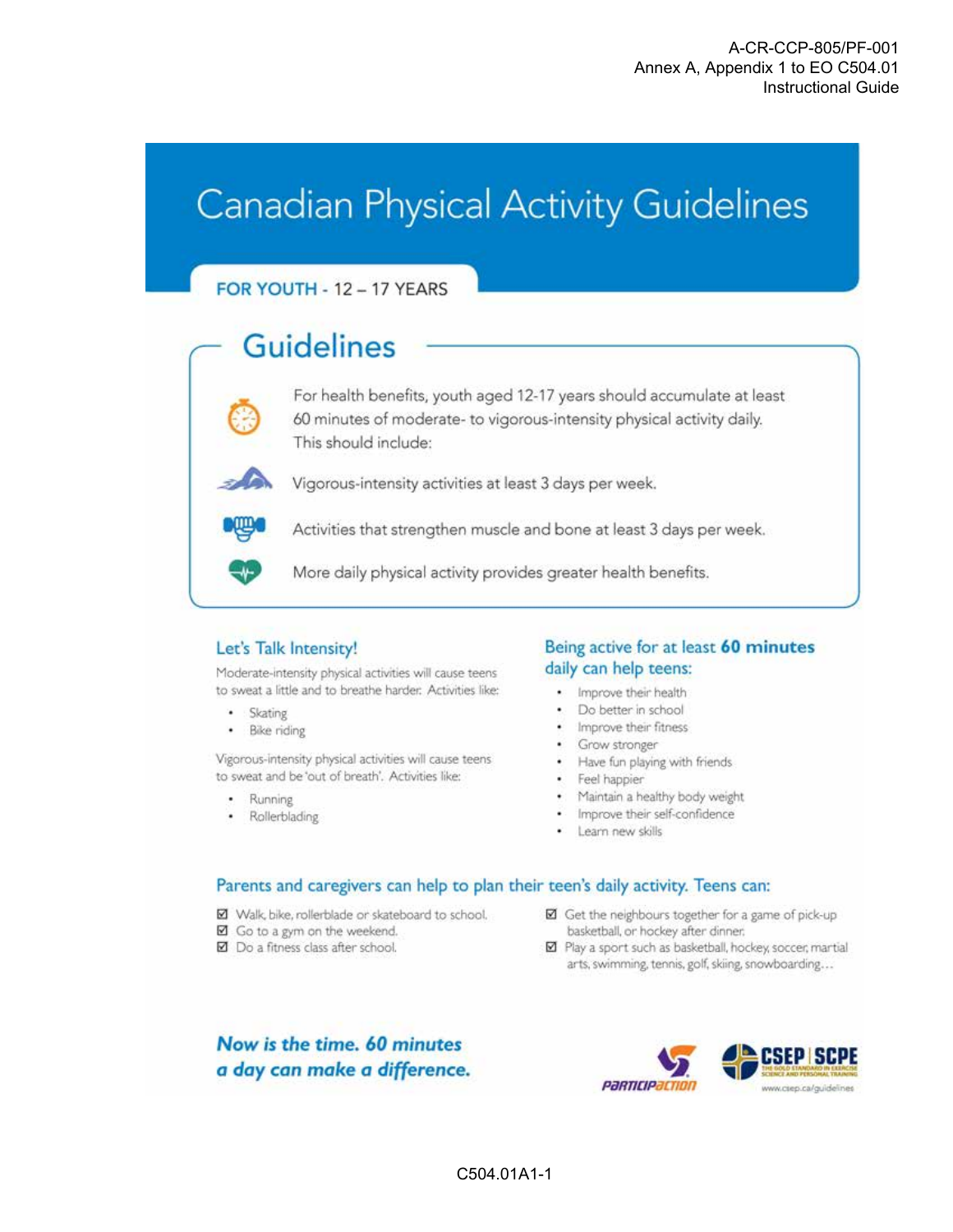# **Canadian Sedentary Behaviour Guidelines**

### FOR YOUTH - 12 - 17 YEARS

## Guidelines

For health benefits, youth aged 12-17 years should minimize the time they spend being sedentary each day. This may be achieved by



Limiting recreational screen time to no more than 2 hours per day; lower levels are associated with additional health benefits.



Limiting sedentary (motorized) transport, extended sitting and time spent indoors throughout the day.

#### The lowdown on the slowdown: what counts as being sedentary?

Sedentary behaviour is time when teens are doing very little physical movement. Some examples are:

- · Sitting for long periods
- · Using motorized transportation (such as a bus or a car)
- Watching television
- · Playing passive video games
- · Playing on the computer

#### Spending less time being sedentary can help teens:

- · Maintain a healthy body weight
- · Improve their self-confidence
- Do better in school
- · Improve their fitness
- Have more fun with their friends
- · Have more time to learn new skills

#### Cutting down on sitting down. Help teens swap sedentary time with active time!



#### Now is the time for teens to get up and get moving!

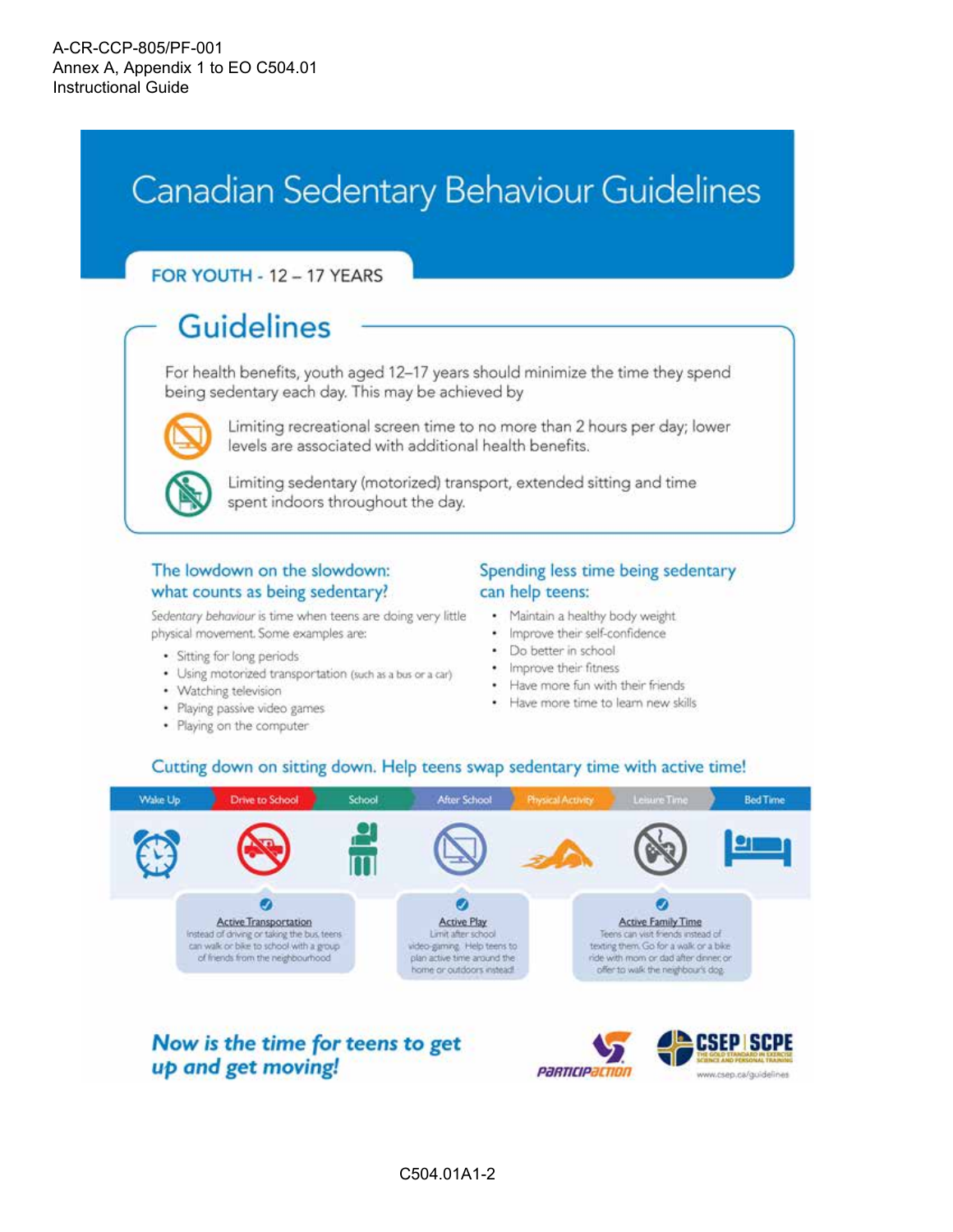# **Canadian Physical Activity Guidelines**

#### FOR ADULTS - 18 - 64 YEARS

## Guidelines



To achieve health benefits, adults aged 18-64 years should accumulate at least 150 minutes of moderate- to vigorous-intensity aerobic physical activity per week, in bouts of 10 minutes or more.



It is also beneficial to add muscle and bone strengthening activities using major muscle groups, at least 2 days per week.

More physical activity provides greater health benefits.

#### Let's Talk Intensity!

Moderate-intensity physical activities will cause adults to sweat a little and to breathe harder. Activities like:

- Brisk walking
- · Bike riding

Vigorous-intensity physical activities will cause adults to sweat and be 'out of breath'. Activities like:

- · Jogging
- · Cross-country skiing

#### Being active for at least 150 minutes per week can help reduce the risk of:

- · Premature death
- · Heart disease
- · Stroke
- · High blood pressure
- Certain types of cancer
- Type 2 diabetes
- · Osteoporosis
- · Overweight and obesity

And can lead to improved:

- · Fitness
- · Strength
- · Mental health (morale and self-esteem)

#### Pick a time. Pick a place. Make a plan and move more!

- 2 Join a weekday community running or walking group.
- Go for a brisk walk around the block after dinner.
- Take a dance class after work.
- Bike or walk to work every day.

■ Rake the lawn, and then offer to do the same for a neighbour.

- Train for and participate in a run or walk for charity!
- 7 Take up a favourite sport again or try a new sport.
- Be active with the family on the weekend!

Now is the time. Walk, run, or wheel, and embrace life.

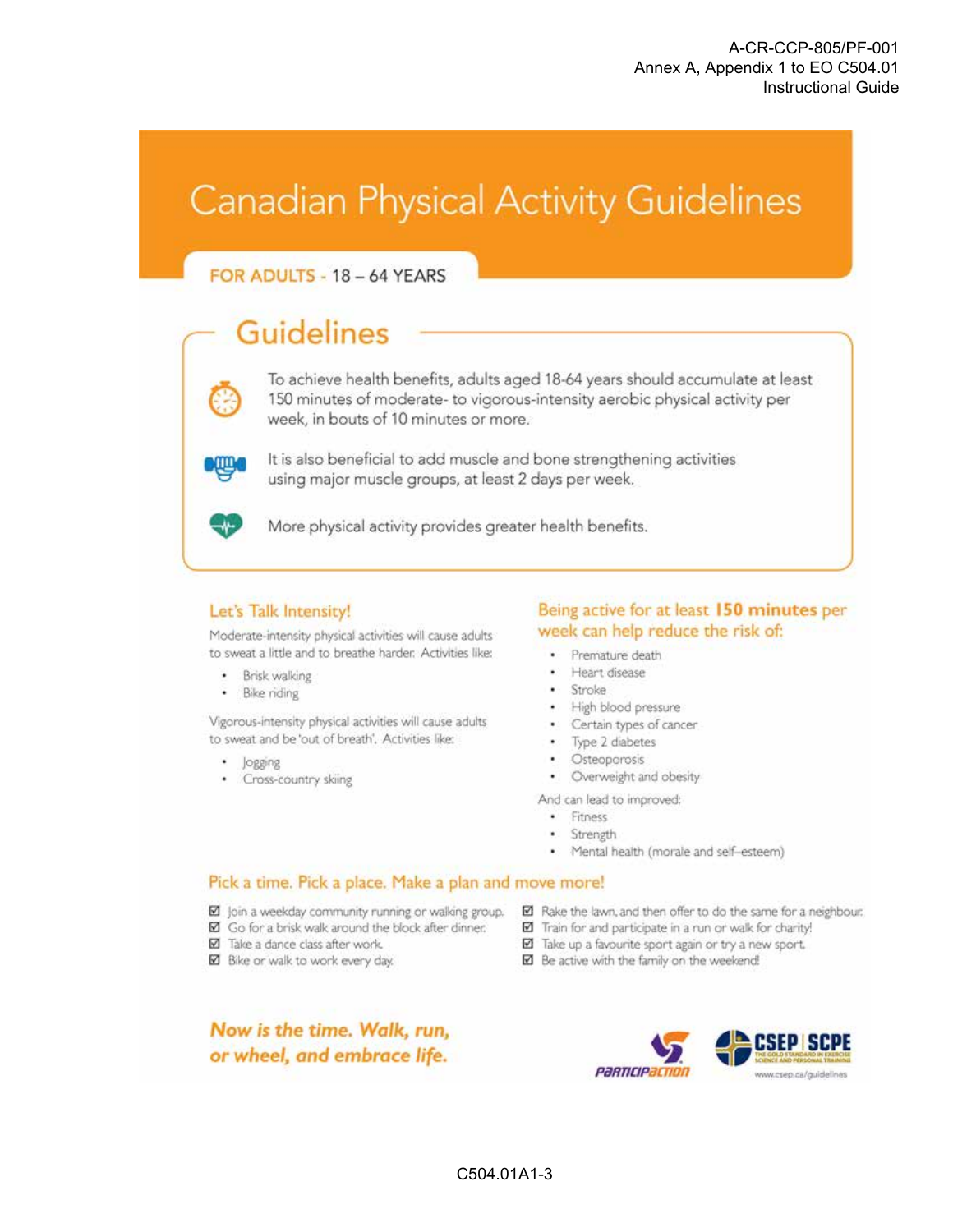A-CR-CCP-805/PF-001 Annex A, Appendix 1 to EO C504.01 Instructional Guide

THIS PAGE INTENTIONALLY LEFT BLANK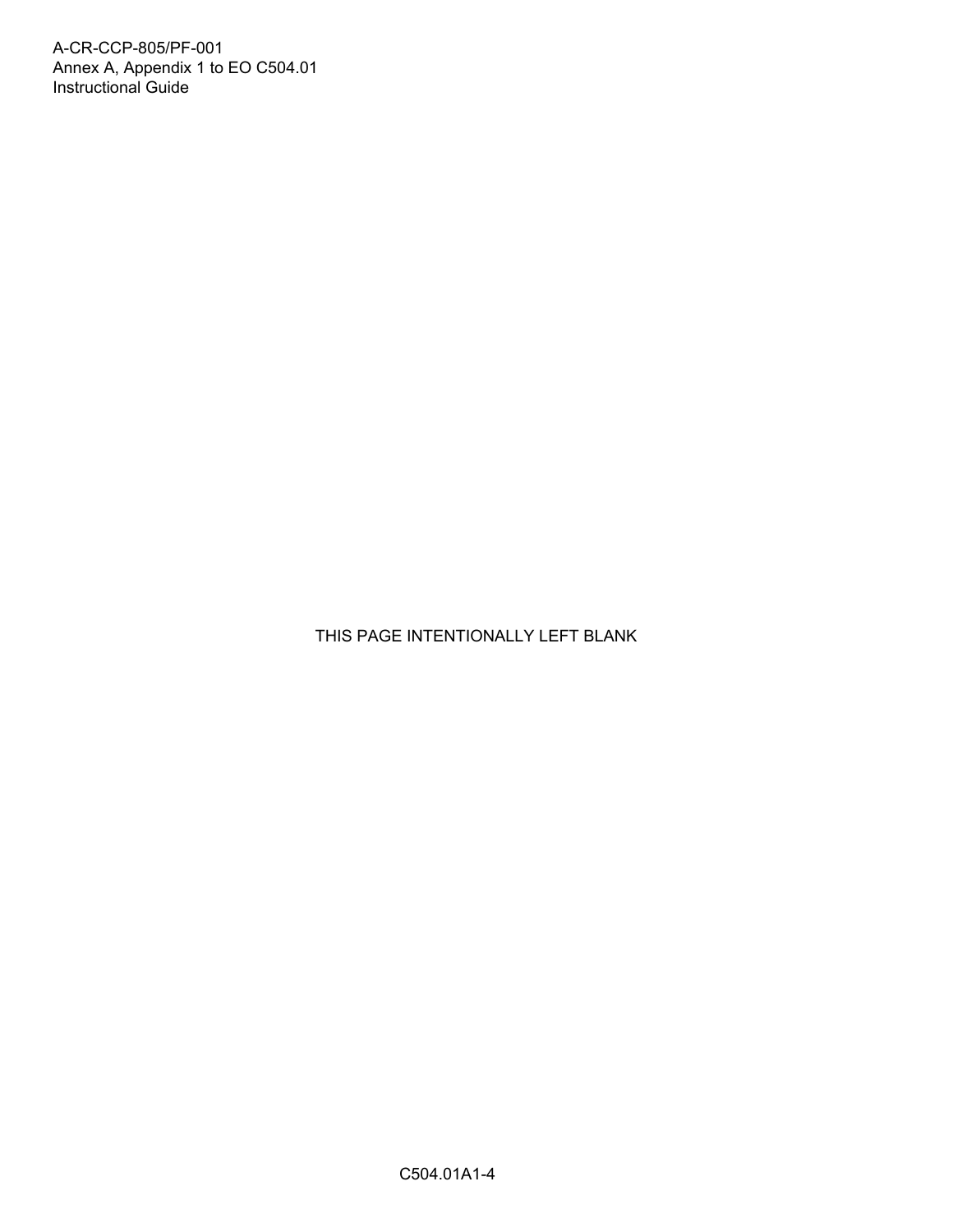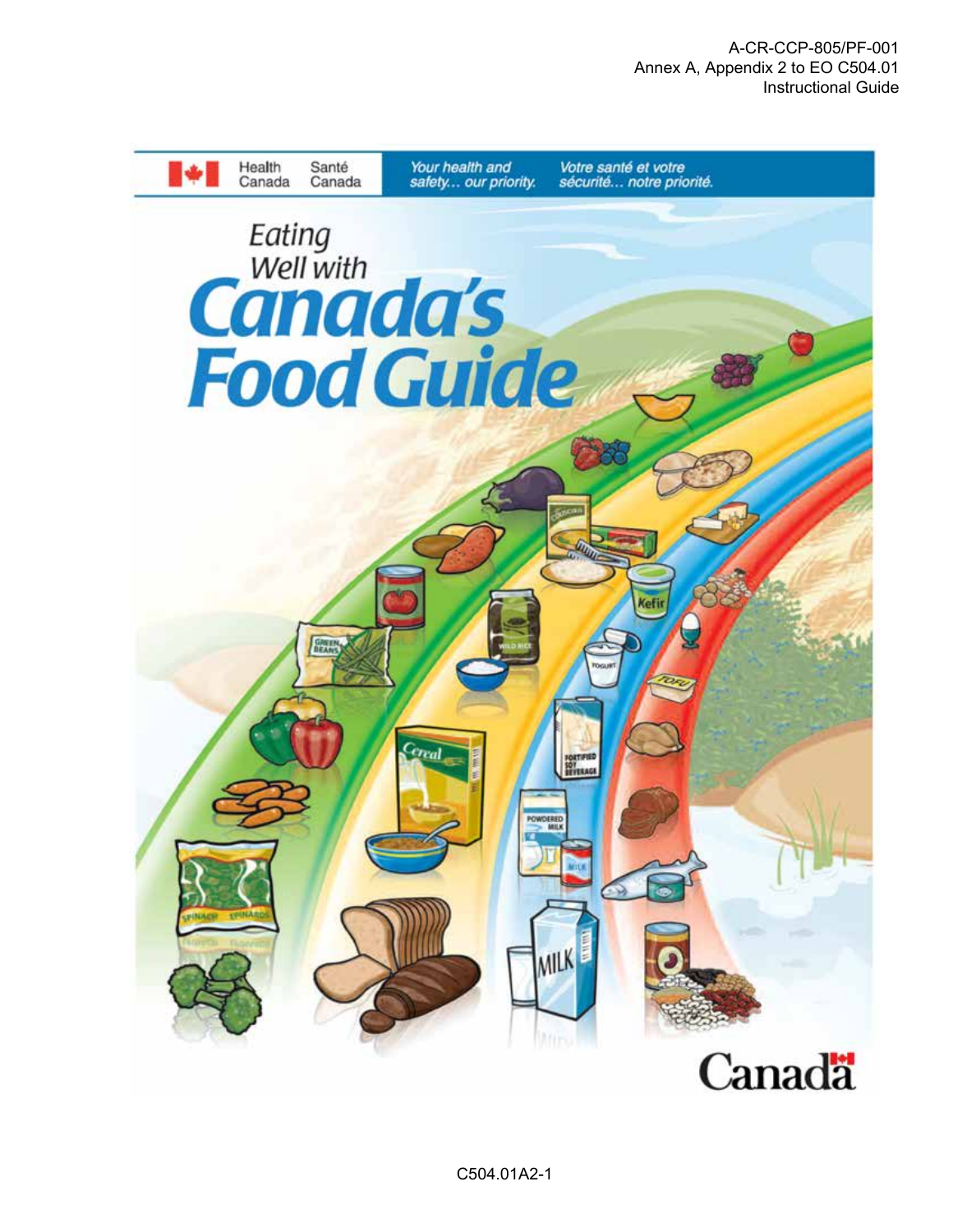|                                        | <b>Children</b> |                                  |          |                                           | <b>Teens</b>                      |                                                                                                                                                                                                                      |                                         | <b>Adults</b>                                                                                                                                                                             |                         |  |
|----------------------------------------|-----------------|----------------------------------|----------|-------------------------------------------|-----------------------------------|----------------------------------------------------------------------------------------------------------------------------------------------------------------------------------------------------------------------|-----------------------------------------|-------------------------------------------------------------------------------------------------------------------------------------------------------------------------------------------|-------------------------|--|
| <b>Age in Years</b><br>Sex             | $2-3$           | $4 - 8$<br><b>Girls and Boys</b> | $9 - 13$ |                                           | $14 - 18$<br><b>Females</b> Males |                                                                                                                                                                                                                      | 19-50<br><b>Females</b><br><b>Males</b> |                                                                                                                                                                                           | $51+$<br><b>Males</b>   |  |
| <b>Vegetables</b><br>and Fruit         | $\overline{4}$  | 5                                | 6        | 7                                         | 8                                 |                                                                                                                                                                                                                      | $7 - 8$ $8 - 10$ 7                      |                                                                                                                                                                                           | 7                       |  |
| <b>Grain</b><br><b>Products</b>        | $\overline{3}$  | $\vert$ 4                        | 6        |                                           | $6 \quad 7$                       | $6 - 7$                                                                                                                                                                                                              | 8 <sup>8</sup>                          | 6                                                                                                                                                                                         | $\overline{7}$          |  |
| Milk and<br><b>Alternatives</b>        |                 |                                  |          |                                           |                                   | $2 \begin{array}{ c c c c c c } \hline 2 & 2 & 3-4 & 3-4 & 2 & 2 \ \hline \end{array}$                                                                                                                               |                                         | $\overline{3}$                                                                                                                                                                            | $\mathbf{3}$            |  |
| <b>Meat and</b><br><b>Alternatives</b> | $\mathbf{1}$    | $\mathcal{I}$                    |          | $1-2$ 2                                   | 3                                 |                                                                                                                                                                                                                      | $2 \mid 3 \mid$                         | $\overline{2}$                                                                                                                                                                            | $\overline{\mathbf{3}}$ |  |
|                                        |                 |                                  |          | certain types of cancer and osteoporosis. |                                   | need from each of the four food groups every day.<br>Having the amount and type of food recommended and<br>following the tips in Canada's Food Guide will help:<br>. Contribute to your overall health and vitality. |                                         | The chart above shows how many Food Guide Servings you<br>. Meet your needs for vitamins, minerals and other nutrients.<br>· Reduce your risk of obesity, type 2 diabetes, heart disease, |                         |  |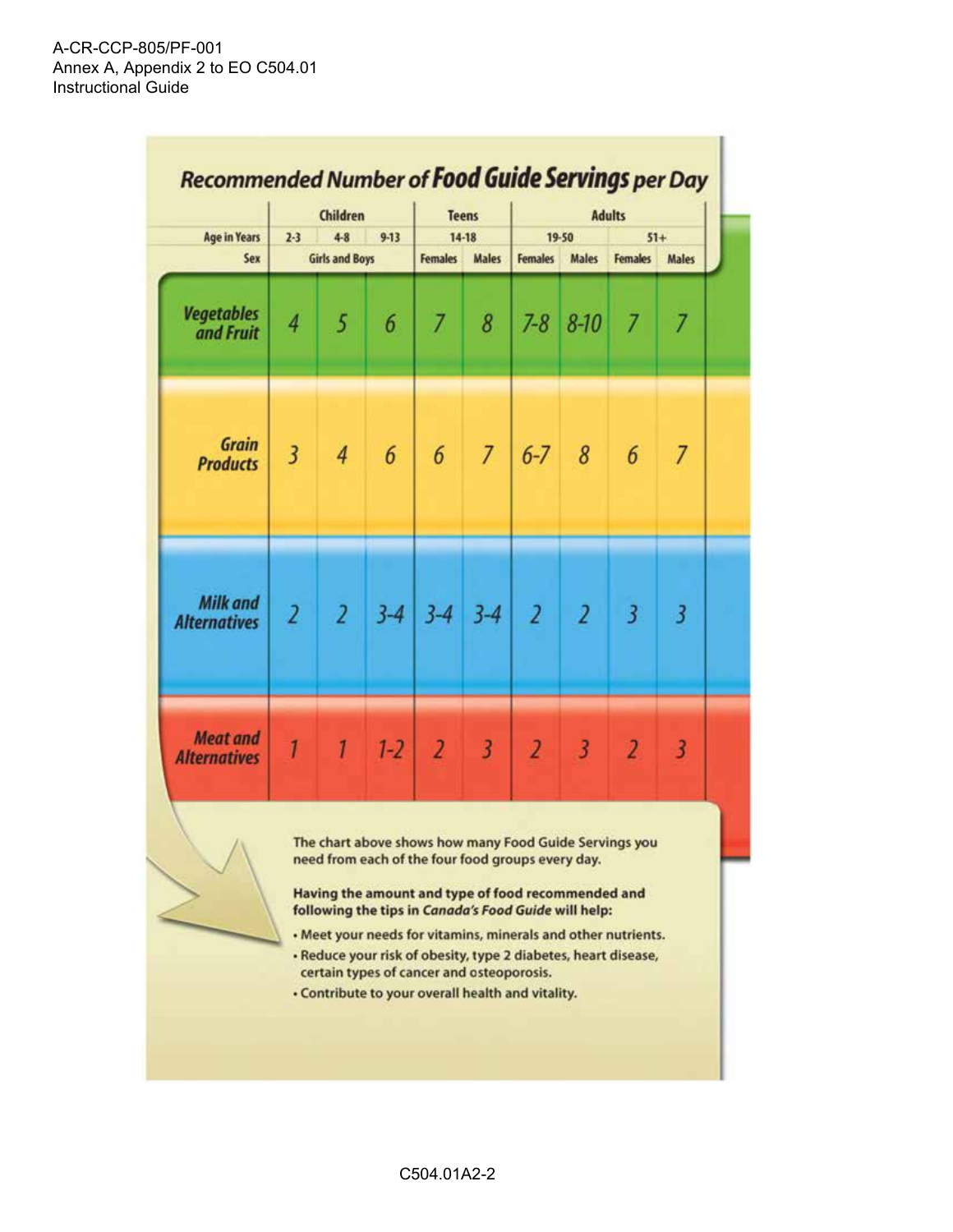#### **What is One Food Guide Serving?**

Look at the examples below.

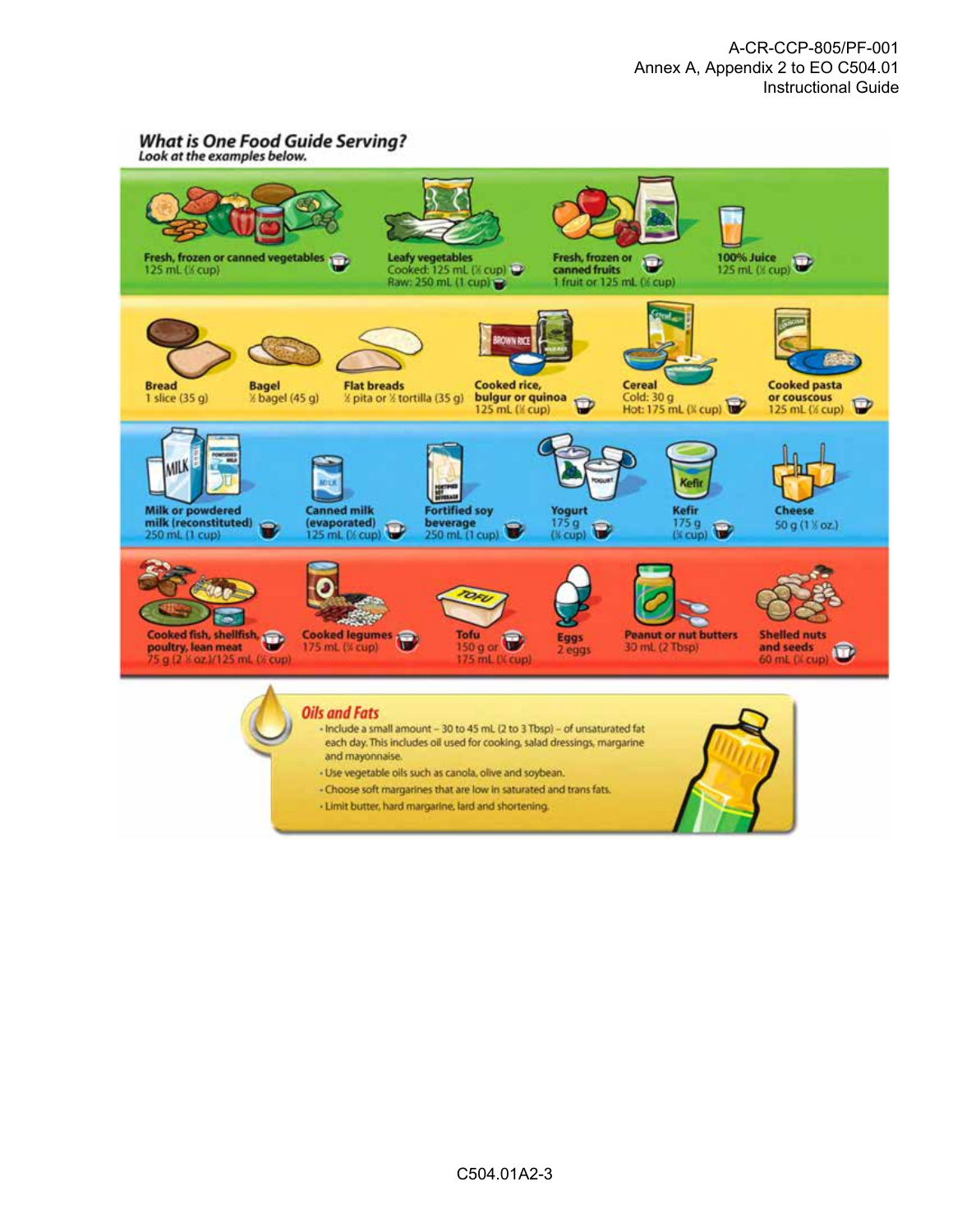A-CR-CCP-805/PF-001 Annex A, Appendix 2 to EO C504.01 Instructional Guide

THIS PAGE INTENTIONALLY LEFT BLANK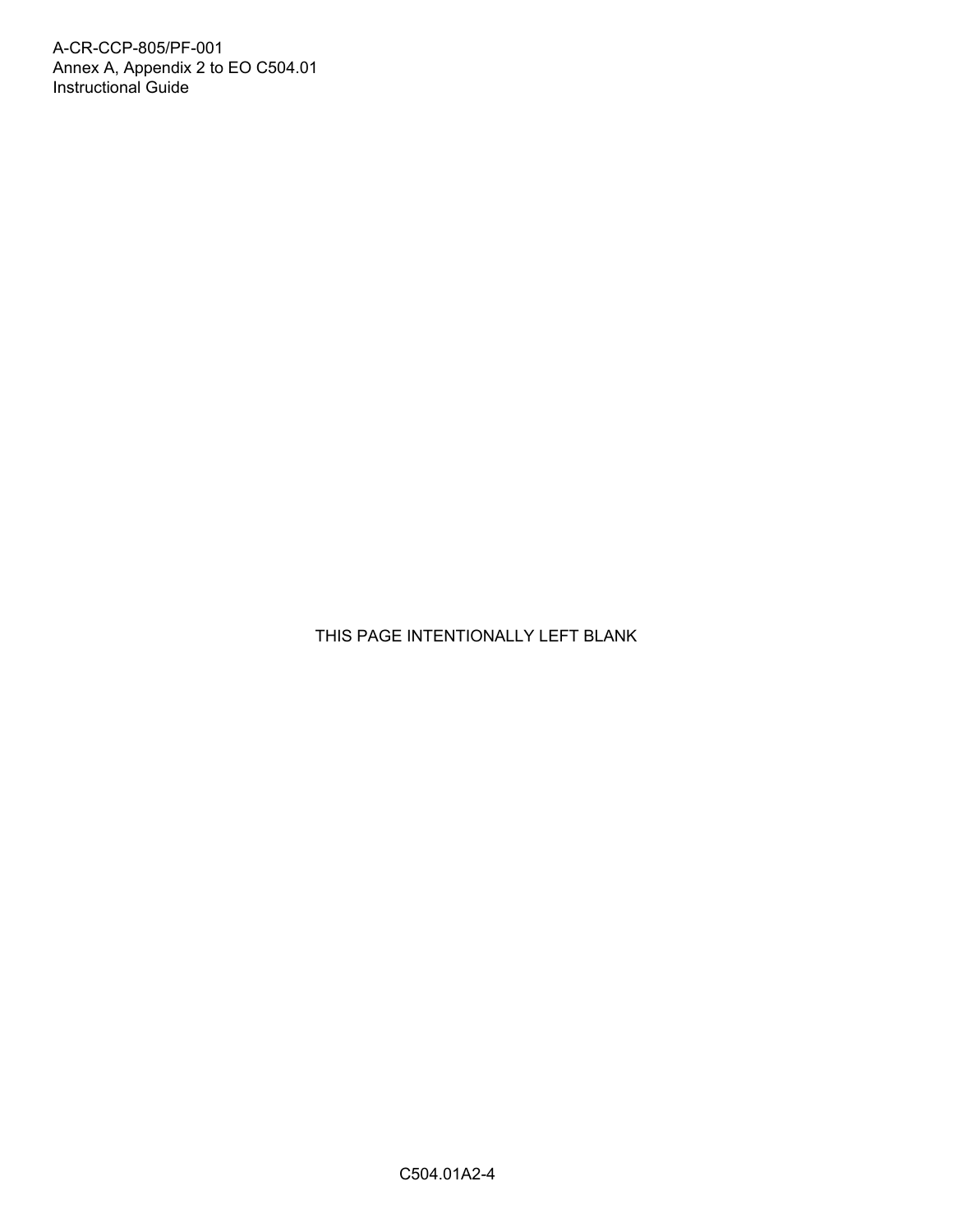#### **SOLUTIONS**



Q1. What are the physical activity guidelines for youth ages 12–17 years?

A1. At least 60 minutes of moderate to vigorous activity daily. This should include: vigorous intensity activities at least 3 days per week and activities that strengthen muscle and bone at least 3 days per week.



Q2. What are the sedentary behaviour guidelines for youth ages 12–17 years?

A2. Minimize the time they spend being sedentary each day. This may be achieved by limiting recreational screen time to no more than 2 hours per day; limit sedentary (motorized) transport, extended sitting time and time spent indoors throughout the day.



Q3. What are the physical activity requirements for adults (18–64 years)?

Compare this answer to your answer for Question 1 (Youth Guidelines).

A3. Accumulate at least 150 minutes of moderate-to-vigorous-intensity aerobic physical activity per week, in bouts of 10 minutes or more. Add muscle and bone strengthening activities using major muscle groups, at least 2 days per week. The moderate-to-vigorous activity requirements are less for adults, the sessions shorter, strengthening activities go from3 days to 2 days.



Q4. Set a SMART goal for one of the strategies you have listed above.

A4. Answers will vary. Goal should include SMART principles.



Q5. Based on the example above, if the time frame available for an activity was 60 minutes, and if this person's goal was to exercise at a vigorous intensity by bicycling, how fast would he have to bicycle? Circle the correct answer.

- a. Less than 16 kms per hour
- b. **More than 16 kms per hour**
- c. 8 kms per hour
- d. 7.2 kms per hour